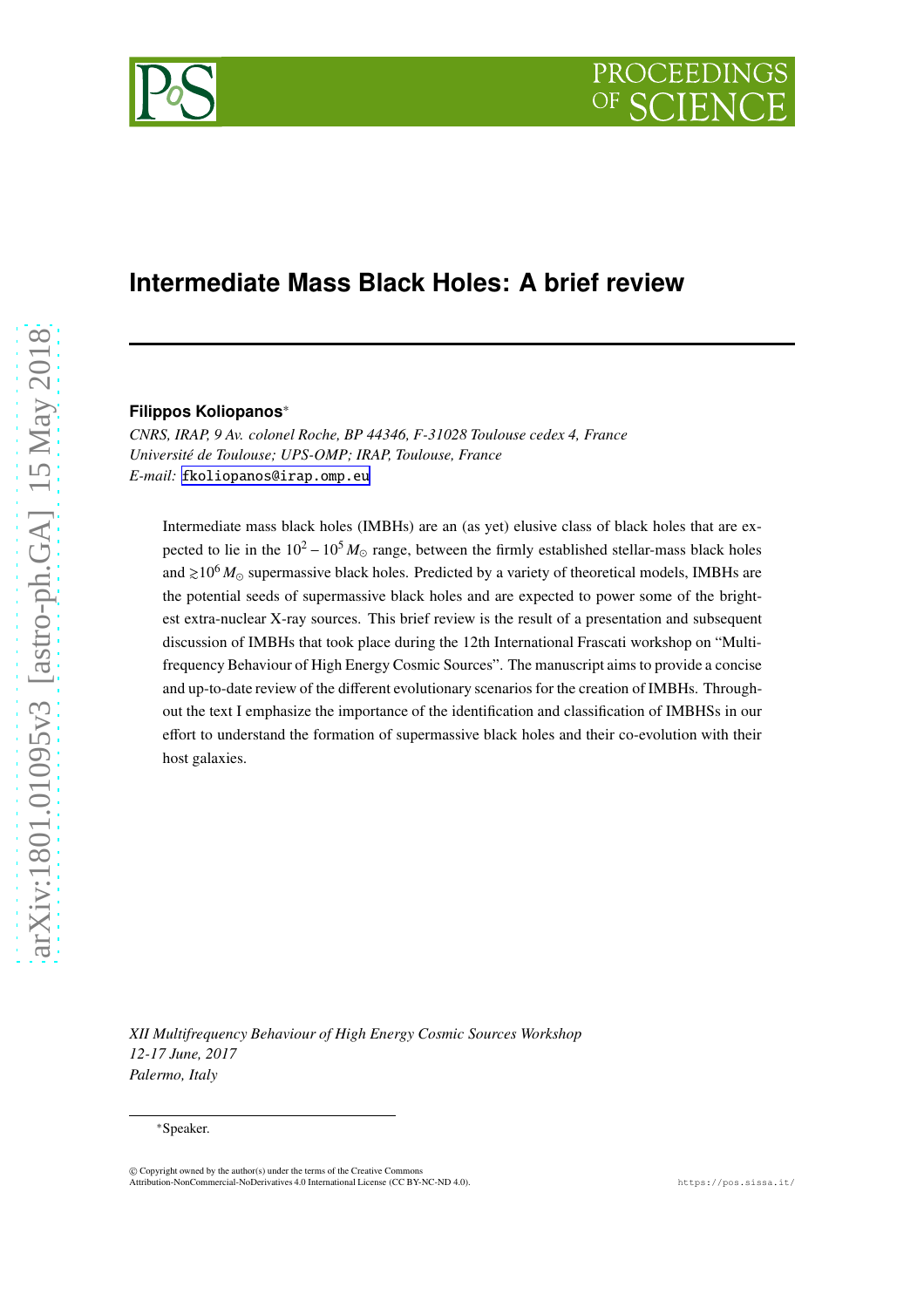## 1. Introduction

First theorized by Schwarzschild (1916) and reformulated by Droste (1917) [\[1\]](#page-14-0), Hilbert (1917) [[2](#page-14-0)] and Weyl (1917) [\[3\]](#page-14-0) as peculiar repercussions of Einstein's theory of gravitation, black holes (BHs) were later predicted by Landau (1932) [[4](#page-14-0)], Chandrasekhar (1932, 1935) [[5](#page-14-0)], [[6](#page-14-0)] to be the end point of massive stars that collapse into singularities. However, it wasn't until 1972 and the dynamical estimation of mass of several *M*⊙ for the "dark" companion of the Cyg X-1 binary star system, that an astrophysical source was firmly recognized as black hole (BH) [[7](#page-14-0)]. Numerous subsequent observations of BH X-ray binaries (BH-XRBS: e.g. [\[8, 9\]](#page-14-0)) have established the abundance of stellar mass BHs in the Universe, leading to the confirmation of BH mergers, in the recent discovery of gravitational waves [[10, 11](#page-14-0), [12](#page-14-0)].

In the 1970s Sanders and Lowinger (1972) [\[13\]](#page-14-0) used near infrared observations of the galactic center to infer the presence of a massive central object exceeding  $10^5 M_{\odot}$ , while dynamical estimations suggested the presence of a supermassive black hole (SMBH) in the center of M87. Indeed Rees in 1984 [\[14](#page-14-0)] promoted the presence of SMBHs in the centers of massive galaxies. Approximately a decade later an abundant accumulation of solid observational evidence for the presence of SMBHs in active galactic nuclei (beginning with the remarkable detection of a relativistically broadened Fe Ka line in MCG-6-30-[15](#page-14-0) [15], H<sub>2</sub>O maser emission from a  $4\times10^7 M_{\odot}$  SMBH in NGC 4258 [\[16\]](#page-15-0)), dynamical estimations of the SMBH in the center of the Milky Way (e.g. [\[17\]](#page-15-0)), along with strong indications for weakly accreting SMBHs in most nearby galaxies, has convinced the vast majority of the astrophysics community that SMBHs lie in the centers of most – if not all – galaxies.

The wealth of observational confirmations for the existence of smaller mass BHs ( $\leq 200 M_{\odot}$ ) and SMBHs ( $\gtrsim 10^6 M_{\odot}$ ) stands in stark contrast to the scarcity of observational evidence in favor of the existence of BHs between these two mass regimes. With the exception of very few strong candidates (see Section 4) and a modest sample of potential candidates, we have yet to confirm the existence intermediate mass black holes (IMBHs) – which are defined as BHs with  $100 M_{\odot} \le M_{\rm BH} \le 10^6 M_{\odot}$  – and are even further from establishing any characteristics of their population (i.e. the existence of two sub-populations of 100-1000  $M_{\odot}$  and  $10^4 - 10^5 M_{\odot}$ ). Establishing these facts is a crucial and necessary step in understanding stellar and galactic evolution as well as probing BH feedback in different mass regimes.

In terms of stellar evolution, IMBHs are the expected relics of evolved Population III (Pop III) stars. Produced inside  $10^6 M_{\odot}$  dark matter mini-haloes at redshift z>15 (e.g. [[18](#page-15-0), [19\]](#page-15-0)), Pop III stars can exceed 200  $M_{\odot}$ . Their high mass is the result of the lack of heavier elements in their progenitor cloud which maintains low fragmentation, as the gas cools inefficiently and the Jeans mass is higher. The resulting massive Pop III stars retain their mass as they exhibit diminished stellar winds than what is expected in massive metal rich stars (e.g. [\[20](#page-15-0), [21](#page-15-0), [22](#page-15-0), [23](#page-15-0), [24](#page-15-0), [25](#page-15-0), [26\]](#page-15-0)). After their short lifetime ( $\leq 3$ Myr) Pop III stars may collapse into BHs that can exceed 200  $M_{\odot}$ (e.g. [[27, 28, 29\]](#page-15-0)). Discovery of IMBHs, in the 60−300 *M*<sup>⊙</sup> range, will provide tremendous insight into the Pop III stars that as of yet cannot be observed directly<sup>1</sup>. Furthermore, IMBHs are also predicted to exist in accretion disks of active galactic nuclei (AGN, e.g. [[31](#page-15-0), [32, 33](#page-16-0)]) and produced

<sup>&</sup>lt;sup>1</sup>Due to their large distance and low surface number densities Pop III stars will most likely be outside the reach of the upcoming James Webb Telescope [[30\]](#page-15-0)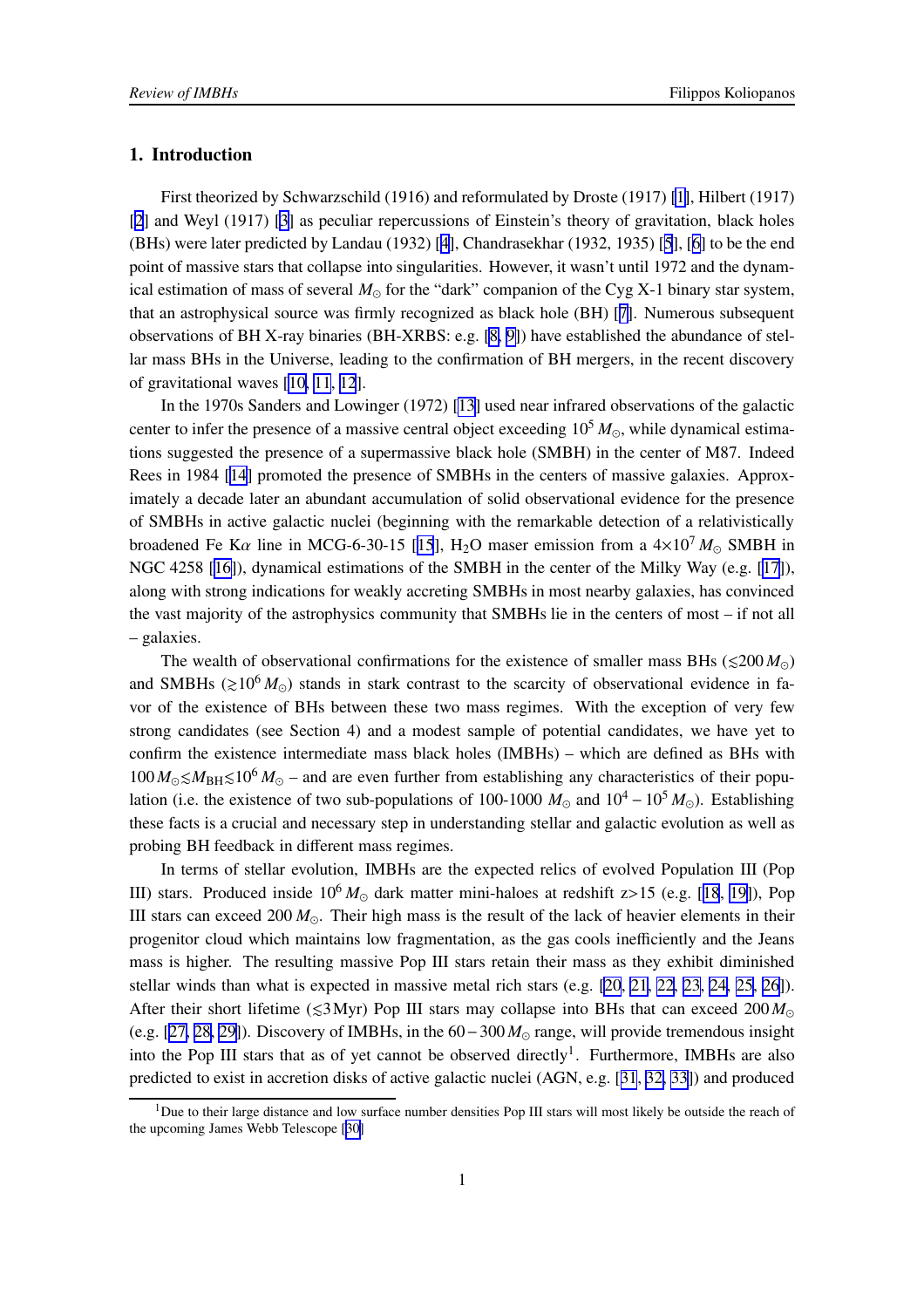by repeated mergers of compact remnants of massive star in circumnuclear giant H II regions with a dense stellar population (e.g. [\[34](#page-16-0)] or onto other massive stars in young massive clusters (e.g.[\[35](#page-16-0), [36, 37](#page-16-0), [38](#page-16-0), [39\]](#page-16-0)).

In terms of galaxy evolution, the detection – and more importantly – the determination of the spatial and mass distribution and the size of an IMBH population is a pivotal step in our understanding of formation of SMBHs and consequently galaxy formation itself. The discovery of luminous (L&10<sup>47</sup> erg/sec) quasars at z∼6 reveals that SMBHs with *M*BH&10<sup>9</sup> *M*<sup>⊙</sup> must have formed within  $\leq 1$  Gyr. This realization raises crucial questions with regard to the initial seeds of SMBHs and the process by which they are formed. The different formation paths will have a decisive impact on the star formation of the host galaxies. They can be divided into two main scenarios (that involve the presence of IMBHs) involving "light" or massive seeds. For a detailed review of the different formation paths of SMBHs see Volonteri et al. 2010 [\[40](#page-16-0)].

In the light seed scenario, the SMBH forms either via (super-Eddington) accretion onto ∼100 *M*<sup>⊙</sup> IMBHs (e.g. [\[41, 42, 43](#page-16-0), [44\]](#page-16-0)), or onto ~10<sup>3</sup>  $M_{\odot}$  IMBHs seeds which in turn are the result of multiple mergers of Pop III IMBH primordial X-ray binaries (e.g. [[27,](#page-15-0) [45](#page-16-0), [46\]](#page-16-0)). In the massive seed – or direct collapse – scenario the SMBH seed is the result of direct collapse of primordial pristine hydrogen gas in Lya cooling haloes with virial temperatures exceeding  $10^4$  K. In addition to the lack of metal line cooling, the halo requires the presence of strong Lyman-Werner UV radiation to destroy molecular hydrogen and prevent early collapse and fragmentation, until the structure collapses into an IMBH of ∼10<sup>4</sup> *M*<sup>⊙</sup> (e.g. [\[47](#page-16-0), [48, 49, 50\]](#page-17-0)). Depending on the mass of the seed different evolutionary paths lead to the creation of the SMBH, which may involve sustained Eddington limited accretion or episodic super- Eddington accretion (e.g. Pacucci et al. 2015; Inayoshi et al. 2016). More importantly, the energy range of the resulting X-ray emission differs considerably, which in turn may result in positive or negative feedback on the formation of early galaxies. Hard X-rays (energies  $\geq 1$  keV) are more penetrative and may heat the intergalactic medium, suppressing star formation, while soft X-rays (0.1 - 1 keV: emitted from more massive accreting IMBHs accreting at lower rates) can promote the formation of  $H<sub>2</sub>$  by increasing the fraction of free electrons via photoionization, which in turn facilitates the cooling and collapse of gas, therefore promoting star-formation (e.g. [[51](#page-17-0), [52, 53](#page-17-0), [54](#page-17-0), [55](#page-17-0), [56, 57, 58](#page-17-0)] ). Therefore, discovering and measuring the mass of a potential IMBHs population is a major step in understanding stellar evolution and galaxy formation at different mass regimes. The "relics" of the different formation paths are presented in an illustrative plot by Mezcua (2017)([\[59](#page-17-0)], Figure 1 in this article. See also Fig.1 in Greene 2012) in her recent review of IMBHs. In addition to the different "sizes" of IMBHs predicted by the two scenarios, the direct collapse scenario predicts a much lower occupation fraction in low-mass galaxies than the Pop III remnant scenario [\[60\]](#page-17-0) (but also see Shirakata et al. 2016 implications [[61\]](#page-17-0)).

In addition to central SMBHs, primordial BH formation scenarios based on phase transitions in the early Universe (e.g. [\[62](#page-17-0), [63](#page-17-0), [64](#page-18-0)]) also predict the existence of IMBHs in galactic halos at a substantial distance from the galactic center [[65, 66](#page-18-0), [67\]](#page-18-0). While a considerable fraction of primordial IMBHs may merge to produce central SMBHs, it is likely that a considerable fraction of them, will remain in the interemdiate mass regime forming a population of IMBHs in the galactic halos. Members of such a population may manifest themselves as hyper-luminous X-ray sources, if they accrete matter from a companion (e.g. ESO 243-49 HLX-1: [\[68](#page-18-0)], see relevant section on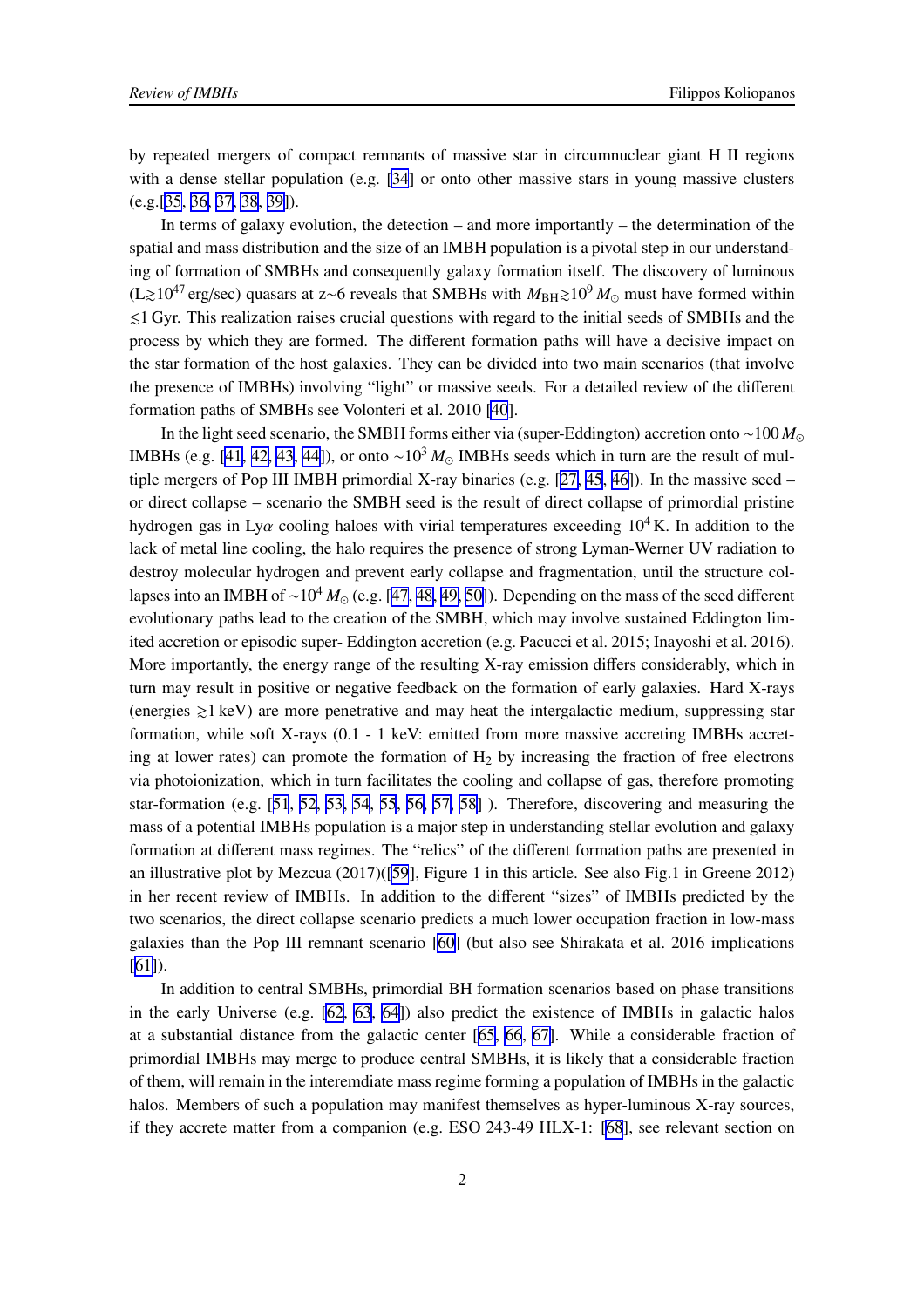ultraluminous X-ray sources below).

Below, I will present a concise review of the different observational methods employed in the search for IMBHs and their current observational constraints. For an extensive, recent review on IMBHs, see Mezcua 2017 [[59](#page-17-0)].



Figure 1: From Mezcua (2017), with permission from the author and IJMPD: Formation scenarios for IMBHs. Seed BHs in the early Universe could form from Population III stars, from mergers in dense stellar clusters formed out either from the second generation of stars or from inflows in protogalaxies, or from direct collapse of dense gas in protogalaxies, and grow via accretion and merging to 10<sup>9</sup> *M*<sup>⊙</sup> by z∼7. SMBHs could also directly form by mergers of protogalaxies at z∼6. Those seed BHs that did not grow into SMBHs can be found in the local Universe as leftover IMBHs.

# 2. Direct observational methods

The most reliable method of detecting massive BHs (henceforth the term MBH will be used to refer to massive central BHs that may be either in the SMBH or the IMBH range) in the center of galaxies involves direct kinematic measurements. Such methods involve the dynamical measurements of individual sources, as is the case for Sgr  $A^*$  ([\[17](#page-15-0), [69](#page-18-0), [70](#page-18-0), [71\]](#page-18-0)), direct monitoring of gas motion orbiting the central MBH (e.g. by measuring the offset of  $H_2O$  megamaser emission lines [\[16](#page-15-0)] or by 2D modeling of the nuclear gas kinematics using emission line imagery from high spatial resolution and/or adaptive optics assisted observations (e.g. [\[72](#page-18-0), [73, 74](#page-18-0), [75](#page-18-0), [76, 77](#page-18-0)]).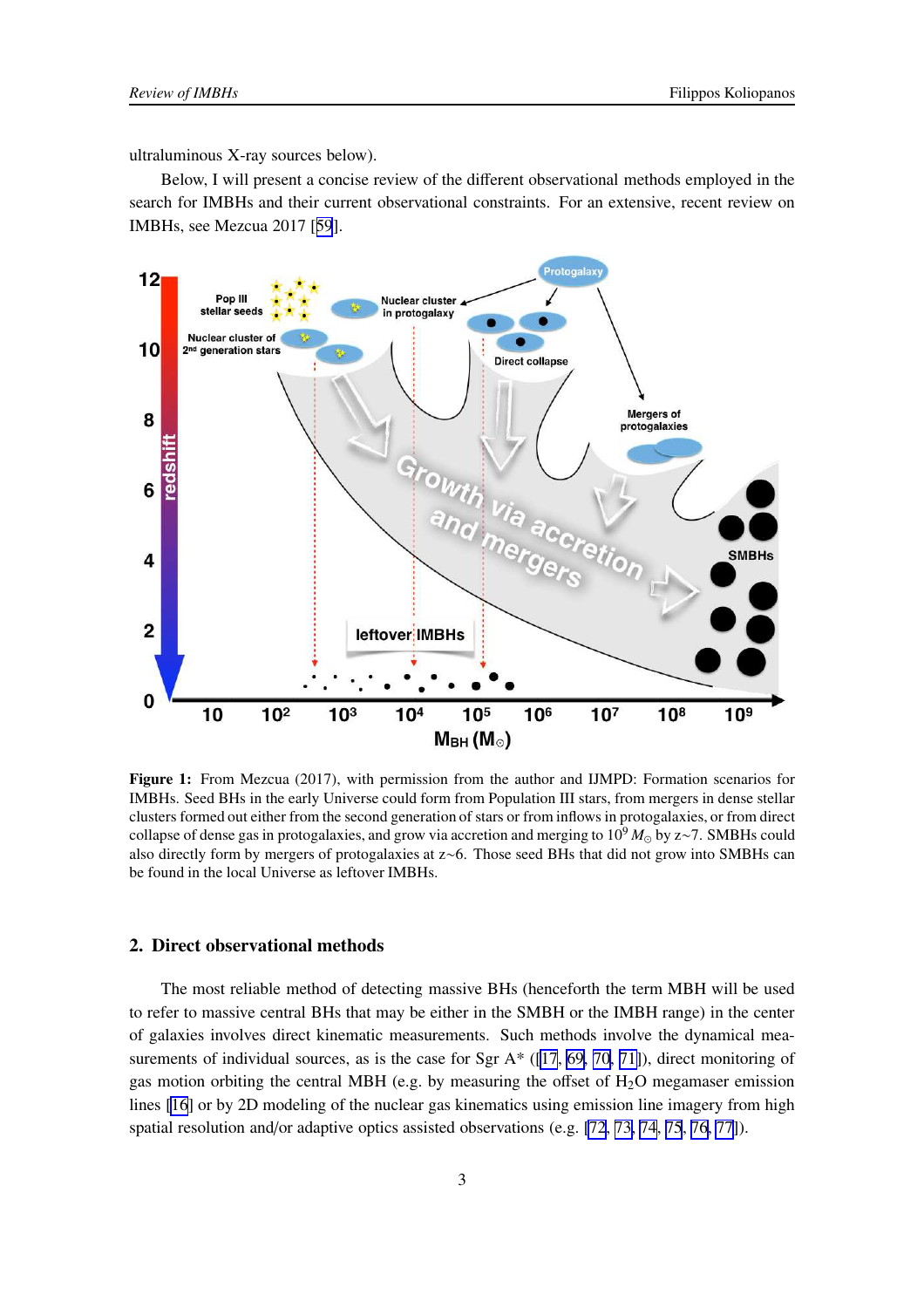The radius of influence of the BH can be expressed in terms of the velocity dispersion of the galactic spheroid ( $\sigma_{\text{sph}}$ ), namely  $R_{inf} = GM_{BH}/\sigma_{\text{sph}}^2$  (e.g. [\[78](#page-18-0), [79](#page-18-0)],  $M_{BH}$  is the BH mass). Inside the sphere of influence, objects are expected to follow Keplerian orbits under the gravitational force of the BH. For a BH mass of ~10<sup>5</sup>  $M_{\odot}$  and  $\sigma_{\rm sph}$  = 30 km/s the radius of influence would be 0.5 pc, making it impossible to resolve – even for the nearest galaxies – using current telescopes. As such, so far there are no definitive direct estimations of IMBHs, even for the nearest candidates. The nearby dwarf galaxy NGC 4395 (see Section 4) hosts one of the lowest directly measured BH masses, with a central MBH of  $log M_{BH} = 5 - 6 M_{\odot}$ , based on two-dimensional gas kinematic data [[80\]](#page-19-0). This places the MBH in NGC 4395 at the lower end of SMBHs and tentatively in the IMBH range. Dynamical gas modeling in NGC 404 yielded an estimation of ∼10<sup>5</sup> *M*<sup>⊙</sup> [\[81](#page-19-0)], however this estimation is dependent on underlying model assumptions and is strained by uncertainties in the central stellar mass profile. Only upper limits are provided for a handful more candidates (e.g. [\[82, 83](#page-19-0), [84\]](#page-19-0))

Another direct approach involves the reverberation mapping technique. Reverberation mapping involves accreting BHs and relies on the fact that the continuum emission of AGN is reprocessed in the high velocity photo-ionized gas that envelopes the central source – known as the broad line region (BLR). Since the continuum emission is variable, time delays between fluctuations observed in the continuum and fluctuations of the velocity broadened emission lines of the BLR provides an estimate of the distance between the BH and the BLR, assuming light travel time. The Doppler broadening of the lines can be used to infer the velocity of the orbiting material in the BLR, yielding an estimation for the mass of the central BH assuming Keplerian rotation (for a detailed review of the method see e.g. Peterson 2014 [\[85](#page-19-0)]). More precisely the value that is measured has dimensions of mass and is known as the virial product  $M_{vir} = c\tau v^2/G$ , where  $\tau$  is the time lag and  $\nu$  is the velocity of the material in the BLR. The actual mass of the BH is related to  $M_{vir}$  by a factor of order unity, known as the virial factor (f), which is introduced by the kinematics and geometry of the BLR.

In order to estimate the value of the virial factor, it is assumed that the  $M_{\text{BH}}$  values estimated by the reverberation mapping technique also follow the  $M_{\text{BH}}-\sigma_{\text{sph}}$  distribution ( [\[86](#page-19-0), [87](#page-19-0)], see Section 3). The assumption is that for a given value of the  $\sigma_{\text{sph}}$  the  $M_{\text{BH}}$  estimated with the reverberation technique must be equal (within the relation's inherent scatter) with the value predicted using the dynamically estimated  $M_{BH}$ - $\sigma_{sph}$  relation and thus the virial factor is estimated for each source (e.g. [[88, 89](#page-19-0), [90](#page-19-0), [91](#page-19-0), [92](#page-19-0)]). Therefore any potential issues with the validity of the  $M_{\text{BH}}-\sigma_{\text{sph}}$  results (e.g. in the low-mass regime, see Section 3) will carry over to the virial mass estimations. Furthermore, recent analysis reveals that  $M_{BH}$  values derived from the accretion disk properties versus the virial mass estimates differ by a factor that is inversely proportional to the width of the broad emission lines, leading to significant viral mass mis-estimations [[93\]](#page-19-0). An example of the consequences of different modeling assumptions are evident in the mass estimation of the IMBH candidate in NGC 4395 using reverberation mapping. Edri et al. (2012) measure a value of  $M_{\text{BH}} = (4.9 \pm 2.6) \times 10^4 M_{\odot}$  [\[94](#page-19-0)], placing it decisively in the IMBH range, but Peterson et al. (2005) estimate the mass to be much higher, at ∼3.6×10<sup>5</sup> *M*<sup>⊙</sup> [[95](#page-20-0)].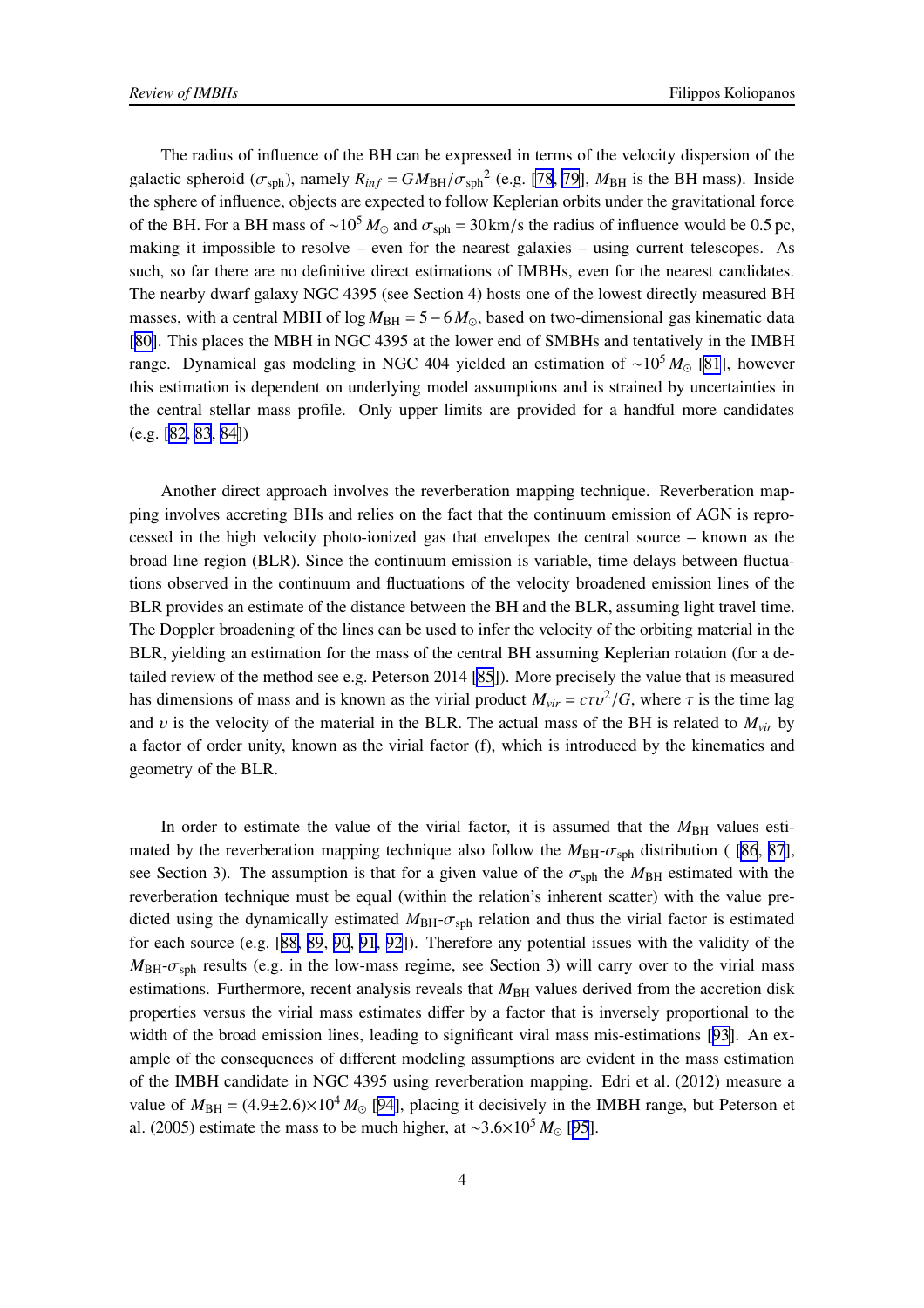#### 3. Indirect observational methods

Direct observing methods are limited to only the most nearby galaxies and are vulnerable due to modeling assumptions. Furthermore, the reverberation mapping method requires multi epoch observations in order to measure the spectral time lag. In order to probe further and – most importantly – less luminous and less massive candidates, a variety of indirect methods can be employed.

### 3.1 IMBHs in AGN: Empirical relations between emission lines and/or optical continuum

Virial mass estimates of central MBHs can be inferred using single epoch observations by making use of the empirical relation between optical AGN luminosity at 5100Å and the size of the BLR, namely  $R_{BLR} \sim L_{5100}$ <sup>0.7</sup> [[96\]](#page-20-0). The virial mass can then be estimated by inferring the velocity of the BLR using the broadening of the H $\beta$  emission line (e.g., [[97](#page-20-0), [98](#page-20-0), [99, 100, 101\]](#page-20-0)). Furthermore, by demonstrating a clear linear relation between the H $\alpha$  luminosity and the optical continuum luminosity and a correlation between the widths of the H $\alpha$  and H $\beta$  lines, Greene & Ho (2005) were able to infer the virial mass system based solely on observations of the broadened  $H\alpha$  emission line. By way of optical spectroscopy and the use of classification techniques such as the "Baldwin, Phillips & Terlevich" (BPT) diagrams [[102](#page-20-0)] (which distinguish between LINERs, H II regions and AGN by measuring [O III]/H $\beta$ , [N II]/H $\alpha$ , and [S II]/H $\alpha$  flux ratios), AGN are recognized among galactic surveys and their virial mass can be estimated by the above methods. This methodology has revealed more than 150 candidates with a central MBH in the  $10^5 M_{\odot} \leq M_{\rm BH} \leq 10^6 M_{\odot}$  range (e.g. [\[103](#page-20-0), [104](#page-20-0)]).

#### 3.2 Central IMBHs: Black hole mass - host bulge scaling relations

Discovered simultaneously by two groups, Ferrarese & Merritt 2000 and Gebhardt et al. 2000 [[86, 87\]](#page-19-0), the scaling relation between the mass of the central MBH and the velocity dispersion of the stellar population of the spheroid bulge of galaxies ( $M_{\text{BH}} - \sigma_{\text{sph}}$ ), demonstrated the high likelihood of a co-evolution between the central MBH and its host galaxy and sparked a keen interest in the study of different scaling relations between the *M*BH and the properties of its host. The tight correlation between the mass of the central MBH and the velocity dispersion of the galactic bulge suggests that there is mechanical feedback between the MBH and it host galaxy, which extends well beyond the sphere of gravitational influence of the BH and transcends the merger and/or accretion history of the MBH. While the origin of the coupling between the MBH and the host bulge velocity dispersion is not yet resolved, there is a multitude of analytic and numerical models that attempt to constrain the physical mechanism and reproduce the  $M_{\text{BH}} - \sigma_{\text{soh}}$  relation (e.g [\[105, 106](#page-20-0), [107](#page-20-0), [108](#page-20-0), [109, 110, 111,](#page-20-0) [112](#page-21-0), [113](#page-21-0), [114](#page-21-0), [115](#page-21-0), [116](#page-21-0), [117](#page-21-0), [118, 119, 120, 121](#page-21-0)]). While their approach varies, all the above theoretical models rely on the presence of massive outflows or winds that are generated during the accretion episodes that are required to grow the central MBH. The models can be divided into two broad categories depending on whether the interaction between the ouflow and the its host is "energy-driven" or "momentum-driven". The energy-driven models as suggested by Silk & Rees (1998) [[105](#page-20-0)] reproduce the scale of the relation, i.e.  $M_{BH} \sim \sigma_{\text{sph}}^5$  as suggested by more recent observational campaigns by McConnell  $\&$  Ma 2013, but significantly underestimate the normalization of the relation. On the other hand, momentum-driven solutions as suggested by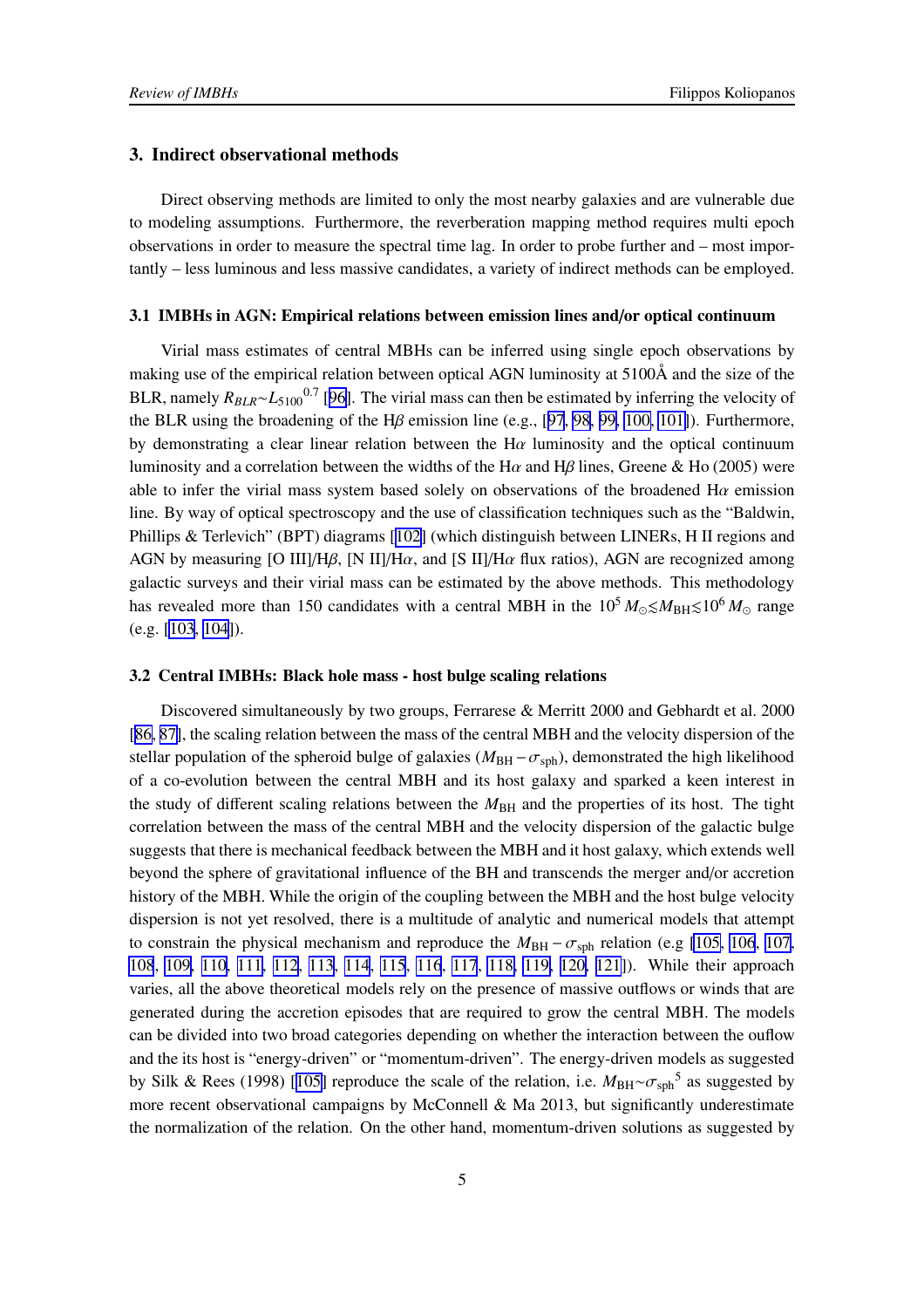King et al. (2003) [[111](#page-20-0)] predict a slope of  $M_{BH} \sim \sigma_{\rm sph}$ <sup>4</sup>, but reproduce very well the  $M_{BH}$  for a given  $\sigma_{\rm sph}$ .

Nevertheless, the observationally constrained  $M_{BH}$ - $\sigma_{sph}$  relation itself is not well calibrated for low-mass galaxies, as the galactic samples employed to populate the relation suffer from luminosity bias and large uncertainties that are partially due to the precarious application of the  $M_{\rm BH}-\sigma_{\rm sph}$  relation in the low-mass regime (e.g. see discussion in [[122](#page-21-0), [123](#page-21-0)]). These issues result in an incompleteness of MBHs and host galaxies in the low-mass regime.

Another well-known scaling relation (and one which actually preceded the  $M_{\rm BH} - \sigma_{\rm sph}$ ) is the one between the MBH mass and bulge luminosity ( $M_{BH}$ –*L*: e.g. [[124](#page-21-0), [125, 126](#page-21-0), [127, 128](#page-21-0), [129\]](#page-22-0)). The tight scaling relation further underlines the co-relation between SMBH and galaxy growth, posing questions as to how this is regulated. Namely, is the feedback from the accreting SMBHs that promotes the growth of its host galaxy, or is the environment created by stellar activity that enables the growth of the SMBHs? The  $M_{\rm BH}-L$  relation can be used to infer the mass of the central MBH and has the advantage that it does not require spectroscopy and can be applied to more distant galaxies. Studying low-mass galaxies using these two relations can reveal new IMBH candidates (e.g. [\[130, 131](#page-22-0)]). However, the sampling of these two relations is biased towards higher luminosities/masses, as most galactic samples with directly measured SMBH masses are dominated by luminous bulges (e.g. [\[127](#page-21-0), [132](#page-22-0)]). Furthermore, there are large uncertainties regarding the shape or even the application of the  $M_{BH}$ – $\sigma_{sph}$  relation in the low-mass regime (e.g see discussion in [[122](#page-21-0), [123](#page-21-0), [133\]](#page-22-0)).

In recent studies, Graham (2012) [[134\]](#page-22-0) and Graham & Scott (2013) [\[128](#page-21-0)] revisited the  $M_{\text{BH}}$ -*L* including many more low-mass spheroids with directly measured SMBH masses. Their work dramatically revised the relation, demonstrating that it most likely follows a broken power-law relation, becoming steeper at low- and intermediate-mass spheroids (see also [[135\]](#page-22-0). Using this improved scaling relation, [\[128\]](#page-21-0) discovered 40 low luminosity AGN (LLAGN) that appear to have a mass of the central MBH that lies well within the IMBH range. However, Kormendy & Ho (2013) [[136](#page-22-0)] contest this result arguing that the steeper slope is the result of inclusion of pseudobulge galaxies, which are randomly offset towards lower masses and show little evidence of co-evolution between the central MBH and the host galaxy. On the other hand, Graham (2012,2015) argues that a (steeper than linear) relation does exist for pseudobulges (and low-mass classical bulges), which indeed appear to be offset towards lower masses (for similar values of *L*) [[137](#page-22-0), [138\]](#page-22-0) and the "broken"  $M_{\text{BH}}-L$  holds. For a detailed discussion on this subject and also extensive reviews on SMBHs and their co-evolution with their host galaxies see Kormendy & Ho (2013) [[136](#page-22-0)] and Graham (2016) [[133](#page-22-0)].

Other MBH/host galaxy relations involve a correlation between the mass of a galaxy's central BH and its bulge concentration measured by the galactic Sérsic index (e.g. [[139](#page-22-0), [140, 141](#page-22-0), [142](#page-22-0), [143](#page-22-0)]). Furthermore, a correlation between the tightness of the spiral arms and the mass of the central MBH in disk galaxies was discovered by Seigar et al. (2008) [[144](#page-23-0)]. This correlation was formulated as a relation between the  $M_{\text{BH}}$  and the spiral pitch angle (PA) which measures the tightness of the spiral arms [\[144](#page-23-0), [145](#page-23-0), [146\]](#page-23-0). Each of these scaling relations may reveal possible candidates in the IMBH regime, however there are still large uncertainties in their estimations and the question of their validity in the low mass regime still remains. Nevertheless, in a recent publication [[147](#page-23-0)] four independent mass scaling relations and the fundamental plane of black hole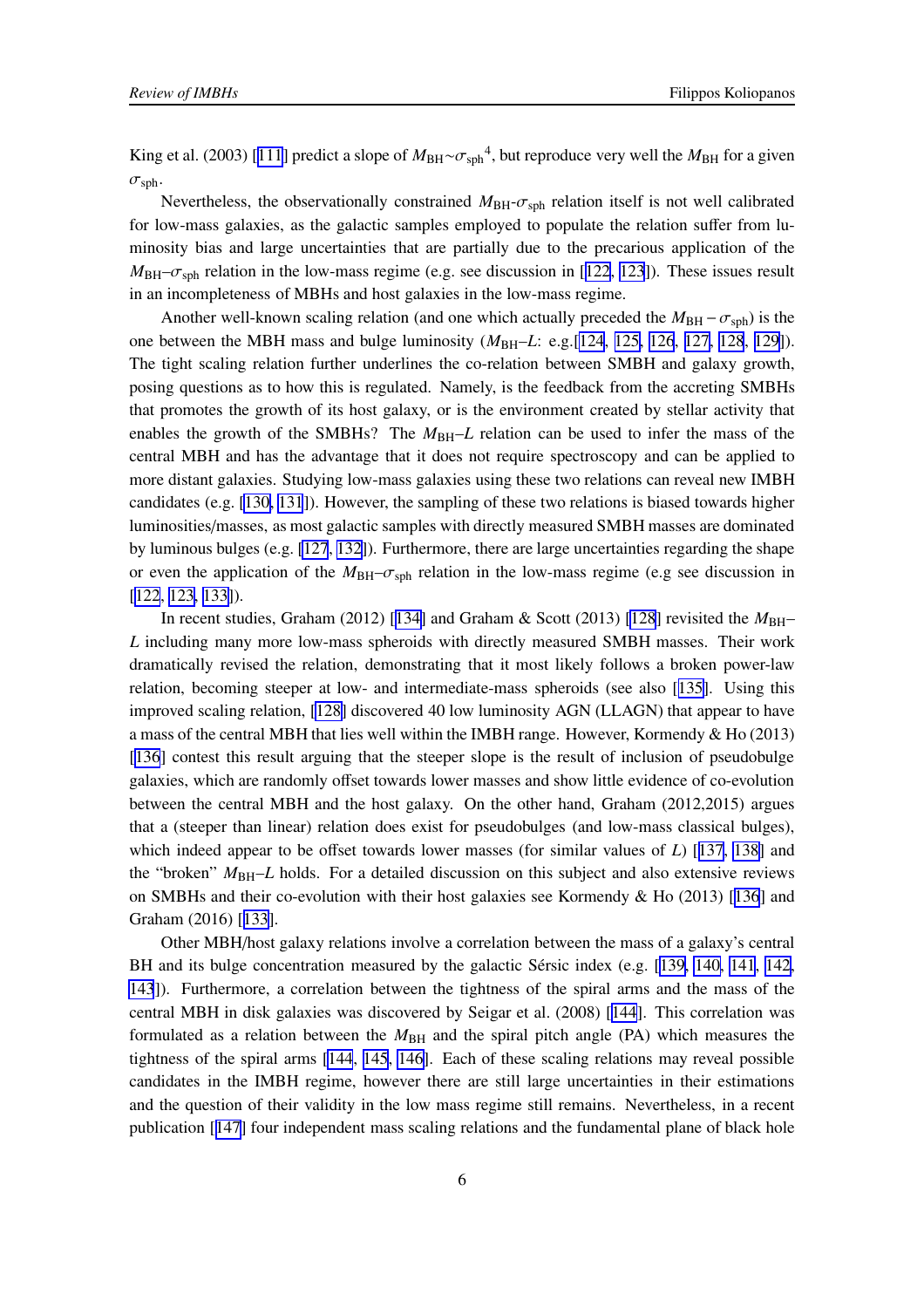activity (FP-BH: see next paragraph) were combined to measure the mass of the central MBH in seven LLAGN that had previously been reported to host IMBHs [[128\]](#page-21-0). While the study did not confirm the previous estimations (the MBHs had a  $\log M_{\text{BH}}/M_{\odot} \approx 6.5$  on average), it demonstrated that all five (largely independent) methods produce consistent results in the low-mass regime. The study introduced this multiple-method/multi-wavelength approach as a go-to method for estimating central MBH masses when their spheres of gravitational influence cannot be spatially resolved. The combined techniques protect against outliers from any one relation and yield a more robust average prediction.

#### 3.3 IMBHs in AGN: The fundamental plane of black hole activity

Another approach in the search for IMBHs draws on the well established relation between the X-ray emission, the radio emission and the mass of accreting BHs. These three quantities appear to be strongly correlated, forming what is known as the "fundamental plane of black hole activity" (FP-BH [[148](#page-23-0), [149\]](#page-23-0)). During episodes of low-luminosity advection-dominated accretion (also known as a *hard state*), accretion disks are often accompanied by relativistic jets (e.g.[\[150](#page-23-0), [151, 152](#page-23-0)]). During this state of accretion the accretion disk flow is interrupted at some distance from the central object, at which point the material flows radially towards the BH. As a result of this new configuration, a "corona" of hot, optically-thin gas is created around the central object. When photons, from the (now truncated) accretion disk, traverse the "corona" they are Compton-upscattered to energies of tens to hundreds of keV. Furthermore the synchrotron mechanism in the relativistic jets produces emission primarily at the radio band (e.g. [[153](#page-23-0), [154](#page-23-0), [155\]](#page-23-0)). Therefore the combined emission of the accretion disk, corona and relativistic jets ranges from the radio to the hard X-ray band (see Done 2007 [[156](#page-23-0)] and Gilfanov 2010 [[157\]](#page-23-0) for reviews of accreting compact objects). The entire broadband emission can also be dominated by the jet itself, particularly if accretion rates are higher (~0.01 $\dot{M}_{\text{Edd}}$ , e.g.[[149\]](#page-23-0)). An additional, less pronounced thermal component originating in the truncated accretion disk [\[158\]](#page-23-0) may also be registered along with the primary non-thermal, coronal emission. While the details of the disk-jet mechanism are still far from resolved it is understood that the jet is linked directly to the accretion process. More importantly, it has been shown that the luminosities of the radio and X-ray emission are correlated and the disk-jet mechanism is independent of the BH mass [[159](#page-24-0)]. Based on these theoretical predictions, Merloni et al. (2003) [\[148](#page-23-0)] and Falcke (2004) [\[149](#page-23-0)] probed a large sample of Galactic BHs and SMBHs and found a strong correlation between the radio luminosity  $(L_r, 5 \text{ GHz})$ , the X-ray luminosity  $(L_x, 0.5{\text -}10 \,\text{keV})$ , and the BH mass, known as the FP-BH.

The FP-BH can be used to infer the mass of accreting BHs during their hard-state. While this accretion state is more clearly defined in X-ray binaries (e.g. [[160, 161, 162](#page-24-0)]), the study of unobscured AGN shows that they can also be found in a similar accretion state (e.g. [\[163](#page-24-0), [164](#page-24-0), [165](#page-24-0), [166](#page-24-0), [167](#page-24-0), [168](#page-24-0), [169, 170\]](#page-24-0)) and therefore the method can be employed to put constraints on the mass of central MBHs. The most likely candidates to host IMBHs are LLAGN in low-mass galaxies as they are expected to have undergone quiet merger histories and are, therefore, more likely to host lower-mass central BHs. While the X-ray and radio observations and the FP-BH can reveal IMBH candidates (e.g. [\[171](#page-24-0), [147\]](#page-23-0)), the scaling relation suffers from very high intrinsic scatter, therefore an estimation using solely the FP-BH would be very tentative. Nevertheless, as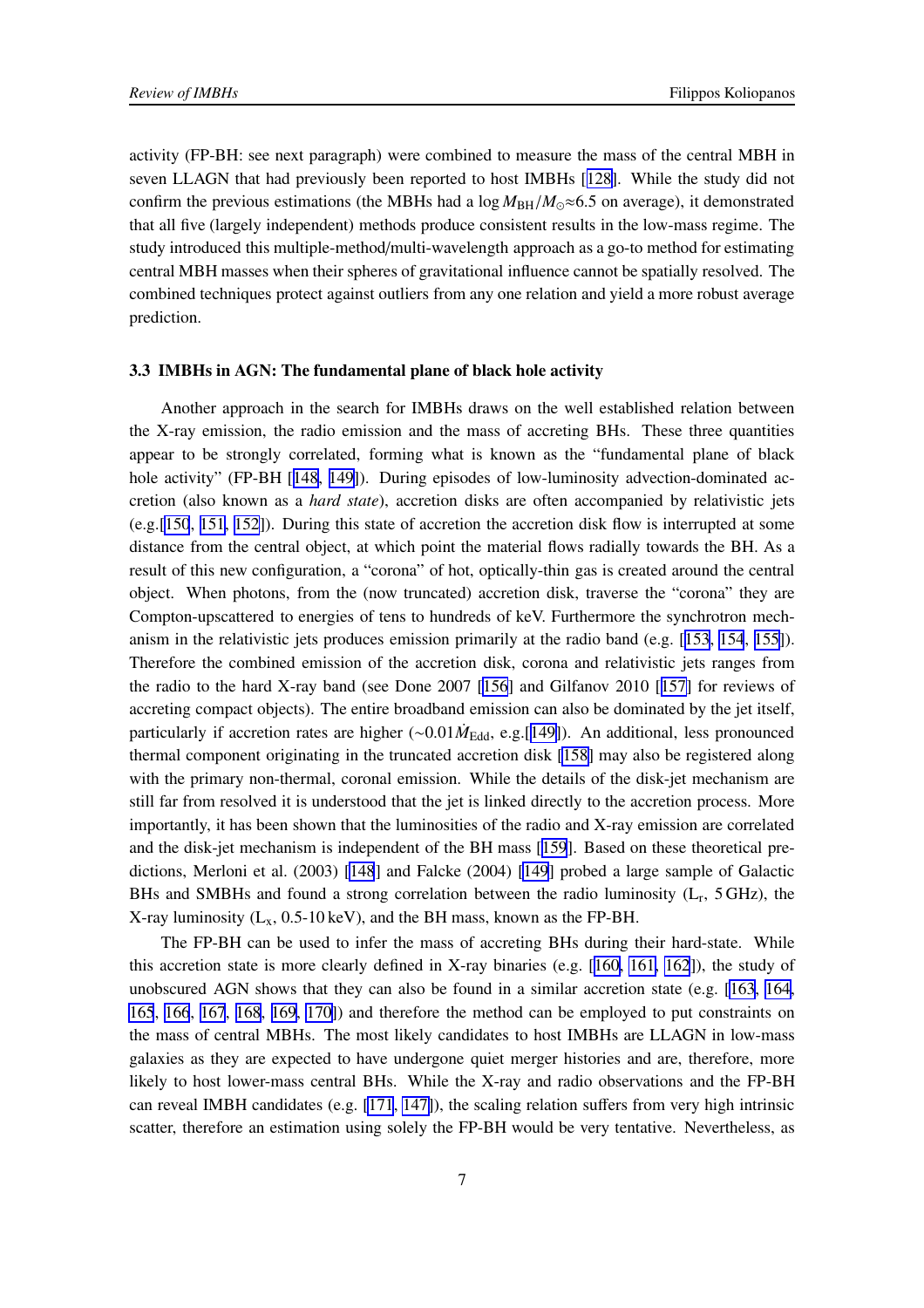was demonstrated in Koliopanos et al. [\[147](#page-23-0)] it can provide a crucial, independent verification of estimations carried out using other methods.

#### 3.4 Extra-nuclear IMBHs

#### 3.4.1 IMBHs and Globular clusters

Under the right circumstances globular clusters (GCs) can become nurseries of IMBHs in the 10<sup>3</sup> *M*<sup>⊙</sup> range. Miller & Hamilton (2002) [[172](#page-24-0)] demonstrated that although consecutive three-body interactions may expel lighter BHs from GCs (e.g. [[173, 174](#page-24-0), [175\]](#page-25-0)), more massive BHs ( $\gtrsim 50 M_{\odot}$ ) may sink towards the gravitational center of the cluster and after successive mergers with less massive BHs a  $10^3 M_{\odot}$  IMBH is generated. Simulations have also shown that, in sufficiently dense GCs, stellar collisions could result in a stellar "collision runaway" during which repeated collisions create enormously massive stars which collapse into IMBHs (e.g. [\[176, 177,](#page-25-0) [38,](#page-16-0) [178\]](#page-25-0)). While initial estimations of this process predicted IMBHs in the  $10^3 M_{\odot}$ , further considerations of the uncertainties in the stellar evolution and mass loss of the merged systems showed that the resulting BHs could be as little as a few hundred *M*⊙ mass [\[179, 180](#page-25-0), [181](#page-25-0)]. In the dense environment of GCs, IMBHs have a higher likelihood of capturing a companion. If the binding energy of the resulting binary is greater than the mean stellar kinetic energy in the cluster (a so called "hard binary"), repeated three body interactions will further harden the binary until accretion begins.

The presence of an IMBH – in the  $10<sup>3</sup>M<sub>o</sub>$  range – in the center of a globular cluster is expected to effect its surrounding kinematics, in essence expanding the  $M_{\text{BH}} - \sigma_{\text{sph}}$  relation to the lower mass regime. Estimations of the central velocity dispersion in GCs have revealed IMBH candidates in the GCs M15 and G1, (e.g. [\[182, 183](#page-25-0), [184](#page-25-0), [185](#page-25-0), [186, 187](#page-25-0), [188](#page-25-0)]). Integral field spectroscopy combined with surface brightness profiling and fitting to modeled slopes, predicted by N-body simulations, have also provided best fit estimations or upper limits for several more candidates (e.g. [\[189](#page-25-0), [190](#page-25-0), [191](#page-26-0), [192](#page-26-0)]). Nevertheless, there is considerable controversy over the interpretation of these measurements, as these results can also be explained by an increased central concentration of stellar BHs or neutron stars (e.g [[193](#page-26-0), [194](#page-26-0), [195](#page-26-0), [196](#page-26-0)]). On the other hand, recent temporal studies of millisecond pulsars in globular clusters have indicated the presence of a central IMBH. Perera et al. (2017)[[197](#page-26-0)] exploited 25 years of high precision observations of millisecond pulsar PSR B1820-30A, located in the globular cluster NGC 6624 to obtain rotational frequency time derivative measurements that can be interepreted as due to orbital motion around a central IMBH with  $M > 7500 M_{\odot}$ . More recently Kiziltan et al. (2017) [[198](#page-26-0)] probed the dynamics of the central region of GC 47 Tucanae by precisely measuring the location and acceleration of multiple millisecond X-ray pulsars found inside the cluster. Their results inferred the presence of a single,  $2.3\times10^3 M_{\odot}$  compact source ([\[198\]](#page-26-0), see section 4).

Evidence for the existence of IMBHs in GCs and measurements of their mass can be obtained if the IMBHs are accreting matter from a companion, or from surrounding gas. Namely, X-ray and/or radio emission may reveal the presence of an accreting BH and its mass can be measured using the FP-BH. With the exception of GC G1, no X-ray emission or radio emission has been detected in those GC IMBH candidates that have their presence inferred from kinematic indications. Radio observations of numerous GCs have so far only yielded upper limits on the mass of potential IMBHs in their center (assuming that they are there and they are accreting, e.g. [[199, 200](#page-26-0), [201](#page-26-0), [202](#page-26-0)],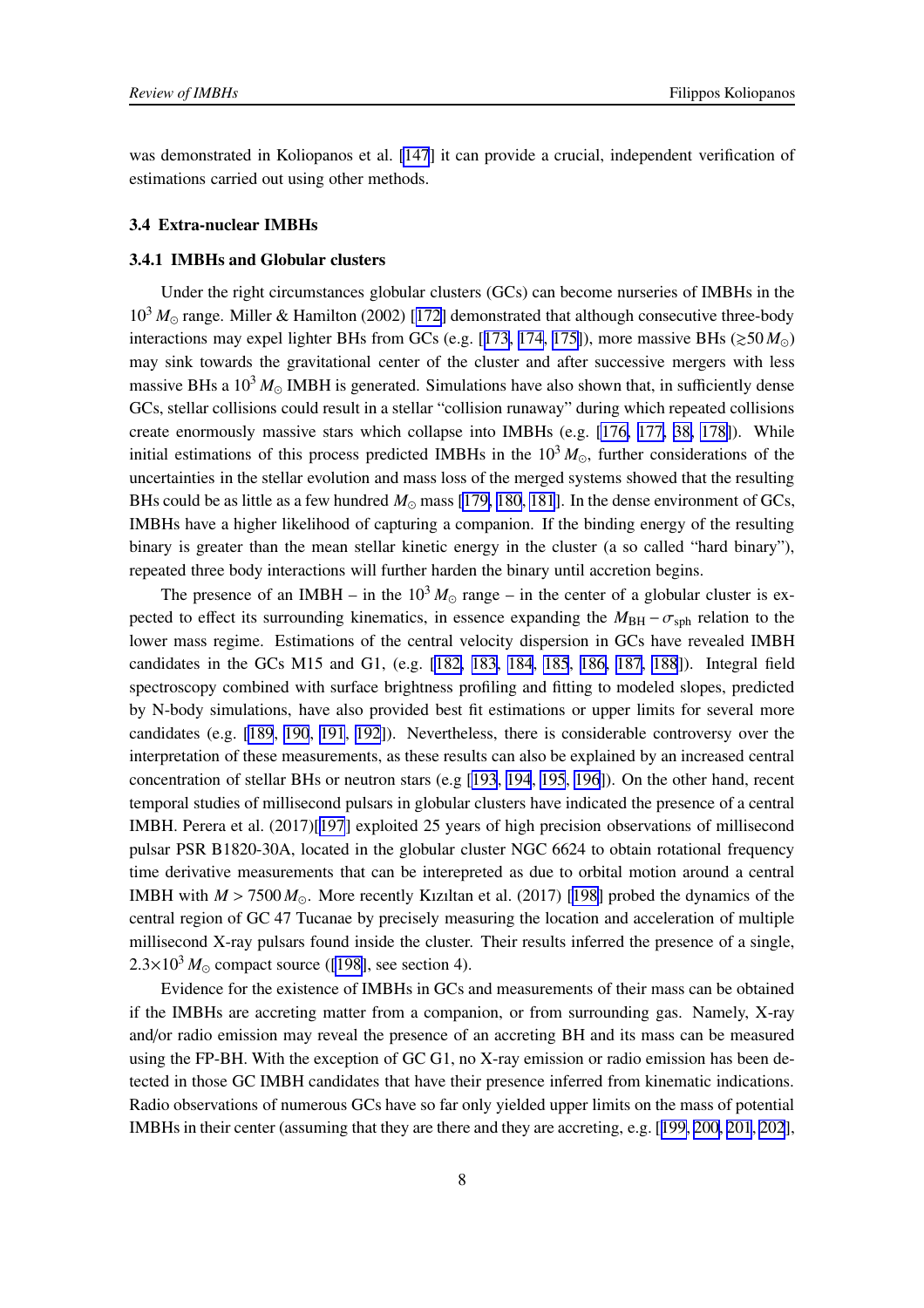but have also raised questions on their existence or whether they accrete any matter (e.g. Strader et al. 2010 [[203](#page-26-0)] where no radio emission is detected in M15, M19, and M22, despite considerably deep observations or Wrobel et al. 2015 [\[204](#page-26-0)], who detect no radio emission in more than 300 extragalactic GCs in NGC 1032 using stacked observations). Deep X-ray observations of  $\omega$  Centauri for which kinematic estimations suggest the existence of an IMBH [[189](#page-25-0), [190](#page-25-0)] yielded no results, suggesting that either no IMBH is present or if it is, it is not accreting any mass [[205](#page-26-0)]. The only GC with detections of both X-ray and radio emission is G1 in galaxy M31 [\[206, 207, 208](#page-27-0)], for which the FP-BH gives a consistent estimation with the  $2\times10^4 M_{\odot}$  reported by Gebhardt et al. [[186, 187](#page-25-0)]. However, we must note that Miller-Jones et al. (2012) [\[209](#page-27-0)] re-observed G1 M31 using the *VLA* telescope and detected no radio emission down to a  $3\sigma$  upper limit of 4.7 *mu*Jy.

### 3.4.2 IMBHs and ultraluminous X-ray sources

The search for IMBHs is not confined in the central MBHs of galaxies. Extra-nuclear IMBHs, produced inside dense globular clusters, can either sink towards to center of the cluster's gravitational potential well [\[37](#page-16-0)] or be gravitationally ejected from the cluster [\[210\]](#page-27-0). Extra-nuclear IMBHs may also be the remnants of past interactions of their host galaxies with other dwarf galaxies. If an IMBH finds itself in a binary system and is accreting material from its companion, its mass may be inferred by limits imposed on its accretion rate by physical laws, i.e. its Eddington limit. In accretion-powered sources the Eddington limit is imposed by the fact that when a certain threshold in the luminosity (corresponding to mass accretion rate) of the source is reached, the radiation pressure will exceed the ram pressure of the in-falling gas, thus hindering accretion and expelling the in-falling matter. In principle an accretion-powered source cannot be more luminous than its Eddington limit, which (as was shown by Eddington) scales linearly with the mass of the central object. Assuming spherical accretion of hydrogen, the Eddington limit for a stellar mass BH is  $\sim$ 10<sup>39</sup> erg/s.

There are numerous off-nuclear, extragalactic X-ray sources with isotropic luminosities that exceed the Eddington limit for a stellar-mass BH, known as ultraluminous X-ray sources (ULXs) (see Kaaret 2017 [\[211](#page-27-0)] for a recent review). These sources were quickly considered as prime candidates for hosting IMBHs accreting at sub-Eddington rates in a similar fashion to standard stellar-mass XRBs (e.g. [[212, 213](#page-27-0), [214, 215\]](#page-27-0)). While there is no known binary star evolution scenario that would result in an XRB with an IMBH accretor [[216](#page-27-0)], an IMBH that has captured a companion could end up close enough with its companion to initiate mass accretion. This could either take place inside the cluster or the two companions may be driven closely, due to multiple few-body dynamical recoils as the binary exits it [\[217, 218](#page-27-0), [219](#page-27-0), [220\]](#page-27-0). However such a scenario would require most – if not all ULXs – to reside inside or close to globular clusters, which is not the case for the majority of ULXs. Furthermore, it has been demonstrated that most of the ULX population can be powered by stellar-mass BHs accreting at super-Eddington rates (e.g. [[221](#page-27-0), [222](#page-28-0), [223](#page-28-0), [224](#page-28-0), [225\]](#page-28-0). The theoretical predictions are strongly backed by observations that reveal that the temporal and spectral characteristics of ULXs are markedly different from standard BH-XRBs, suggesting that they indeed are in a different state of (super-Eddington) accretion, dubbed the *ultraluminous state* [[226](#page-28-0), [227, 228](#page-28-0), [229](#page-28-0)]. The astounding discoveries of a pulsating ULX [[230](#page-28-0), [231](#page-28-0), [232\]](#page-28-0) demonstrated that ULXs can also be powered by neutron stars. A number of compelling theoretical studies have suggested that it is very likely that many (or most) ULXs may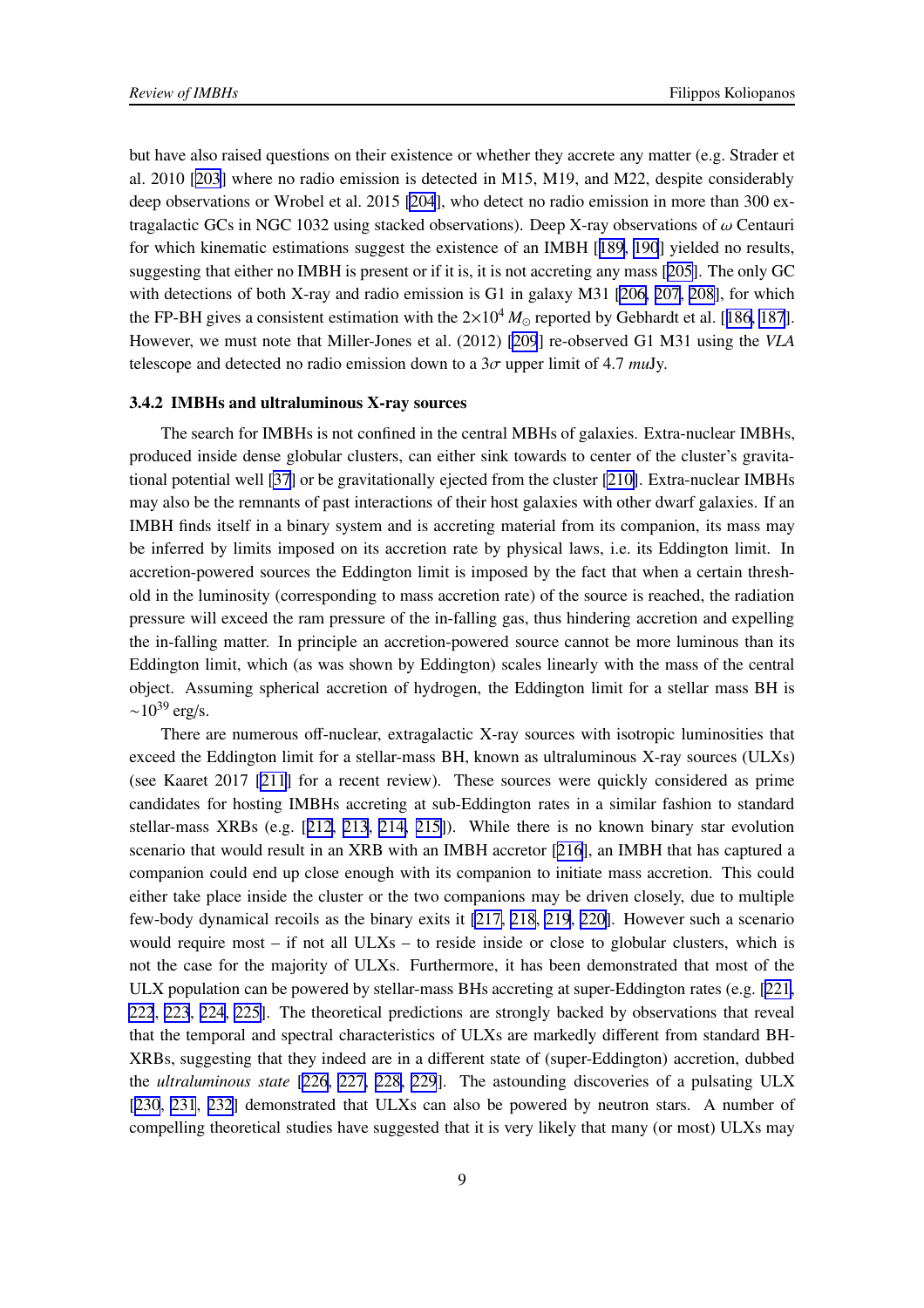indeed be powered by neutron stars rather than BHs (e.g. [\[233](#page-28-0), [234, 235](#page-28-0)]. Building on these theoretical predictions Koliopanos et al. (2017) [[236](#page-28-0)] demonstrated in a recently published study that the spectral characteristics of a large fraction of ULXs are consistent with accretion onto highly magnetized neutron stars rather than BHs.

Nevertheless, there is a small group of hyper-luminous X-ray sources (HLXs) with luminosities exceeding  $\sim 10^{41}$  erg s<sup>-1</sup> that are hard to explain even when invoking super-Eddington accretion and/or beaming of the X-ray emission. HLXs are strong IMBH candidates, with a particular source, known as ESO 243-49 HLX-1 (henceforth HLX-1), considered as the best IMBH candidate found so far (see details in next section). Indeed  $HLX-1$  and also M82 X-1 – the two brightest  $HLXs$  – do not feature the spectral characteristics of ULXs (e.g. [[237](#page-29-0), [238](#page-29-0)]) and seem to follow the transitions from soft to hard state similar to sub-Eddington stellar-mass BH-XRBs (ESO 243-49 HLX-1: [[68,](#page-18-0) [239, 240](#page-29-0)], or M82 X-1: [[241](#page-29-0)]).

# 4. Notable candidates

In this section, I present some notable IMBH candidates. The list is by far not comprehensive and only serves to present candidates with different origins, while also illustrating the results that can be achieved by different techniques.

# 4.1 ULXs: HLX-1

HLX-1 is probably the best IMBH candidate we know so far. Discovered serendipitously by Farrell et al. (2009) [\[238](#page-29-0)] in the 2XMM catalog [[242](#page-29-0)], HLX-1 had an unabsorbed X-ray luminosity of  $1.1 \times 10^{42}$  erg s<sup>-1</sup> (0.2-10.0 keV), for a distance of 95 Mpc. Even if one assumes that the source is accreting at ten times the Eddington limit, this luminosity implies a minimum mass of 500 M⊙ [[238](#page-29-0)], making HLX-1 a prime IMBH candidate. This claim relies on the assumption that HLX-1 is indeed located in galaxy ESO 243-49, which lies at the aforementioned distance of  $z=0.023$ . Indeed, in the years following the discovery of HLX-1 its association with ESO 243-49 has been confirmed by numerous studies. Using the accurate X-ray position derived from *Chandra* data [\[243\]](#page-29-0), Soria et al. (2010) [[244](#page-29-0)] located the source's optical counterpart, which shows an H $\alpha$ emission line with a similar redshift to that of ESO 243-49, confirming it as its host galaxy [[245](#page-29-0), [246](#page-29-0)]. The exact origin of the H $\alpha$  emission line is still unclear. If the line originates in an accretion disk [\[247](#page-29-0)], the disk must be observed almost face on, as the emission line is considerably narrow [[246](#page-29-0)]. Wiersema et al. (2010) [[248\]](#page-29-0) suggested that the host star cluster or a photo-ionized/shockionized gas nebula very close to HLX-1 could be the source of the  $H\alpha$  emission, while Soria et al. 2010 [[245](#page-29-0)] suggest a low density ionized nebula as the source. A more recent study of observations taken with the MUSE instrument on the *VLT*, combined with complementary multiwavelength data including *X-Shooter*, *HST*, *Swift*, *Chandra* and *ATCA* telescopes, revealed a strong variability of the emission line that was associated with the X-ray states of HLX-1. This finding confirms that the emission line originates close to the IMBH (negating the nebula or star cluster origin scenario) and validated the distance to HLX-1 [\[249\]](#page-29-0).

HLX-1 – similarly to standard BH-XRBs – is also a source of occasional radio emission, which correlates with its transitions from hard (non thermal) to soft (thermal) spectral states [\[240](#page-29-0)]. Combining the X-ray and radio observations, the FP-BH allowed Webb et al. (2012) to place an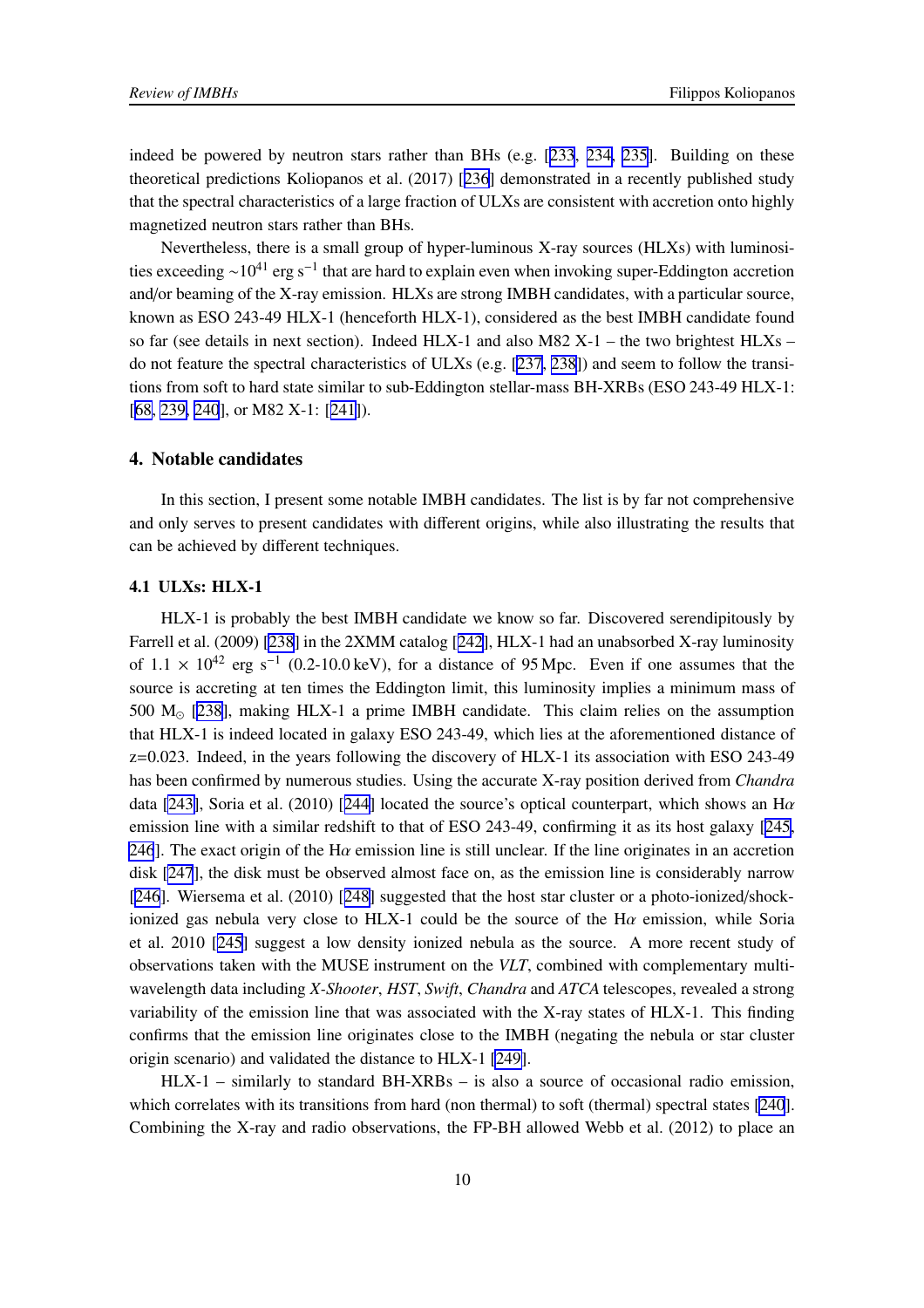upper limit of less than  $10^5 M_{\odot}$  for the mass of the BH in the system. This estimation was further supported by the estimation of a mass of ~10<sup>4</sup>  $M_{\odot}$  by Godet et al. (2012) [[250](#page-29-0)], Davis et al. (2011) [[251](#page-30-0)], and Straub et al. (2014) [\[252](#page-30-0)] using accretion disk modeling. The X-ray flux of HLX-1 varies by a factor of 50 as the source transitions between hard and soft states [\[250](#page-29-0)]. This transition, along with the periodical appearance of jet emission (as the most likely origin of the radio emission), is a crucial feature that sets HLX-1 out as an outstanding candidate for an accreting IMBH. ULXs – which are most likely super-Eddington accretors – do not transition between the strikingly distinct and characteristic "hard" and "soft" spectral states of standard BH-XRBs ( e.g. [[253](#page-30-0), [254](#page-30-0), [228](#page-28-0)]) and most frequently feature a characteristic exponential spectral cutoff at ∼10 keV, while the spectra of nominal BH-XRB extend to energies of often hundreds of keV during all spectral states. HLX-1, has a luminosity that is ten times higher than the brightest ULX and displays all the spectral and temporal characteristics of essentialy a scaled-up BH-XRBs, consistent with sub-Eddington accretion onto a very massive  $(\geq 500 \, M \odot [238])$  $(\geq 500 \, M \odot [238])$  $(\geq 500 \, M \odot [238])$  BH.

The hyperluminous source [\[241\]](#page-29-0) M82 X-1 has similar characteristics to HLX-1. However, it has not been observed as extensively as HLX-1, and recent works have shown that its spectrum can also be modeled assuming super-Eddington accretion onto a stellar mass BH [[255\]](#page-30-0). Other notable sources in the same category involve the ULX NGC 2276-3C which exhibits powerful jet emission both in the X-ray and radio wavelengths, with an FP-BH derived mass of ∼5×10<sup>4</sup> *M*<sup>⊙</sup> [[256, 257](#page-30-0)] and the off nuclear X-ray source in NGC 5252 which radio and X-ray observations also place in the IMBH regime [[258](#page-30-0)]. More recent optical integral-field observations of the surrounding kinematics of the source suggest that it may be an off-nuclear AGN, belonging to a small low-mass galaxy that is being accreted by the Seyfert galaxy NGC 5252 [[259](#page-30-0)].

#### 4.2 Dwarf galaxies: NGC 4395

NGC 4395 is an Sd type, bulgeless galaxy with a Seyfert 1 nucleus. The presence of an active MBH at the center of a bulgeless galaxy is exceptional in itself (see e.g. Ferrarese et al. 2000 [[87\]](#page-19-0), Merritt & Ferrarese 2001 [[260](#page-30-0)]), however the distinctness of NGC 4395 stems from the fact that it is one of the most likely candidates for a central, active IMBH. The presence of broadened optical and UV emission lines first revealed the AGN nature of NGC 4395 [[261\]](#page-30-0). Compact radio emission [\[262](#page-30-0)], suggestive of strong jet-like outflows [[263](#page-30-0)] and highly variable and non-thermal X-ray emission (e.g. [\[264, 265](#page-30-0), [266, 267](#page-31-0), [268](#page-31-0)]) solidified its AGN nature. More remarkably, the source's central stellar velocity dispersion was less than ∼30 km/s [\[269\]](#page-31-0), indicating a mass of the central MBH that is less than  $10^5 M_{\odot}$  based on the  $M_{\rm BH}$ - $\sigma_{\rm sph}$  relation. This value is in agreement with estimations based on the broad profile of the Hβ line and from X-ray variability properties [[269](#page-31-0)]. Further confirmation of a mass in the  $10^4 - 10^5 M_{\odot}$  range comes from reverberation mapping estimations (e.g. [[95,](#page-20-0) [94](#page-19-0)]) and from more recent kinematic estimations using integral field spectroscopy and fitting of the surface brightness of the nuclear star cluster [\[80](#page-19-0)]. Despite the detection of both X-ray and radio emission from the core of NGC 4395, estimating the mass of the MBH using the FP-BH has been proven difficult due to the source's very high variability and the fact that the X-ray flux variability is only weakly coupled to the radio flux. Assuming the mass estimated by Peterson [\[95\]](#page-20-0), the analysis of contemporaneous *Swift* (X-ray) and Very Large Array (radio) observations has hinted at the possibility of NGC 4395 lying at a steeper track of the FP-BH [\[270](#page-31-0)]. The presence of two distinct tracks in the FP-BH has been noted in stellar mass BH-XRBs, where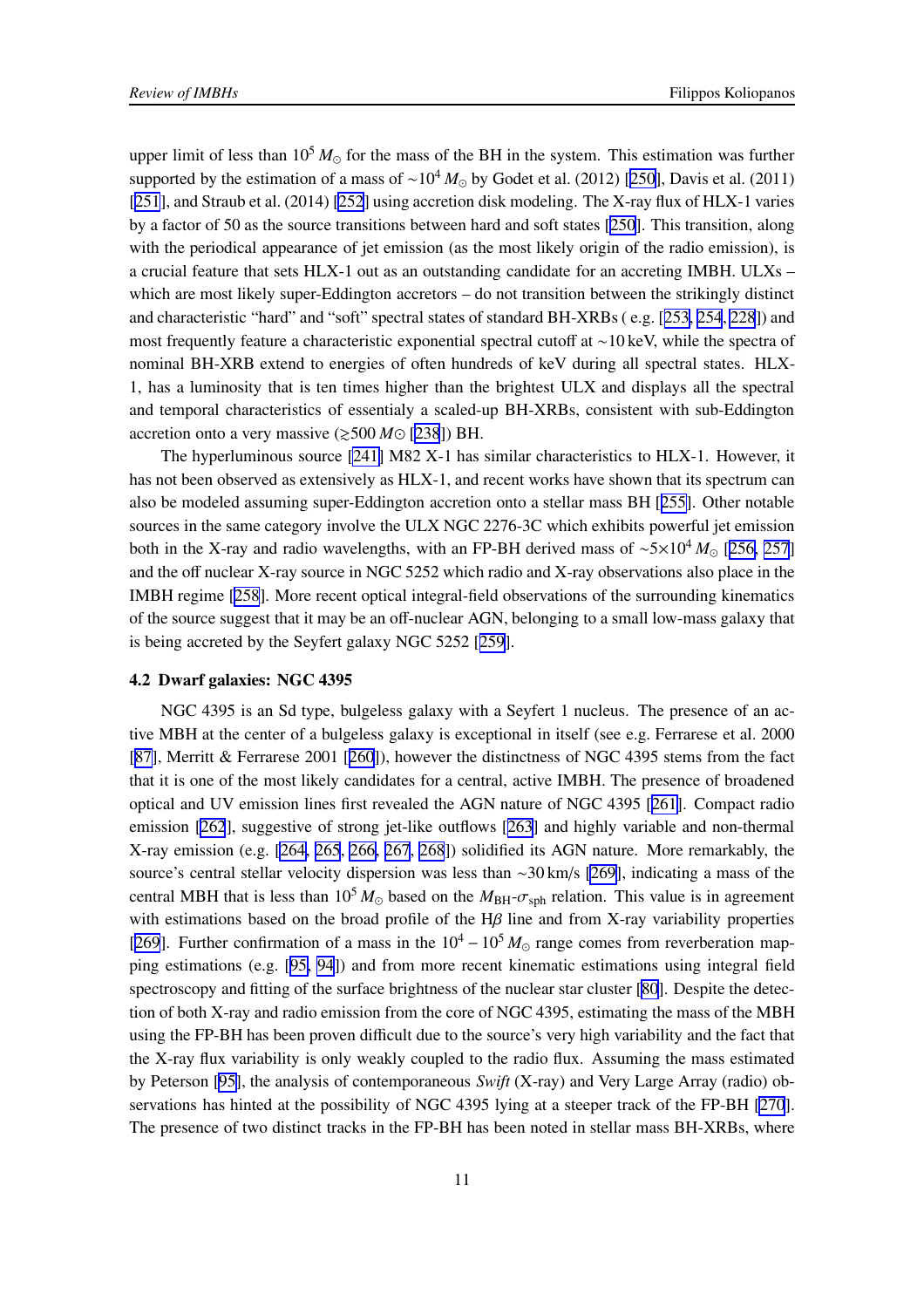state transitions occur at shorter intervals (e.g., [\[271](#page-31-0), [272](#page-31-0), [273](#page-31-0), [274](#page-31-0)]). In addition to NGC 4395, some other strong central IMBH candidates, in dwarf galaxies are: NGC 404, for which dynamical estimations provide an upper limit of  $1.5\times10^5 M_{\odot}$  for the mass of its central MBH [\[275\]](#page-31-0), an estimate that is further supported by X-ray and radio observations of its active nucleus [[276](#page-31-0), [275](#page-31-0)]; dwarf AGN POX 52, where multi-wavelength observations, including X-ray, radio, and Hβ optical emission suggest the presence of a ~10<sup>5</sup>  $M_{\odot}$  BH in its center (e.g. [[277](#page-31-0)]); LEDA 87000 (or RGG 118) whose central MBH lies in the intermediate mass regime, according to most BH mass - host bulge scaling relations [\[278\]](#page-31-0), has the lowest BH mass measured in a dwarf galaxy and is also a low luminosity X-ray source [\[279\]](#page-31-0). Having had quiet merging and accretion histories, dwarf galaxies are strong candidates for hosting central IMBHs. A scenario that is further strengthened by recent extensive studies that indicate the presence of an IMBH population in dwarf galaxies up to a redshift of 2.4 [[280](#page-31-0), [281](#page-31-0)].

### 4.3 Globular clusters: 47 Tucanae

The discovery of an IMBH candidate in the center of globular cluster 47 Tucanae is compelling not just for its own sake, but also for proposing a novel method to infer the presence and measure the mass of a gas-starved IMBH that is not electromagnetically visible. Kinematic estimations of the mass of a potential IMBH in the center of 47 Tuc yielded inconclusive results as N-body simulations revealed that velocity dispersion measurements alone could not distinguish between predictions that did or did not include a central IMBH [[282, 283, 284\]](#page-32-0). Kızıltan et al. (2017)[[198](#page-26-0)] took advantage of the presence of 19 millisecond pulsars located in the cluster, for which high resolution timing analysis was available. The authors measured the pulsar acceleration, detecting additional components (to the intrinsic source spin-up), which they demonstrated can be attributed to the presence of a central MBH in the cluster. Using this method they inferred the mass of the IMBH candidate to a value of  $2300_{850}^{+1500} M_{\odot}$  and the mass of the globular cluster at  $0.76\times10^6 M_{\odot}$ , in agreement with independent kinematic estimations [[282](#page-32-0), [284\]](#page-32-0).

This novel method opens up the possibility for estimating the mass of other potential IMBHs in globular clusters for which electromagnetic detection is not feasible, but also to independently estimate the mass of IMBH candidates in GCs measured using more conventional methods. Nevertheless, there are caveats to the findings of Kızıltan et al.. Ridolfi et al. (2016)[\[285](#page-32-0)] and Freire et al. (2017)[[286](#page-32-0)] obtained 23 timing solutions for pulsars in 47 Tuc, including spin period derivatives, but also orbital period derivatives, and proper motion and jerk measurements. The authors argued that Kızıltan et al. had underestimated the distance to the cluster and by using an updated estimation for the distance, Freire et al. show that the all the accelerations of the pulsars in the clusters can be account for by a simple analytical model, without the need for a central IMBH.

# 5. Conclusion: multi-wavelength future

The extensive investigation by a large number of authors has yielded numerous tentative and several highly likely IMBH candidates, but a definitive detection of an IMBH has not happened yet. Nevertheless, the increasing number of plausible candidates discovered by multiple methods and at multiple wavelengths suggests that a population of IMBHs, very likely, exists but at this point its observational signatures lie at the threshold of our current observational limitations.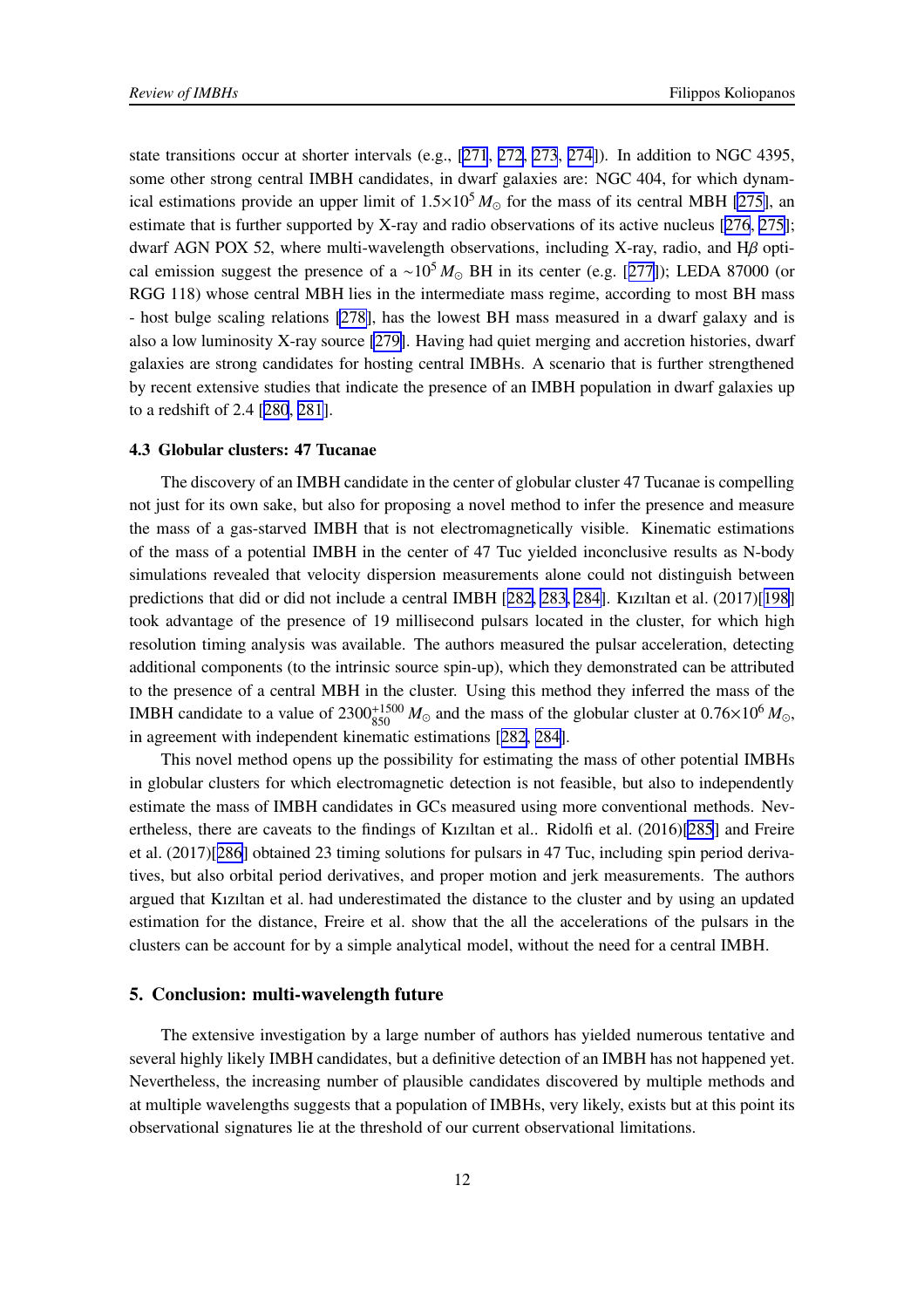Constraining this population and evaluating its characteristics is the next crucial step in the effort to understand how galaxies and globular clusters evolve. Determining the mass range in which central IMBHs lie (i.e. in the  $10^3 - 10^4 M_{\odot}$  or  $\ge 10^5 M_{\odot}$  range) will largely decide on the formation path of SMBHs, as the different scenarios predict a starkly different shape of the  $M_{\text{BH}}-\sigma_{\text{sph}}$ distribution in the low-mass regime (e.g. Fig. 10 from Volonteri 2010 [\[40\]](#page-16-0)). So far, galaxies with tentative measurements of their central MBH and velocity dispersion (e.g. [\[287, 288\]](#page-32-0)) suggest the presence of a plume-like concentration of sources at the  $10^5 M_{\odot}$  mark (see also Volonteri 2010 [\[40](#page-16-0)] Mezcua 2017 [\[59](#page-17-0)] and references therein). While this preliminary, rough finding hints towards the dominance of the massive seeds scenarios, it is equally plausible that the lower mass IMBHs remain below our observational capabilities as their AGN are luminosity and distance limited and the  $M_{\text{BH}}-\sigma_{\text{sph}}$  distribution is populated primarily by MBHs that have ended up above the IMBH regime, via accretion and mergers. It becomes apparent from the multitude of studies, briefly reviewed above, that multi-wavelength observations hold the key to constraining the missing population of IMBHs. As we enter the era of multi-messenger astronomy and push the threshold of our observational capabilities, the detection and classification of IMBHs promises to be one of the big discoveries of the next decade.

### DISCUSSION

DANIELE FARGION: I would like to also point out the case of M82 X-1 as well known candidate for an IMBH [Author's note: M82 X-1 had not been discussed during the presentation ].

FILIPPOS KOLIOPANOS: Indeed, M82 X-1 is one of the two best candidate IMBH hyperluminous sources. The source shows similar characteristics as HLX-1 and appears to behave like a sub-Eddington BH-XRB in the intermediate mass range. The reason the source was not mentioned in the oral presentation and is not discussed as extensively as HLX-1 in the review, is that M82 X-1 has not been monitored as extensively as HLX-1 which has been systematically observed at all wavelength, and also the fact that more recent estimations point out that M82 X-1 can be plausibly described as a super-Eddington source.

WOLFGANG KUNDT: How do you explain the problem of the naked singularity? [Author's note: Prof. Kundt has argued for a long time against the existence of BHs, and has also criticized Roger Penrose's cosmic censorship hypothesis. See e.g. *Astrophysics Without Black Holes, and Without Extragalactic Gamma-Ray Bursts*

https://ojs.cvut.cz/ojs/index.php/APP/article/view/APP.2014.01.0027 ]

FILIPPOS KOLIOPANOS: As I am not a theoretical physicist or mathematician, I cannot comment – at an expert level – on the potential problems of the cosmic censorship hypothesis. However, as an observer I am satisfied by the currently available observational evidence in favor of the presence of SMBHs – and more importantly their interpretation in the context of general relativity. By "evidence" I am mostly referring to three observational milestones in the SMBH hypothesis. The detection of highly broadened, 6.4 keV iron  $K\alpha$  lines in AGN (starting with the galaxy MCG-6-30-15 by Tanaka et al. 1995), that are consistent with gravitational redshift by compact objects with a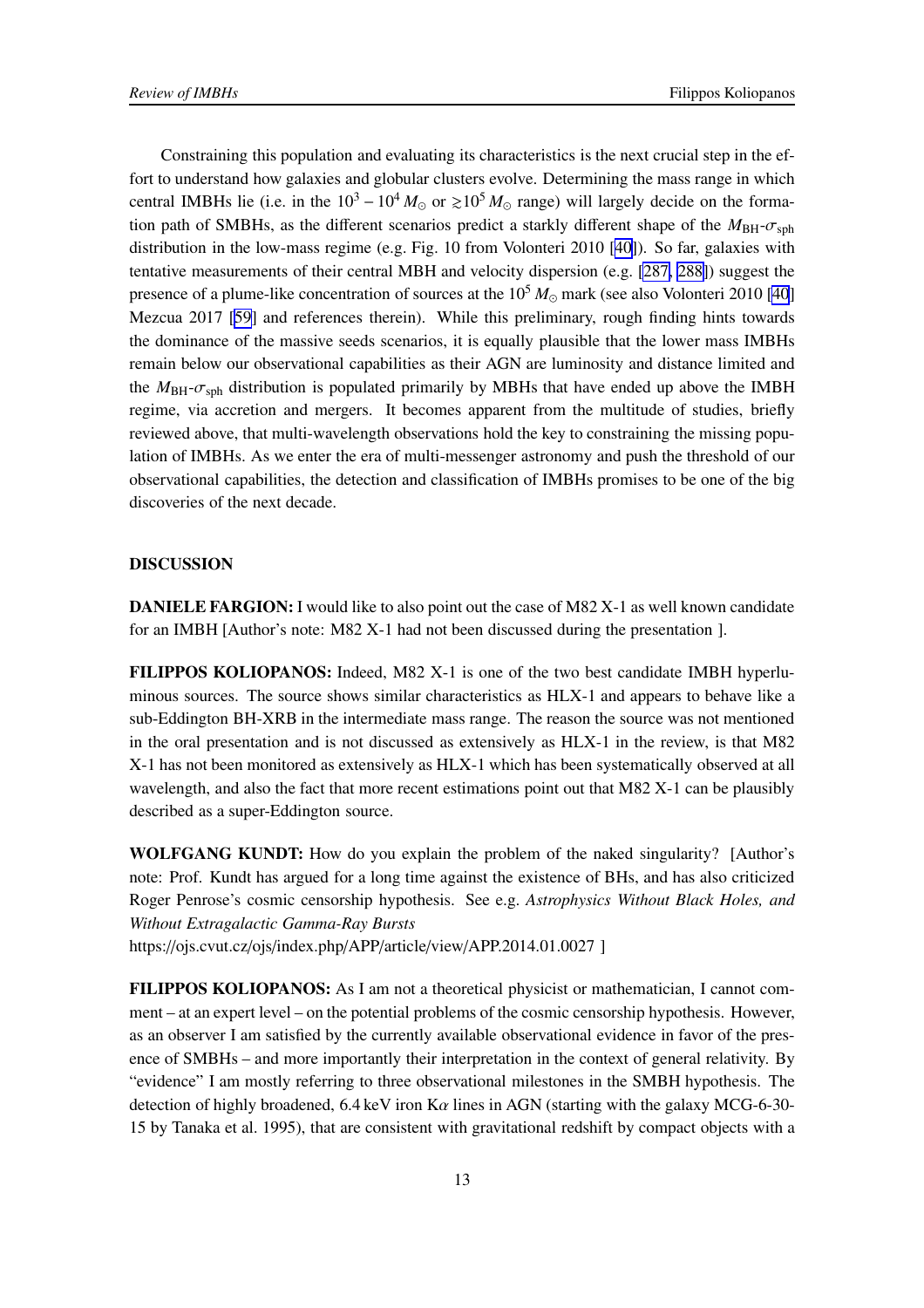<span id="page-14-0"></span>mass that exceeds  $10^6 M_{\odot}$ . The independent estimations from megamaser emission (e.g. Miyoshi et al. 1995) displaying clear Keplerian rotation curves that require a mass of the order of ∼10<sup>7</sup> *M*<sup>⊙</sup> and finally the dynamical evidence for the SMBH in the center of the Milky Way (e.g. Schödel et al. 2002).

### 6. Acknowledgments

The author would like to thank Mar Mezcua for refereeing and significantly improving this review and Franco Giovannelli for giving me the opportunity to present this work and be part of the XII Multifrequency Behaviour of High Energy Cosmic Sources Workshop .

#### References

- [1] J. Droste, The field of a single centre in einstein's theory of gravitation, and the motion of a particle in that field, Ned. Acad. Wet., SA 19 (1917) 197.
- [2] Hilbert, D. 1917, Nachr. Ges. Wiss. Gottingen, Math. Phys. Kl., 53
- [3] Weyl, H. 1917, Ann. Phys. (Leipzig) 54, 117
- [4] Landau, L. D. 1932, Phys. Z. Sowjetunion, 1, 285
- [5] Chandrasekhar, S. 1932, Zeitschrift für Astrophysik, Vol. 5, p.32
- [6] S. Chandrasekhar, The highly collapsed configurations of a stellar mass (Second paper), MNRAS 95 (Jan., 1935) 207–225.
- [7] B. L. Webster and P. Murdin, Cygnus X-1-a Spectroscopic Binary with a Heavy Companion ?, Nature 235 [\(Jan., 1972\) 37–38](https://doi.org/10.1038/235037a0).
- [8] R. A. Remillard and J. E. McClintock, X-Ray Properties of Black-Hole Binaries, ARA&A 44 (Sept., 2006) 49–92, [[astro-ph/0606352](https://arxiv.org/abs/astro-ph/0606352)].
- [9] J. Casares and P. G. Jonker, Mass Measurements of Stellar and Intermediate-Mass Black Holes, Space~Sci.~Rev. 183 [\(Sept., 2014\) 223–252](https://doi.org/10.1007/s11214-013-0030-6), [[1311.5118](https://arxiv.org/abs/1311.5118)].
- [10] B. P. Abbott, R. Abbott, T. D. Abbott, M. R. Abernathy, F. Acernese, K. Ackley et al., GW151226: Observation of Gravitational Waves from a 22-Solar-Mass Binary Black Hole Coalescence, Physical Review Letters 116 [\(June, 2016\) 241103](https://doi.org/10.1103/PhysRevLett.116.241103), [[1606.04855](https://arxiv.org/abs/1606.04855)].
- [11] B. P. Abbott, R. Abbott, T. D. Abbott, F. Acernese, K. Ackley, C. Adams et al., GW170104: Observation of a 50-Solar-Mass Binary Black Hole Coalescence at Redshift 0.2, Physical Review Letters 118 [\(June, 2017\) 221101](https://doi.org/10.1103/PhysRevLett.118.221101), [[1706.01812](https://arxiv.org/abs/1706.01812)].
- [12] B. P. Abbott, R. Abbott, T. D. Abbott, F. Acernese, K. Ackley, C. Adams et al., GW170814: A Three-Detector Observation of Gravitational Waves from a Binary Black Hole Coalescence, Physical Review Letters 119 [\(Oct., 2017\) 141101,](https://doi.org/10.1103/PhysRevLett.119.141101) [[1709.09660](https://arxiv.org/abs/1709.09660)].
- [13] R. H. Sanders and T. Lowinger, The Distribution of Mass in the Galactic Nucleus, AJ 77 (May, 1972) 292.
- [14] M. J. Rees, Black Hole Models for Active Galactic Nuclei, ARA&A 22 [\(1984\) 471–506.](https://doi.org/10.1146/annurev.aa.22.090184.002351)
- [15] Y. Tanaka, K. Nandra, A. C. Fabian, H. Inoue, C. Otani, T. Dotani et al., Gravitationally redshifted emission implying an accretion disk and massive black hole in the active galaxy MCG-6-30-15, Nature 375 [\(June, 1995\) 659–661.](https://doi.org/10.1038/375659a0)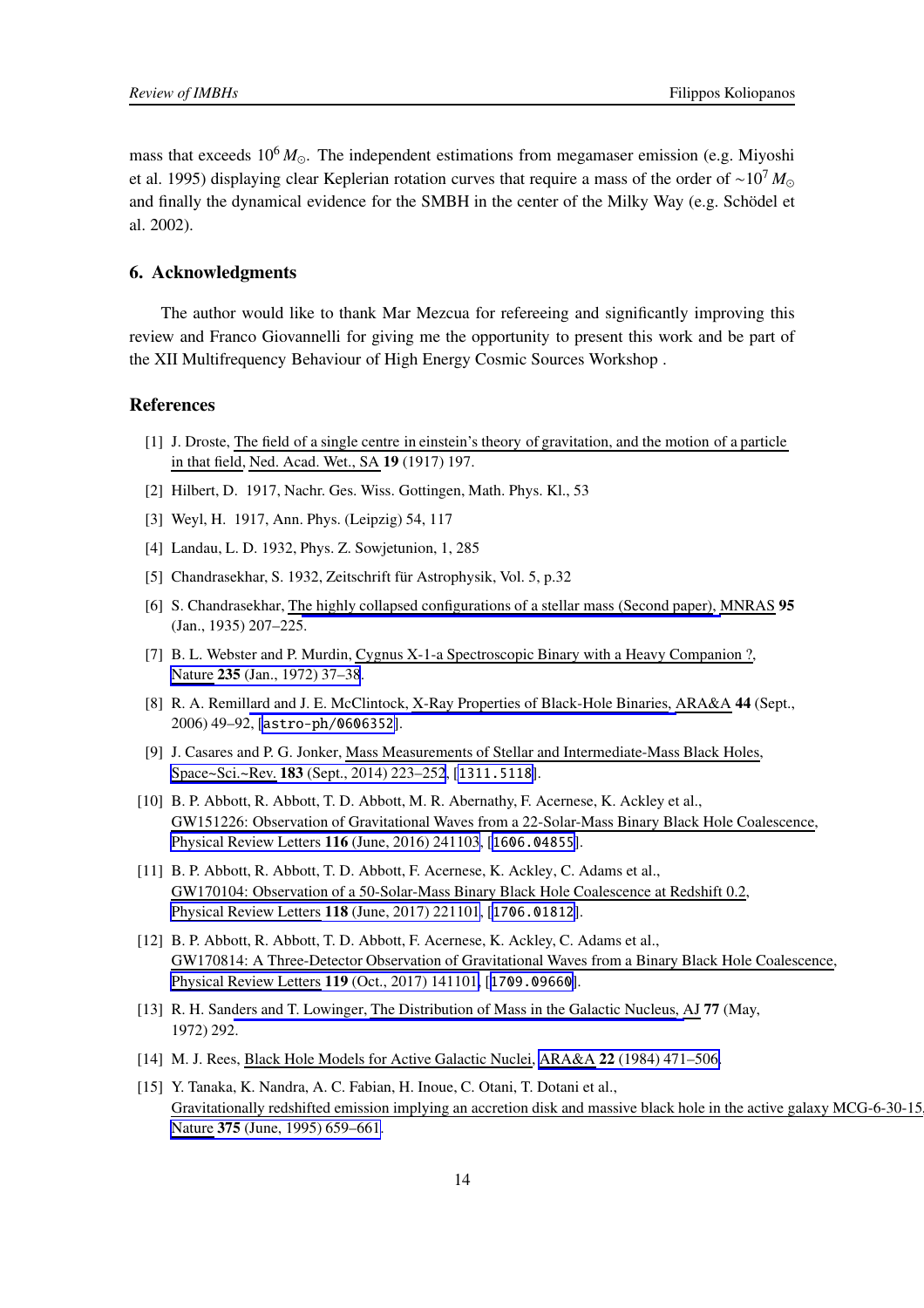- <span id="page-15-0"></span>[16] M. Miyoshi, J. Moran, J. Herrnstein, L. Greenhill, N. Nakai, P. Diamond et al., Evidence for a black hole from high rotation velocities in a sub-parsec region of NGC4258, Nature 373 (Jan., 1995) 127–129.
- [17] R. Schödel, T. Ott, R. Genzel, R. Hofmann, M. Lehnert, A. Eckart et al., A star in a 15.2-year orbit around the supermassive black hole at the centre of the Milky Way, Nature 419 [\(Oct., 2002\) 694–696,](https://doi.org/10.1038/nature01121) [[astro-ph/0210426](https://arxiv.org/abs/astro-ph/0210426)].
- [18] Z. Haiman, A. A. Thoul and A. Loeb, Cosmological Formation of Low-Mass Objects, ApJ 464 (June, 1996) 523, [[astro-ph/9507111](https://arxiv.org/abs/astro-ph/9507111)].
- [19] N. Yoshida, T. Abel, L. Hernquist and N. Sugiyama, Simulations of Early Structure Formation: Primordial Gas Clouds, ApJ 592 [\(Aug., 2003\) 645–663,](https://doi.org/10.1086/375810) [[astro-ph/0301645](https://arxiv.org/abs/astro-ph/0301645)].
- [20] V. Bromm, P. S. Coppi and R. B. Larson, Forming the First Stars in the Universe: The Fragmentation of Primordial Gas, ApJ 527 (Dec., 1999) L5–L8, [[astro-ph/9910224](https://arxiv.org/abs/astro-ph/9910224)].
- [21] V. Bromm, P. S. Coppi and R. B. Larson, The Formation of the First Stars. I. The Primordial Star-forming Cloud, ApJ 564 [\(Jan., 2002\) 23–51,](https://doi.org/10.1086/323947) [[astro-ph/0102503](https://arxiv.org/abs/astro-ph/0102503)].
- [22] F. Nakamura and M. Umemura, On the Initial Mass Function of Population III Stars, ApJ 548 (Feb., 2001) 19–32, [[astro-ph/0010464](https://arxiv.org/abs/astro-ph/0010464)].
- [23] T. Abel, G. L. Bryan and M. L. Norman, The Formation of the First Star in the Universe, Science 295 (Jan., 2002) 93–98, [[astro-ph/0112088](https://arxiv.org/abs/astro-ph/0112088)].
- [24] K. Omukai, Protostellar Collapse with Various Metallicities, ApJ 534 [\(May, 2000\) 809–824](https://doi.org/10.1086/308776), [[astro-ph/0003212](https://arxiv.org/abs/astro-ph/0003212)].
- [25] K. Omukai and F. Palla, Formation of the First Stars by Accretion, ApJ 589 [\(June, 2003\) 677–687](https://doi.org/10.1086/374810), [[astro-ph/0302345](https://arxiv.org/abs/astro-ph/0302345)].
- [26] B. W. O'Shea and M. L. Norman, Population III Star Formation in a ΛCDM Universe. I. The Effect of Formation Redshift and Environment on Protostellar ApJ 654 [\(Jan., 2007\) 66–92](https://doi.org/10.1086/509250), [[astro-ph/0607013](https://arxiv.org/abs/astro-ph/0607013)].
- [27] P. Madau and M. J. Rees, Massive Black Holes as Population III Remnants, ApJ 551 (Apr., 2001) L27–L30, [[astro-ph/0101223](https://arxiv.org/abs/astro-ph/0101223)].
- [28] M. Ricotti and J. P. Ostriker, X-ray pre-ionization powered by accretion on the first black holes - I. A model for the WMAP polarization measurement, MNRAS 352 [\(Aug., 2004\) 547–562,](https://doi.org/10.1111/j.1365-2966.2004.07942.x) [[astro-ph/0311003](https://arxiv.org/abs/astro-ph/0311003)].
- [29] J. C. Wheeler and V. Johnson, Stellar-mass Black Holes in Young Galaxies, ApJ 738 (Sept., 2011) 163, [[1107.3165](https://arxiv.org/abs/1107.3165)].
- [30] C.-E. Rydberg, E. Zackrisson, P. Lundqvist and P. Scott, Detection of isolated Population III stars with the James Webb Space Telescope, MNRAS 429 (Mar., 2013) 3658–3664, [[1206.0007](https://arxiv.org/abs/1206.0007)].
- [31] B. McKernan, K. E. S. Ford, W. Lyra and H. B. Perets, Intermediate mass black holes in AGN discs - I. Production and growth, MNRAS 425 (Sept., 2012) 460–469, [[1206.2309](https://arxiv.org/abs/1206.2309)].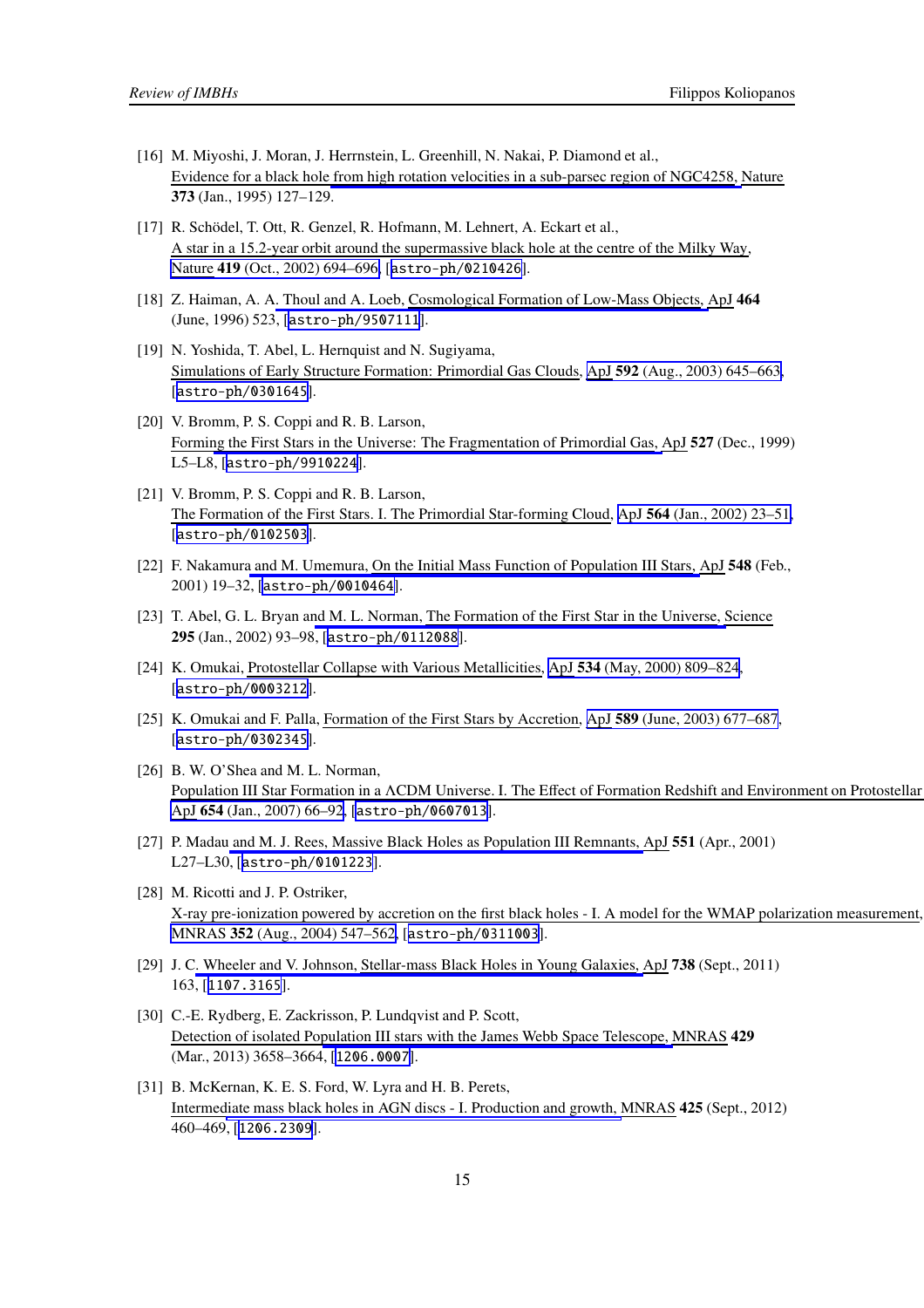- <span id="page-16-0"></span>[32] B. McKernan, K. E. S. Ford, B. Kocsis, W. Lyra and L. M. Winter, Intermediate-mass black holes in AGN discs - II. Model predictions and observational constraints, MNRAS 441 [\(June, 2014\) 900–909](https://doi.org/10.1093/mnras/stu553), [[1403.6433](https://arxiv.org/abs/1403.6433)].
- [33] J. M. Bellovary, M.-M. Mac Low, B. McKernan and K. E. S. Ford, Migration Traps in Disks around Supermassive Black Holes, ApJ 819 [\(Mar., 2016\) L17](https://doi.org/10.3847/2041-8205/819/2/L17), [[1511.00005](https://arxiv.org/abs/1511.00005)].
- [34] Y. Taniguchi, Y. Shioya, T. G. Tsuru and S. Ikeuchi, Formation of Intermediate-Mass Black Holes in Circumnuclear Regions of Galaxies, PASJ 52 (June, 2000) 533–537, [[astro-ph/0002389](https://arxiv.org/abs/astro-ph/0002389)].
- [35] M. C. Miller and D. P. Hamilton, Production of intermediate-mass black holes in globular clusters, MNRAS 330 [\(Feb., 2002\) 232–240,](https://doi.org/10.1046/j.1365-8711.2002.05112.x) [[astro-ph/0106188](https://arxiv.org/abs/astro-ph/0106188)].
- [36] S. F. Portegies Zwart and S. L. W. McMillan, The Runaway Growth of Intermediate-Mass Black Holes in Dense Star Clusters, ApJ 576 (Sept., 2002) 899–907, [[astro-ph/0201055](https://arxiv.org/abs/astro-ph/0201055)].
- [37] S. F. Portegies Zwart, H. Baumgardt, P. Hut, J. Makino and S. L. W. McMillan, Formation of massive black holes through runaway collisions in dense young star clusters, Nature 428 (Apr., 2004) 724–726, [[astro-ph/0402622](https://arxiv.org/abs/astro-ph/0402622)].
- [38] M. A. Gürkan, M. Freitag and F. A. Rasio, Formation of Massive Black Holes in Dense Star Clusters. I. Mass Segregation and Core Collapse, ApJ 604 [\(Apr., 2004\) 632–652](https://doi.org/10.1086/381968), [[astro-ph/0308449](https://arxiv.org/abs/astro-ph/0308449)].
- [39] M. Freitag, M. A. Gürkan and F. A. Rasio, Runaway collisions in young star clusters - II. Numerical results, MNRAS 368 (May, 2006) 141–161, [[astro-ph/0503130](https://arxiv.org/abs/astro-ph/0503130)].
- [40] M. Volonteri, Formation of supermassive black holes, The Astronomy and Astrophysics Review 18 (2010) 279–315.
- [41] T. Abel, G. L. Bryan and M. L. Norman, The formation of the first star in the universe, science 295 (2002) 93–98.
- [42] V. Bromm, P. S. Coppi and R. B. Larson, The formation of the first stars. i. the primordial star-forming cloud, The Astrophysical Journal 564 (2002) 23.
- [43] M. J. Turk, T. Abel and B. O'shea, The formation of population iii binaries from cosmological initial conditions, Science 325 (2009) 601–605.
- [44] T. Tanaka and Z. Haiman, The assembly of supermassive black holes at high redshifts, The Astrophysical Journal 696 (2009) 1798.
- [45] M. Volonteri, P. Madau and F. Haardt, The Formation of Galaxy Stellar Cores by the Hierarchical Merging of Supermassive Black Holes, ApJ 593 [\(Aug., 2003\) 661–666](https://doi.org/10.1086/376722), [[astro-ph/0304389](https://arxiv.org/abs/astro-ph/0304389)].
- [46] T. Ryu, T. L. Tanaka, R. Perna and Z. Haiman, Intermediate-mass black holes from Population III remnants in the first galactic nuclei, MNRAS 460 (Aug., 2016) 4122–4134, [[1603.08513](https://arxiv.org/abs/1603.08513)].
- [47] D. Whalen, T. Abel and M. L. Norman, Radiation Hydrodynamic Evolution of Primordial H II Regions, ApJ 610 [\(July, 2004\) 14–22,](https://doi.org/10.1086/421548) [[astro-ph/0310283](https://arxiv.org/abs/astro-ph/0310283)].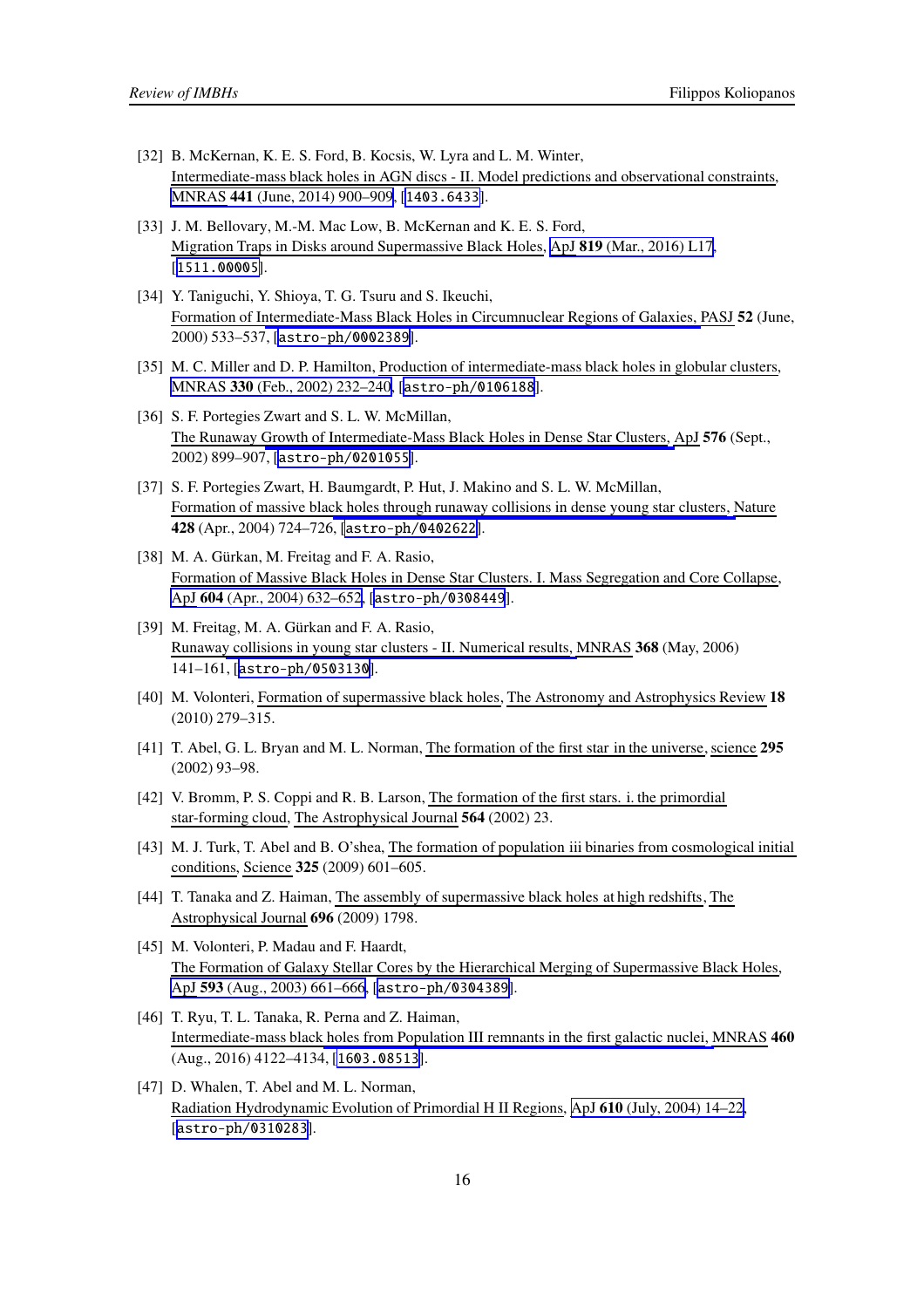- <span id="page-17-0"></span>[48] D. J. Whalen and C. L. Fryer, The Formation of Supermassive Black Holes from Low-mass Pop III Seeds, ApJ 756 (Sept., 2012) L19, [[1112.4598](https://arxiv.org/abs/1112.4598)].
- [49] B. Agarwal, S. Khochfar, J. L. Johnson, E. Neistein, C. Dalla Vecchia and M. Livio, Ubiquitous seeding of supermassive black holes by direct collapse, MNRAS 425 (Oct., 2012) 2854–2871, [[1205.6464](https://arxiv.org/abs/1205.6464)].
- [50] T. E. Woods, A. Heger, D. J. Whalen, L. Haemmerlé and R. S. Klessen, On the Maximum Mass of Accreting Primordial Supermassive Stars, ApJ 842 [\(June, 2017\) L6,](https://doi.org/10.3847/2041-8213/aa7412) [[1703.07480](https://arxiv.org/abs/1703.07480)].
- [51] S. P. Oh, Reionization by Hard Photons. I. X-Rays from the First Star Clusters, ApJ 553 (June, 2001) 499–512, [[astro-ph/0005262](https://arxiv.org/abs/astro-ph/0005262)].
- [52] M. Ricotti, N. Y. Gnedin and J. M. Shull, Feedback from Galaxy Formation: Production and Photodissociation of Primordial H2, ApJ 560 (Oct., 2001) 580–591, [[astro-ph/0012335](https://arxiv.org/abs/astro-ph/0012335)].
- [53] S. C. O. Glover and P. W. J. L. Brand, Radiative feedback from an early X-ray background, MNRAS 340 (Mar., 2003) 210–226, [[astro-ph/0205308](https://arxiv.org/abs/astro-ph/0205308)].
- [54] M. E. Machacek, G. L. Bryan and T. Abel, Effects of a soft X-ray background on structure formation at high redshift, MNRAS 338 (Jan., 2003) 273–286, [[astro-ph/0209326](https://arxiv.org/abs/astro-ph/0209326)].
- [55] M. Kuhlen and P. Madau, The first miniquasar, MNRAS 363 [\(Nov., 2005\) 1069–1082,](https://doi.org/10.1111/j.1365-2966.2005.09522.x) [[astro-ph/0506712](https://arxiv.org/abs/astro-ph/0506712)].
- [56] S. Zaroubi, R. M. Thomas, N. Sugiyama and J. Silk, Heating of the intergalactic medium by primordial miniquasars, MNRAS 375 (Mar., 2007) 1269–1279, [[astro-ph/0609151](https://arxiv.org/abs/astro-ph/0609151)].
- [57] E. Ripamonti, M. Mapelli and S. Zaroubi, Radiation from early black holes - I. Effects on the neutral intergalactic medium, MNRAS 387 (June, 2008) 158–172, [[0802.1857](https://arxiv.org/abs/0802.1857)].
- [58] R. M. Thomas and S. Zaroubi, Time-evolution of ionization and heating around first stars and miniqsos, MNRAS 384 (Mar., 2008) 1080–1096, [[0709.1657](https://arxiv.org/abs/0709.1657)].
- [59] M. Mezcua, Observational evidence for intermediate-mass black holes, International Journal of Modern Physics D 26 (2017) 1730021, [[1705.09667](https://arxiv.org/abs/1705.09667)].
- [60] M. Volonteri, G. Lodato and P. Natarajan, The evolution of massive black hole seeds, MNRAS 383 (Jan., 2008) 1079–1088, [[0709.0529](https://arxiv.org/abs/0709.0529)].
- [61] H. Shirakata, T. Kawaguchi, T. Okamoto, R. Makiya, T. Ishiyama, Y. Matsuoka et al., Theoretical re-evaluations of the black hole mass-bulge mass relation - I. Effect of seed black hole mass, MNRAS 461 [\(Oct., 2016\) 4389–4394,](https://doi.org/10.1093/mnras/stw1798) [[1604.05317](https://arxiv.org/abs/1604.05317)].
- [62] Y. B. Zel'dovich and I. D. Novikov, The Hypothesis of Cores Retarded during Expansion and the Hot Cosmological Model, Soviet Ast. 10 (Feb., 1967) 602.
- [63] S. W. Hawking, I. G. Moss and J. M. Stewart, Bubble collisions in the very early universe, Phys.~Rev.~D 26 [\(Nov., 1982\) 2681–2693.](https://doi.org/10.1103/PhysRevD.26.2681)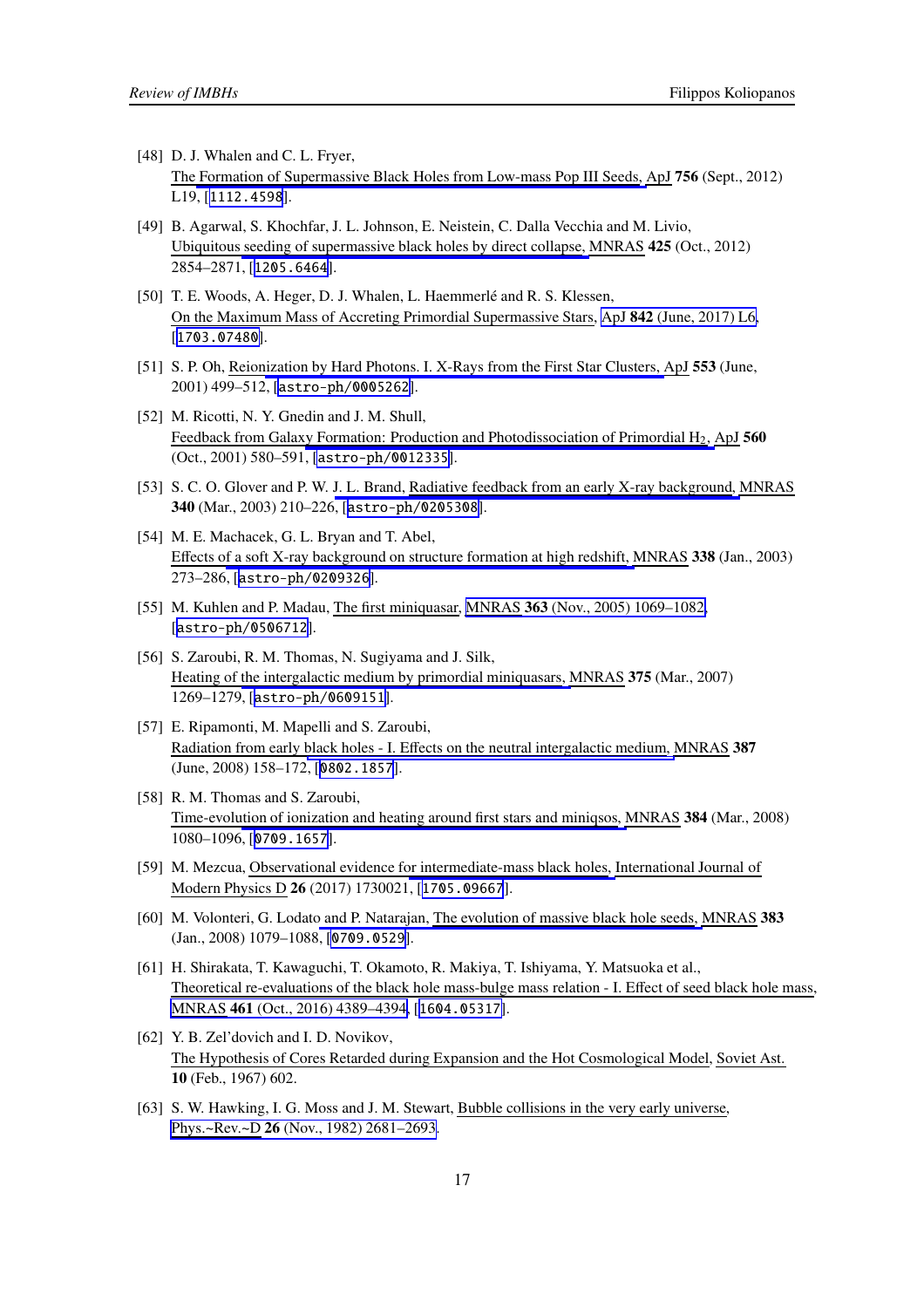- <span id="page-18-0"></span>[64] K. Jedamzik and J. C. Niemeyer, Primordial black hole formation during first-order phase transitions, Phys.~Rev.~D 59 (June, 1999) 124014, [[astro-ph/9901293](https://arxiv.org/abs/astro-ph/9901293)].
- [65] S. G. Rubin, M. Y. Khlopov and A. S. Sakharov, Primordial Black Holes from Non-Equilibrium Second Order Phase Transition, ArXiv High Energy Physics - Phenomenology e-prints (May, 2000) , [[hep-ph/0005271](https://arxiv.org/abs/hep-ph/0005271)].
- [66] S. G. Rubin, A. S. Sakharov and M. Y. Khlopov, The Formation of Primary Galactic Nuclei during Phase Transitions in the Early Universe, Soviet Journal of Experimental and Theoretical Physics 92 (June, 2001) 921–929, [[hep-ph/0106187](https://arxiv.org/abs/hep-ph/0106187)].
- [67] M. Y. Khlopov, S. G. Rubin and A. S. Sakharov, Primordial structure of massive black hole clusters, Astroparticle Physics 23 [\(Mar., 2005\) 265–277](https://doi.org/10.1016/j.astropartphys.2004.12.002), [[astro-ph/0401532](https://arxiv.org/abs/astro-ph/0401532)].
- [68] O. Godet, D. Barret, N. A. Webb, S. A. Farrell and N. Gehrels, First Evidence for Spectral State Transitions in the ESO 243-49 Hyperluminous X-Ray Source HLX-1, ApJ 705 [\(Nov., 2009\) L109–L112,](https://doi.org/10.1088/0004-637X/705/2/L109) [[0909.4458](https://arxiv.org/abs/0909.4458)].
- [69] A. M. Ghez, S. Salim, S. D. Hornstein, A. Tanner, J. R. Lu, M. Morris et al., Stellar Orbits around the Galactic Center Black Hole, ApJ 620 [\(Feb., 2005\) 744–757](https://doi.org/10.1086/427175), [[astro-ph/0306130](https://arxiv.org/abs/astro-ph/0306130)].
- [70] R. Genzel, F. Eisenhauer and S. Gillessen, The Galactic Center massive black hole and nuclear star cluster, Reviews of Modern Physics 82 (Oct., 2010) 3121–3195, [[1006.0064](https://arxiv.org/abs/1006.0064)].
- [71] L. Meyer, A. M. Ghez, R. Schödel, S. Yelda, A. Boehle, J. R. Lu et al., The Shortest-Known-Period Star Orbiting Our Galaxy's Supermassive Black Hole, Science 338 (Oct., 2012) 84, [[1210.1294](https://arxiv.org/abs/1210.1294)].
- [72] F. Macchetto, A. Marconi, D. J. Axon, A. Capetti, W. Sparks and P. Crane, The supermassive black hole of m87 and the kinematics of its associated gaseous disk, The Astrophysical Journal 489 (1997) 579.
- [73] R. P. van der Marel and F. C. van den Bosch, Evidence for a 3× 108 mâŸL' black hole in ngc 7052 from hubble space telescope observations of the nuclear gas disk, The Astronomical Journal 116 (1998) 2220.
- [74] G. A. V. Kleijn, R. P. van der Marel, C. M. Carollo and P. T. de Zeeuw, The black hole in ic 1459 from hubble space telescope observations of the ionized gas disk, The Astronomical Journal 120 (2000) 1221.
- [75] A. J. Barth, M. Sarzi, H.-W. Rix, L. C. Ho, A. V. Filippenko and W. L. Sargent, Evidence for a supermassive black hole in the s0 galaxy ngc 3245, The Astrophysical Journal 555 (2001) 685.
- [76] M. Sarzi, H.-W. Rix, J. C. Shields, G. Rudnick, L. C. Ho, D. H. McIntosh et al., Supermassive black holes in bulges, The Astrophysical Journal 550 (2001) 65.
- [77] N. Neumayer, M. Cappellari, J. Reunanen, H.-W. Rix, P. Van Der Werf, P. De Zeeuw et al., The central parsecs of centaurus a: high-excitation gas, a molecular disk, and the mass of the black hole, The Astrophysical Journal 671 (2007) 1329.
- [78] P. Peebles, Star distribution near a collapsed object, The Astrophysical Journal 178 (1972) 371–376.
- [79] J. Frank and M. J. Rees, Effects of massive central black holes on dense stellar systems, Monthly Notices of the Royal Astronomical Society 176 (1976) 633–647.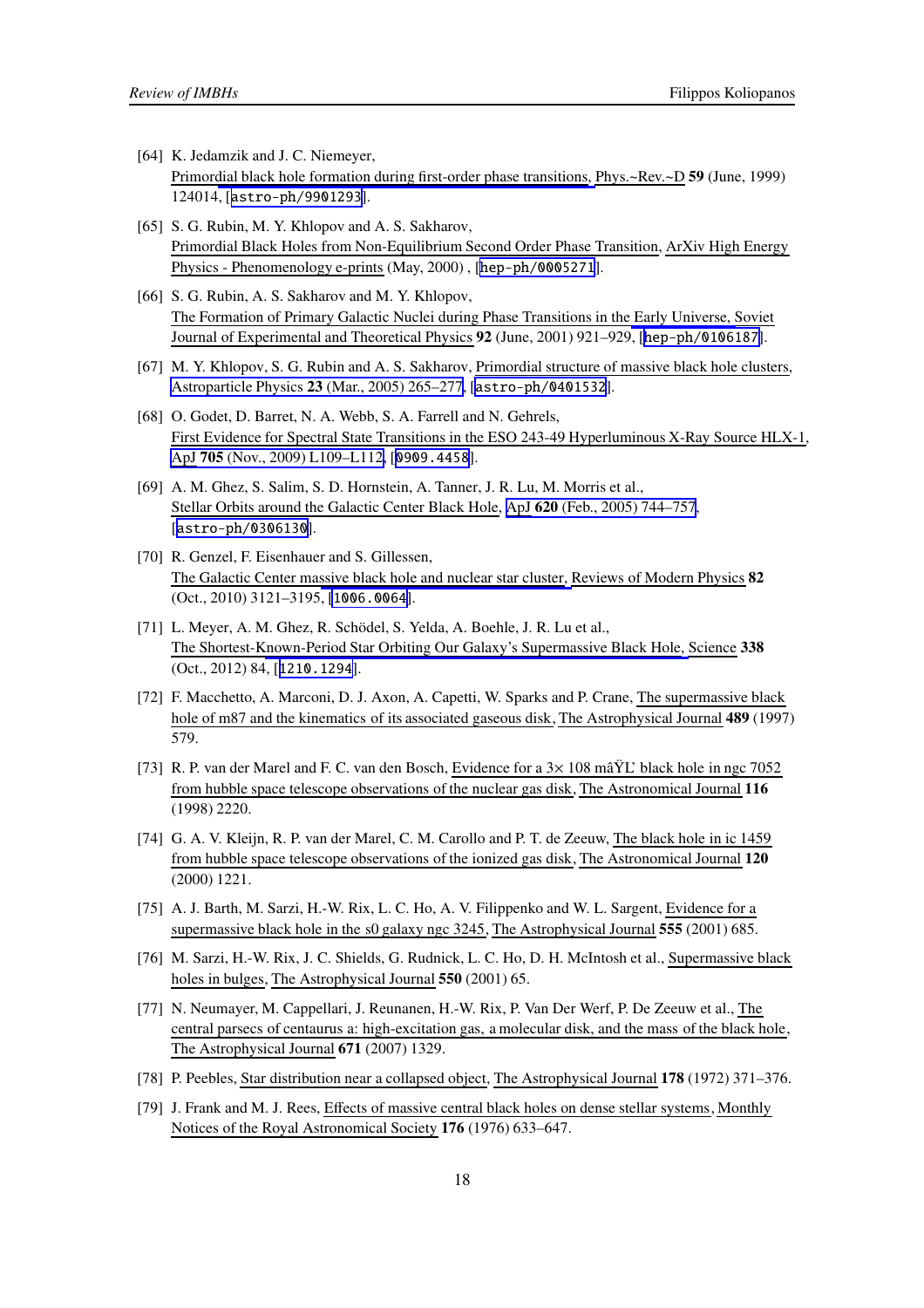- <span id="page-19-0"></span>[80] M. Den Brok, A. C. Seth, A. J. Barth, D. J. Carson, N. Neumayer, M. Cappellari et al., Measuring the mass of the central black hole in the bulgeless galaxy ngc 4395 from gas dynamical modeling, The Astrophysical Journal 809 (2015) 101.
- [81] A. C. Seth, M. Cappellari, N. Neumayer, N. Caldwell, N. Bastian, K. Olsen et al., The ngc 404 nucleus: star cluster and possible intermediate-mass black hole, The Astrophysical Journal 714 (2010) 713.
- [82] M. Valluri, L. Ferrarese, D. Merritt and C. L. Joseph, The low end of the supermassive black hole mass function: constraining the mass of a nuclear black hole in ngc 205 via stellar kinematics, The Astrophysical Journal 628 (2005) 137.
- [83] V. Lora, F. Sánchez-Salcedo, A. Raga and A. Esquivel, An upper limit on the mass of the black hole in ursa minor dwarf galaxy, The Astrophysical Journal Letters 699 (2009) L113.
- [84] J. R. Jardel and K. Gebhardt, The dark matter density profile of the fornax dwarf, The Astrophysical Journal 746 (2012) 89.
- [85] B. M. Peterson, Measuring the masses of supermassive black holes, Space Science Reviews 183 (2014) 253–275.
- [86] L. Ferrarese and D. Merritt, A Fundamental Relation between Supermassive Black Holes and Their Host Galaxies, ApJ 539 (Aug., 2000) L9–L12, [[astro-ph/0006053](https://arxiv.org/abs/astro-ph/0006053)].
- [87] K. Gebhardt, R. Bender, G. Bower, A. Dressler, S. M. Faber, A. V. Filippenko et al., A Relationship between Nuclear Black Hole Mass and Galaxy Velocity Dispersion, ApJ 539 (Aug., 2000) L13–L16, [[astro-ph/0006289](https://arxiv.org/abs/astro-ph/0006289)].
- [88] C. A. Onken, L. Ferrarese, D. Merritt, B. M. Peterson, R. W. Pogge, M. Vestergaard et al., Supermassive black holes in active galactic nuclei. ii. calibration of the black hole mass-velocity dispersion relationship for active galactic nuclei, The Astrophysical Journal 615 (2004) 645.
- [89] S. Collin, T. Kawaguchi, B. M. Peterson and M. Vestergaard, Systematic effects in measurement of black hole masses by emission-line reverberation of active galactic nuclei: Eddington ratio and inclination, Astronomy & Astrophysics 456 (2006) 75–90.
- [90] J. E. Greene, C. Y. Peng, M. Kim, C.-Y. Kuo, J. A. Braatz, C. V. Impellizzeri et al., Precise black hole masses from megamaser disks: black hole-bulge relations at low mass, The Astrophysical Journal 721 (2010) 26.
- [91] A. W. Graham, C. A. Onken, E. Athanassoula and F. Combes, An expanded m bh- $\sigma$  diagram, and a new calibration of active galactic nuclei masses, Monthly Notices of the Royal Astronomical Society 412 (2011) 2211–2228.
- [92] C. Grier, P. Martini, L. Watson, B. Peterson, M. Bentz, K. Dasyra et al., Stellar velocity dispersion measurements in high-luminosity quasar hosts and implications for the agn black hole mass scale, The Astrophysical Journal 773 (2013) 90.
- [93] J. E. Mejía-Restrepo, P. Lira, H. Netzer, B. Trakhtenbrot and D. M. Capellupo, The effect of nuclear gas distribution on the mass determination of supermassive black holes, Nature Astronomy 2 (Jan., 2018) 63–68, [[1709.05345](https://arxiv.org/abs/1709.05345)].
- [94] H. Edri, S. E. Rafter, D. Chelouche, S. Kaspi and E. Behar, Broadband photometric reverberation mapping of ngc 4395, The Astrophysical Journal 756 (2012) 73.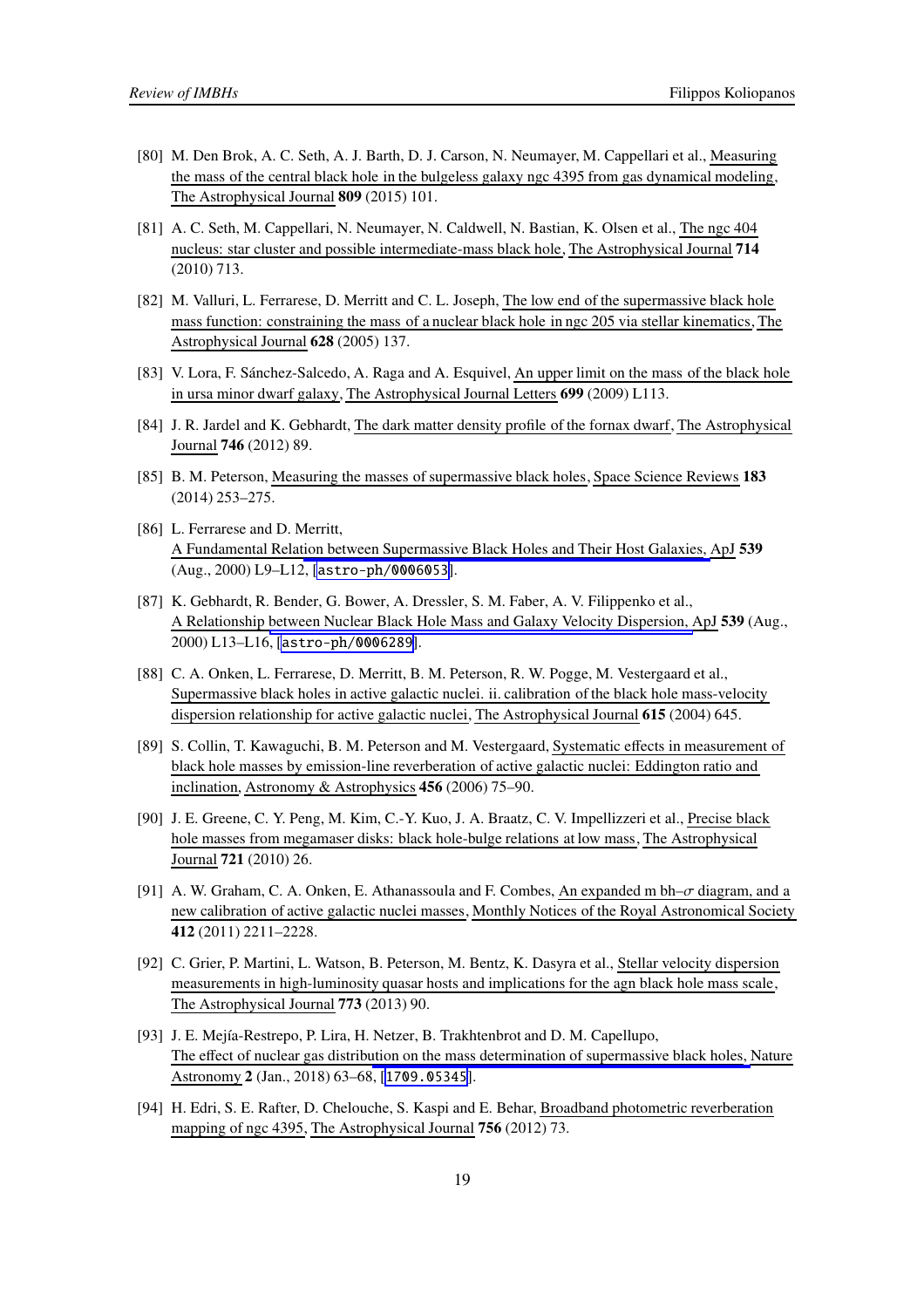- <span id="page-20-0"></span>[95] B. M. Peterson, M. C. Bentz, L.-B. Desroches, A. V. Filippenko, L. C. Ho, S. Kaspi et al., Multiwavelength monitoring of the dwarf seyfert 1 galaxy ngc 4395. i. a reverberation-based measurement of the black hole mass, The Astrophysical Journal 632 (2005) 799.
- [96] S. Kaspi, P. S. Smith, H. Netzer, D. Maoz, B. T. Jannuzi and U. Giveon, Reverberation measurements for 17 quasars and the size-mass-luminosity relations in active galactic nuclei, The Astrophysical Journal 533 (2000) 631.
- [97] R. J. McLure and J. Dunlop, The black hole masses of seyfert galaxies and quasars, Monthly Notices of the Royal Astronomical Society 327 (2001) 199–207.
- [98] R. J. McLure and M. J. Jarvis, Measuring the black hole masses of high-redshift quasars, Monthly Notices of the Royal Astronomical Society 337 (2002) 109–116.
- [99] M. Vestergaard, Determining central black hole masses in distant active galaxies, The Astrophysical Journal 571 (2002) 733.
- [100] M. Vestergaard and B. M. Peterson, Determining central black hole masses in distant active galaxies and quasars. ii. improved optical and uv scaling relationships, The Astrophysical Journal 641 (2006) 689.
- [101] J.-G. Wang, X.-B. Dong, T.-G. Wang, L. C. Ho, W. Yuan, H. Wang et al., Estimating black hole masses in active galactic nuclei using the mg ii λ2800 emission line, The Astrophysical Journal 707 (2009) 1334.
- [102] J. A. Baldwin, M. M. Phillips and R. Terlevich, Classification parameters for the emission-line spectra of extragalactic objects, PASP 93 (Feb., 1981) 5–19.
- [103] J. E. Greene and L. C. Ho, Active Galactic Nuclei with Candidate Intermediate-Mass Black Holes, ApJ 610 [\(Aug., 2004\) 722–736](https://doi.org/10.1086/421719), [[astro-ph/0404110](https://arxiv.org/abs/astro-ph/0404110)].
- [104] A. E. Reines, J. E. Greene and M. Geha, Dwarf Galaxies with Optical Signatures of Active Massive Black Holes, ApJ 775 [\(Oct., 2013\) 116,](https://doi.org/10.1088/0004-637X/775/2/116) [[1308.0328](https://arxiv.org/abs/1308.0328)].
- [105] J. Silk and M. J. Rees, Quasars and galaxy formation, arXiv preprint astro-ph/9801013 (1998) .
- [106] M. G. Haehnelt, P. Natarajan and M. J. Rees, High-redshift galaxies, their active nuclei and central black holes, Monthly Notices of the Royal Astronomical Society 300 (1998) 817–827.
- [107] R. D. Blandford, Origin and Evolution of Massive Black Holes in Galactic Nuclei, in Galaxy Dynamics - A Rutgers Symposium (D. R. Merritt, M. Valluri and J. A. Sellwood, eds.), vol. 182 of Astronomical Society of the Pacific Conference Series, Aug., 1999, [astro-ph/9906025](https://arxiv.org/abs/astro-ph/9906025).
- [108] A. Fabian, The obscured growth of massive black holes, Monthly Notices of the Royal Astronomical Society 308 (1999) L39–L43.
- [109] M. G. Haehnelt and G. Kauffmann, The correlation between black hole mass and bulge velocity dispersion in hierarchical galaxy formation models, Monthly Notices of the Royal Astronomical Society 318 (2000) L35–L38.
- [110] A. Benson, R. Bower, C. Frenk, C. G. Lacey, C. Baugh and S. Cole, What shapes the luminosity function of galaxies?, The Astrophysical Journal 599 (2003) 38.
- [111] A. King, Black holes, galaxy formation, and the mbh-σ relation, The Astrophysical Journal Letters 596 (2003) L27.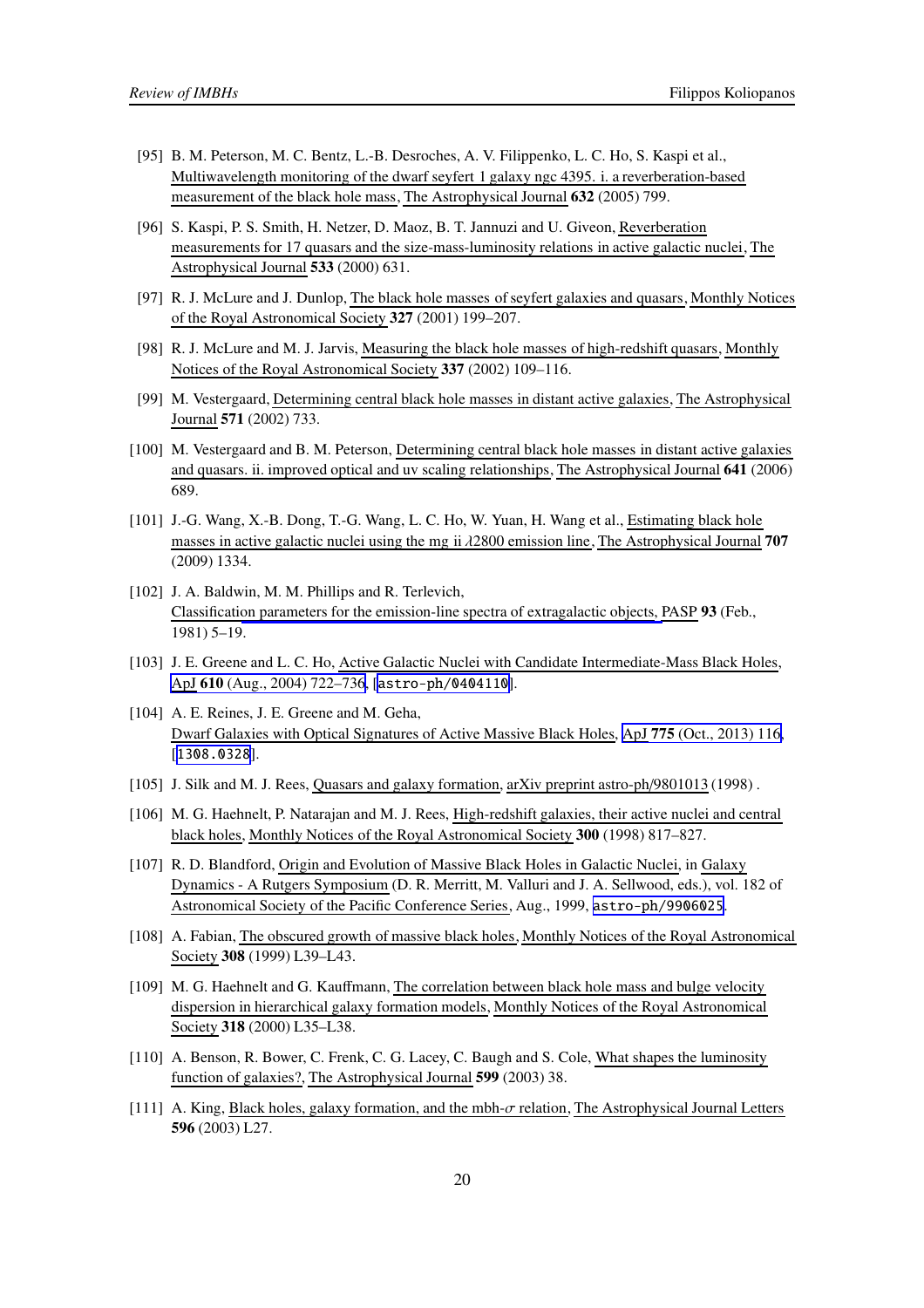- <span id="page-21-0"></span>[112] J. S. B. Wyithe and A. Loeb, Self-regulated growth of supermassive black holes in galaxies asthe origin of the optical and x-ray luminosity functions of quasars, The Astrophysical Journal 595 (2003) 614.
- [113] G. L. Granato, G. De Zotti, L. Silva, A. Bressan and L. Danese, A physical model for the coevolution of qsos and their spheroidal hosts, The Astrophysical Journal 600 (2004) 580.
- [114] T. Di Matteo, V. Springel and L. Hernquist, Energy input from quasars regulates the growth and activity of black holes and their host galaxies, Nature 433 (2005) 604–607.
- [115] V. Springel, S. D. White, A. Jenkins, C. S. Frenk, N. Yoshida, L. Gao et al., Simulations of the formation, evolution and clustering of galaxies and quasars, nature 435 (2005) 629–636.
- [116] P. F. Hopkins, L. Hernquist, P. Martini, T. J. Cox, B. Robertson, T. Di Matteo et al., A physical model for the origin of quasar lifetimes, The Astrophysical Journal Letters 625 (2005) L71.
- [117] D. Sijacki, V. Springel, T. Di Matteo and L. Hernquist, A unified model for agn feedback in cosmological simulations of structure formation, Monthly Notices of the Royal Astronomical Society 380 (2007) 877–900.
- [118] R. S. Somerville, P. F. Hopkins, T. J. Cox, B. E. Robertson and L. Hernquist, A semi-analytic model for the co-evolution of galaxies, black holes and active galactic nuclei, Monthly Notices of the Royal Astronomical Society 391 (2008) 481–506.
- [119] C. Booth and J. Schaye, Cosmological simulations of the growth of supermassive black holes and feedback from active galactic nuclei: method and tests, Monthly Notices of the Royal Astronomical Society 398 (2009) 53–74.
- [120] K. Zubovas and A. R. King, The m–σ relation in different environments, Monthly Notices of the Royal Astronomical Society 426 (2012) 2751–2757.
- [121] T. Costa, D. Sijacki and M. G. Haehnelt, Feedback from active galactic nuclei: energy-versus momentum-driving, Monthly Notices of the Royal Astronomical Society 444 (2014) 2355–2376.
- [122] J. E. Greene and L. C. Ho, The Mass Function of Active Black Holes in the Local Universe, ApJ 667 (Sept., 2007) 131–148, [[0705.0020](https://arxiv.org/abs/0705.0020)].
- [123] E. C. Moran, K. Shahinyan, H. R. Sugarman, D. O. Vélez and M. Eracleous, Black Holes At the Centers of Nearby Dwarf Galaxies, AJ 148 [\(Dec., 2014\) 136,](https://doi.org/10.1088/0004-6256/148/6/136) [[1408.4451](https://arxiv.org/abs/1408.4451)].
- [124] A. Dressler, Observational Evidence for Supermassive Black Holes, in Active Galactic Nuclei (D. E. Osterbrock and J. S. Miller, eds.), vol. 134 of IAU Symposium, p. 217, 1989.
- [125] J. Kormendy, ed., in "The nearest active galaxies", edited by Beckman,J. and Colina, L. and Netzer, H., 1993.
- [126] J. Magorrian, S. Tremaine, D. Richstone, R. Bender, G. Bower, A. Dressler et al., The Demography of Massive Dark Objects in Galaxy Centers, AJ 115 [\(June, 1998\) 2285–2305,](https://doi.org/10.1086/300353) [[astro-ph/9708072](https://arxiv.org/abs/astro-ph/9708072)].
- [127] A. Marconi and L. K. Hunt, The Relation between Black Hole Mass, Bulge Mass, and Near-Infrared Luminosity, ApJ 589 (May, 2003) L21–L24, [[astro-ph/0304274](https://arxiv.org/abs/astro-ph/0304274)].
- [128] A. W. Graham and N. Scott, The M <sub>BH</sub>-L <sub>spheroid</sub> Relation at High and Low Masses, the Quadratic Growth of Black Holes, and Intermediate-mass Black ApJ 764 [\(Feb., 2013\) 151,](https://doi.org/10.1088/0004-637X/764/2/151) [[1211.3199](https://arxiv.org/abs/1211.3199)].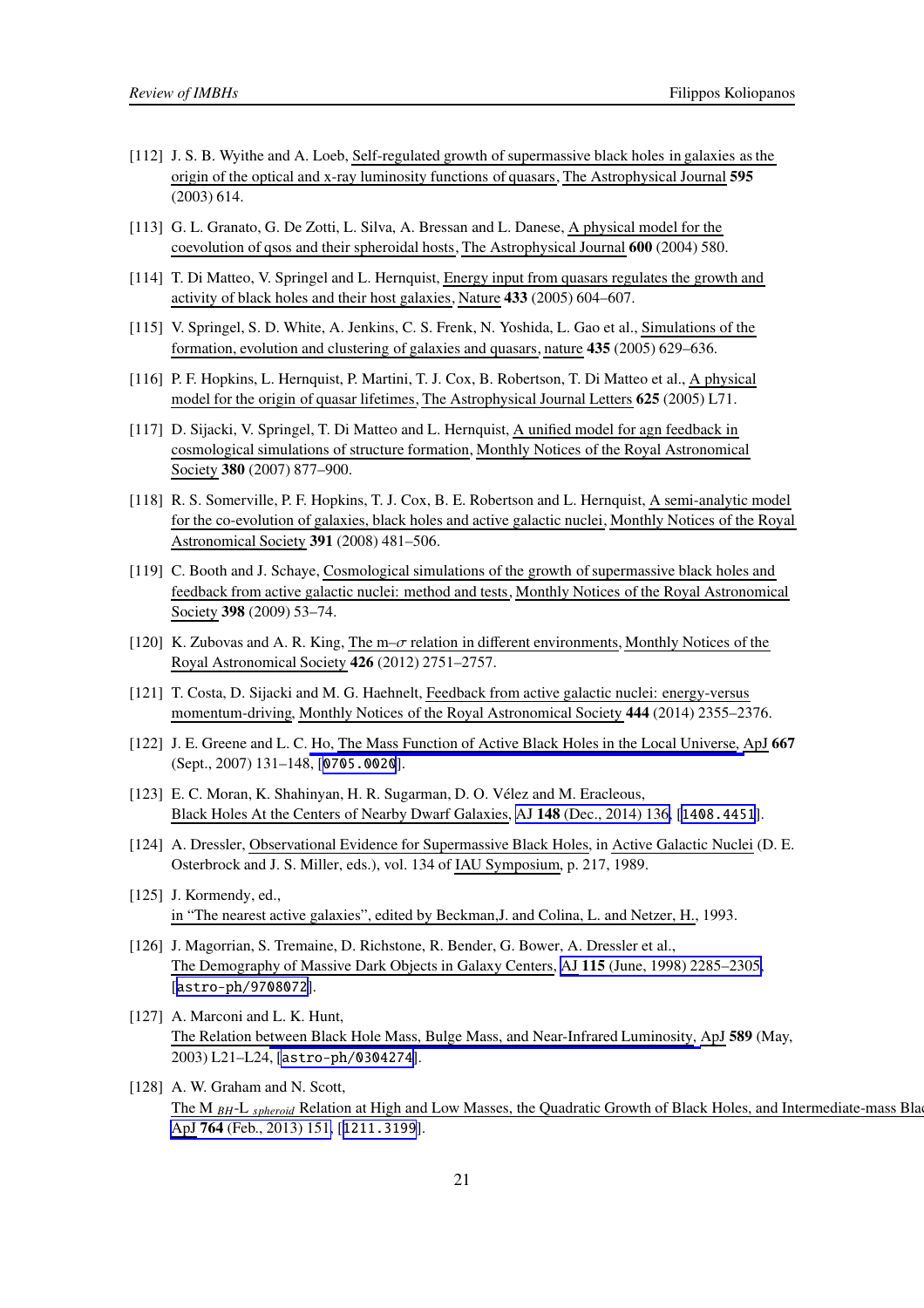- <span id="page-22-0"></span>[129] G. A. D. Savorgnan, A. W. Graham, A. Marconi and E. Sani, Supermassive Black Holes and Their Host Spheroids. II. The Red and Blue Sequence in the M*BH*-M∗,*sph* Diagram, ApJ 817 [\(Jan., 2016\) 21](https://doi.org/10.3847/0004-637X/817/1/21), [[1511.07437](https://arxiv.org/abs/1511.07437)].
- [130] A. J. Barth, J. E. Greene and L. C. Ho, Low-Mass Seyfert 2 Galaxies in the Sloan Digital Sky Survey, AJ 136 [\(Sept., 2008\) 1179–1200,](https://doi.org/10.1088/0004-6256/136/3/1179) [[0807.3316](https://arxiv.org/abs/0807.3316)].
- [131] X.-B. Dong, L. C. Ho, W. Yuan, T.-G. Wang, X. Fan, H. Zhou et al., A Uniformly Selected Sample of Low-mass Black Holes in Seyfert 1 Galaxies, ApJ 755 (Aug., 2012) 167, [[1206.3843](https://arxiv.org/abs/1206.3843)].
- [132] A. Graham, A Significantly Reduced Scatter In The M*Bh*-σ Relation, in American Astronomical Society Meeting Abstracts, vol. 39 of Bulletin of the American Astronomical Society, p. 759, Dec., 2007.
- [133] A. W. Graham, Galaxy bulges and their massive black holes: a review, in Galactic Bulges, pp. 263–313. Springer, 2016.
- [134] A. W. Graham, Breaking the Law: The M *bh*-M *[spheroid](https://doi.org/10.1088/0004-637X/746/1/113)* Relations for Core-Sérsic and Sérsic Galaxies, ApJ 746 (Feb., 2012) 113, [[1202.1878](https://arxiv.org/abs/1202.1878)].
- [135] A. W. Graham and N. Scott, The (Black Hole)-bulge Mass Scaling Relation at Low Masses, ApJ 798 (Jan., 2015) 54, [[1412.3091](https://arxiv.org/abs/1412.3091)].
- [136] J. Kormendy and L. C. Ho, Coevolution (or not) of supermassive black holes and host galaxies, Annual Review of Astronomy and Astrophysics 51 (2013) 511–653.
- [137] A. W. Graham, Populating the galaxy velocity dispersion: Supermassive black hole mass diagram, a catalogue of (m bh,  $\sigma$ ) values, Publications of the Astronomical Society of Australia 25 (2008) 167–175.
- [138] J. Hu, The black hole mass-stellar velocity dispersion correlation: bulges versus pseudo-bulges, Monthly Notices of the Royal Astronomical Society 386 (2008) 2242–2252.
- [139] A. W. Graham, P. Erwin, N. Caon and I. Trujillo, A Correlation between Galaxy Light Concentration and Supermassive Black Hole Mass, ApJ 563 (Dec., 2001) L11–L14, [[astro-ph/0111152](https://arxiv.org/abs/astro-ph/0111152)].
- [140] A. W. Graham, P. Erwin, N. Caon and I. Trujillo, A photometric method to determine supermassive black hole masses, in Revista Mexicana de Astronomia y Astrofisica Conference Series (V. Avila-Reese, C. Firmani, C. S. Frenk and C. Allen, eds.), vol. 17 of Revista Mexicana de Astronomia y Astrofisica, vol. 27, pp. 196–197, June, 2003, [astro-ph/0206248](https://arxiv.org/abs/astro-ph/0206248).
- [141] A. W. Graham and S. P. Driver, A Log-Quadratic Relation for Predicting Supermassive Black Hole Masses from the Host Bulge Sérsic Index, ApJ 655 [\(Jan., 2007\) 77–87](https://doi.org/10.1086/509758), [[astro-ph/0607378](https://arxiv.org/abs/astro-ph/0607378)].
- [142] G. Savorgnan, A. W. Graham, A. Marconi, E. Sani, L. K. Hunt, M. Vika et al., The supermassive black hole mass-Sérsic index relations for bulges and elliptical galaxies, MNRAS 434 (Sept., 2013) 387–397, [[1306.2679](https://arxiv.org/abs/1306.2679)].
- [143] G. A. D. Savorgnan, Supermassive Black Holes and their Host Spheroids III. The Mbh-nsph Correlation, ApJ 821 (Apr., 2016) 88, [[1603.01910](https://arxiv.org/abs/1603.01910)].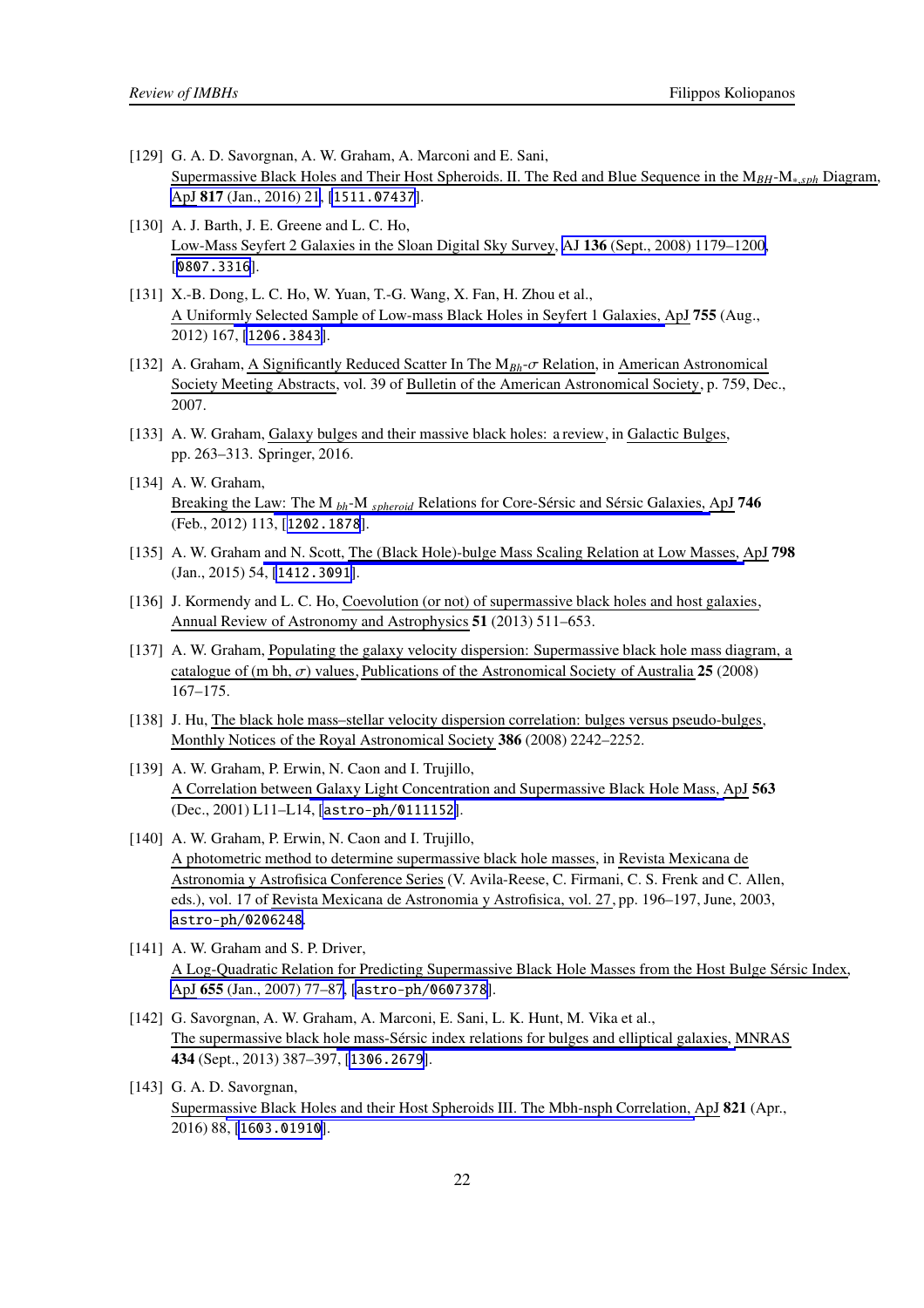- <span id="page-23-0"></span>[144] M. S. Seigar, D. Kennefick, J. Kennefick and C. H. S. Lacy, Discovery of a Relationship between Spiral Arm Morphology and Supermassive Black Hole Mass in Disk Galaxies, ApJ 678 [\(May, 2008\) L93](https://doi.org/10.1086/588727), [[0804.0773](https://arxiv.org/abs/0804.0773)].
- [145] B. L. Davis, J. C. Berrier, D. W. Shields, J. Kennefick, D. Kennefick, M. S. Seigar et al., Measurement of Galactic Logarithmic Spiral Arm Pitch Angle Using Two-dimensional Fast Fourier Transform Decompo ApJS 199 [\(Apr., 2012\) 33](https://doi.org/10.1088/0067-0049/199/2/33), [[1202.4780](https://arxiv.org/abs/1202.4780)].
- [146] J. C. Berrier, B. L. Davis, D. Kennefick, J. D. Kennefick, M. S. Seigar, R. S. Barrows et al., Further Evidence for a Supermassive Black Hole Mass-Pitch Angle Relation, ApJ 769 (June, 2013) 132, [[1304.4937](https://arxiv.org/abs/1304.4937)].
- [147] F. Koliopanos, B. C. Ciambur, A. W. Graham, N. A. Webb, M. Coriat, B. Mutlu-Pakdil et al., Searching for intermediate-mass black holes in galaxies with low-luminosity agn: a multiple-method approach, Astronomy & Astrophysics 601 (2017) A20.
- [148] A. Merloni, S. Heinz and T. di Matteo, A Fundamental Plane of black hole activity, MNRAS 345 (Nov., 2003) 1057–1076, [[astro-ph/0305261](https://arxiv.org/abs/astro-ph/0305261)].
- [149] H. Falcke, E. Körding and S. Markoff, A scheme to unify low-power accreting black holes. Jet-dominated accretion flows and the radio/X-ray correlation, A&A 414 [\(Feb., 2004\) 895–903,](https://doi.org/10.1051/0004-6361:20031683) [[astro-ph/0305335](https://arxiv.org/abs/astro-ph/0305335)].
- [150] E. Gallo, R. P. Fender and G. G. Pooley, A universal radio-X-ray correlation in low/hard state black hole binaries, MNRAS 344 (Sept., 2003) 60–72, [[astro-ph/0305231](https://arxiv.org/abs/astro-ph/0305231)].
- [151] R. Narayan, Low-Luminosity Accretion in Black Hole X-Ray Binaries and Active Galactic Nuclei, Ap&SS 300 [\(Nov., 2005\) 177–188](https://doi.org/10.1007/s10509-005-1178-7), [[astro-ph/0411385](https://arxiv.org/abs/astro-ph/0411385)].
- [152] R. P. Fender, J. Homan and T. M. Belloni, Jets from black hole X-ray binaries: testing, refining and extending empirical models for the coupling to X-rays, MNRAS 396 [\(July, 2009\) 1370–1382,](https://doi.org/10.1111/j.1365-2966.2009.14841.x) [[0903.5166](https://arxiv.org/abs/0903.5166)].
- [153] R. D. Blandford and R. L. Znajek, Electromagnetic extraction of energy from Kerr black holes, MNRAS 179 [\(May, 1977\) 433–456.](https://doi.org/10.1093/mnras/179.3.433)
- [154] R. D. Blandford and D. G. Payne, Hydromagnetic flows from accretion discs and the production of radio jets, MNRAS 199 (June, 1982) 883–903.
- [155] M. C. Begelman, R. D. Blandford and M. J. Rees, Theory of extragalactic radio sources, Reviews of Modern Physics 56 (Apr., 1984) 255–351.
- [156] C. Done, M. Gierliński and A. Kubota, Modelling the behaviour of accretion flows in X-ray binaries. Everything you always wanted to know about accretion but A&A~Rev. 15 [\(Dec., 2007\) 1–66](https://doi.org/10.1007/s00159-007-0006-1), [[0708.0148](https://arxiv.org/abs/0708.0148)].
- [157] M. Gilfanov, X-Ray Emission from Black-Hole Binaries, in Lecture Notes in Physics, Berlin Springer Verlag (T. Belloni, ed.), vol. 794 of Lecture Notes in Physics, Berlin Springer Verlag, p. 17, Mar., 2010, [DOI.](https://doi.org/10.1007/978-3-540-76937-8_2)
- [158] N. I. Shakura and R. A. Sunyaev, Black holes in binary systems. Observational appearance., A&A 24 (1973) 337–355.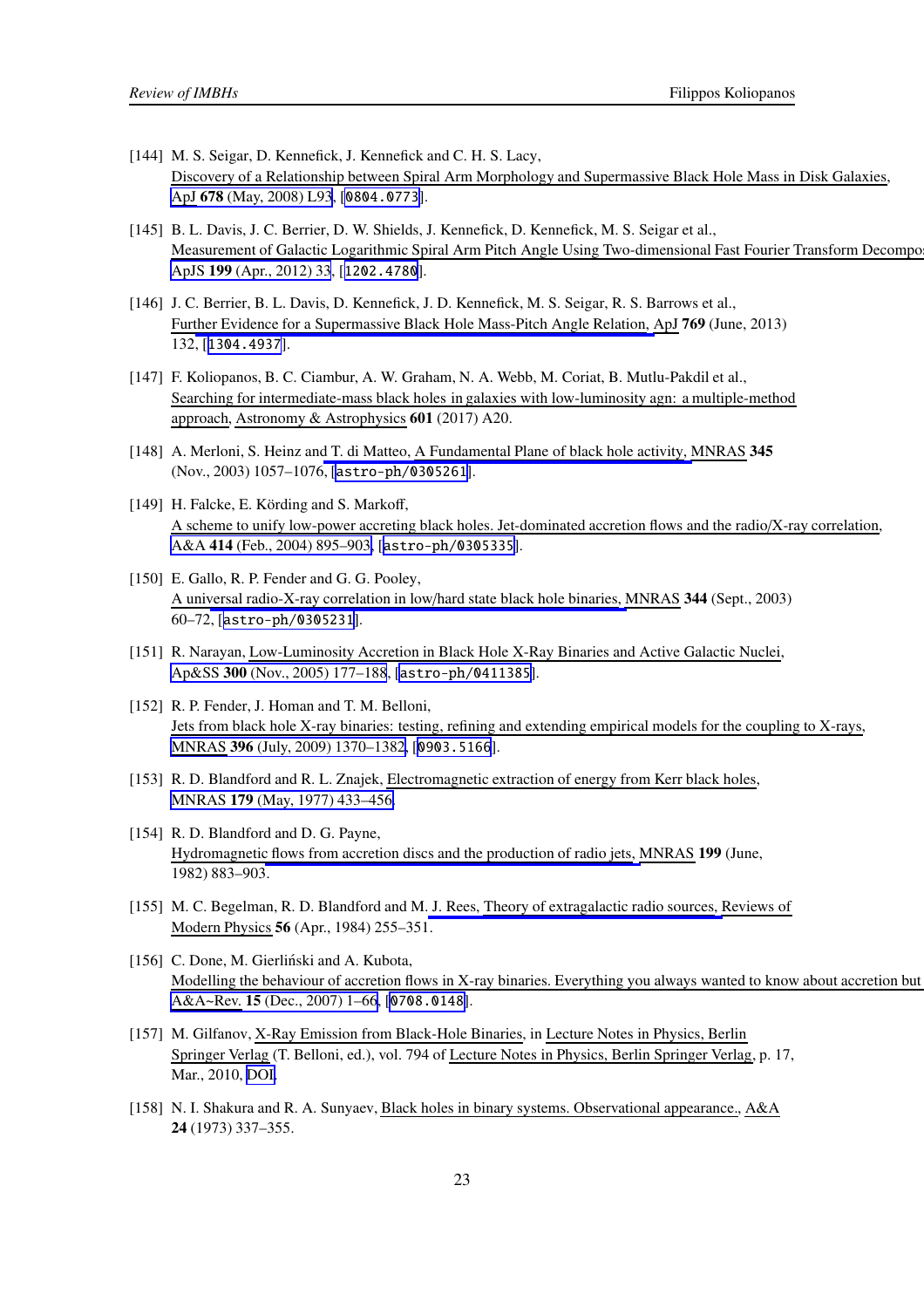<span id="page-24-0"></span>[159] S. Heinz and R. A. Sunyaev,

The non-linear dependence of flux on black hole mass and accretion rate in core-dominated jets, MNRAS 343 [\(Aug., 2003\) L59–L64,](https://doi.org/10.1046/j.1365-8711.2003.06918.x) [[astro-ph/0305252](https://arxiv.org/abs/astro-ph/0305252)].

- [160] D. L. Meier, The Association of Jet Production with Geometrically Thick Accretion Flows and Black Hole Rotation, ApJ 548 [\(Feb., 2001\) L9–L12,](https://doi.org/10.1086/318921) [[astro-ph/0010231](https://arxiv.org/abs/astro-ph/0010231)].
- [161] T. J. Maccarone, E. Gallo and R. Fender, The connection between radio-quiet active galactic nuclei and the high/soft state of X-ray binaries, MNRAS 345 [\(Oct., 2003\) L19–L24](https://doi.org/10.1046/j.1365-8711.2003.07161.x), [[astro-ph/0309137](https://arxiv.org/abs/astro-ph/0309137)].
- [162] E. G. Körding, S. Jester and R. Fender, Accretion states and radio loudness in active galactic nuclei: analogies with X-ray binaries, MNRAS 372 (Nov., 2006) 1366–1378, [[astro-ph/0608628](https://arxiv.org/abs/astro-ph/0608628)].
- [163] C. A. Jackson and J. V. Wall, Extragalactic radio-source evolution under the dual-population unification scheme, MNRAS 304 (Mar., 1999) 160–174, [[astro-ph/9808054](https://arxiv.org/abs/astro-ph/9808054)].
- [164] F. Nicastro, Broad Emission Line Regions in Active Galactic Nuclei: The Link with the Accretion Power, ApJ 530 (Feb., 2000) L65–L68, [[astro-ph/9912524](https://arxiv.org/abs/astro-ph/9912524)].
- [165] G. Ghisellini and A. Celotti, Relativistic large-scale jets and minimum power requirements, MNRAS 327 [\(Nov., 2001\) 739–743,](https://doi.org/10.1046/j.1365-8711.2001.04700.x) [[astro-ph/0103007](https://arxiv.org/abs/astro-ph/0103007)].
- [166] M. Böttcher and C. D. Dermer, An Evolutionary Scenario for Blazar Unification, ApJ 564 (Jan., 2002) 86–91, [[astro-ph/0106395](https://arxiv.org/abs/astro-ph/0106395)].
- [167] M. J. Hardcastle, D. A. Evans and J. H. Croston, The active nuclei of  $z < 1.0$  3CRR radio sources, MNRAS 396 [\(July, 2009\) 1929–1952,](https://doi.org/10.1111/j.1365-2966.2009.14887.x) [[0904.1323](https://arxiv.org/abs/0904.1323)].
- [168] J. R. Trump, C. D. Impey, B. C. Kelly, F. Civano, J. M. Gabor, A. M. Diamond-Stanic et al., Accretion Rate and the Physical Nature of Unobscured Active Galaxies, ApJ 733 [\(May, 2011\) 60,](https://doi.org/10.1088/0004-637X/733/1/60) [[1103.0276](https://arxiv.org/abs/1103.0276)].
- [169] R. M. Plotkin, S. F. Anderson, W. N. Brandt, S. Markoff, O. Shemmer and J. Wu, The Lack of Torus Emission from BL Lacertae Objects: An Infrared View of Unification with WISE, ApJ 745 [\(Feb., 2012\) L27,](https://doi.org/10.1088/2041-8205/745/2/L27) [[1112.5162](https://arxiv.org/abs/1112.5162)].
- [170] M. Mezcua, J. Hlavacek-Larrondo, J. R. Lucey, M. T. Hogan, A. C. Edge and B. R. McNamara, The most massive black holes on the Fundamental Plane of black hole accretion, MNRAS 474 (Feb., 2018) 1342–1360, [[1710.10268](https://arxiv.org/abs/1710.10268)].
- [171] A. E. Reines, R. M. Plotkin, T. D. Russell, M. Mezcua, J. J. Condon, G. R. Sivakoff et al., A Candidate Massive Black Hole in the Low-metallicity Dwarf Galaxy Pair Mrk 709, ApJ 787 (June, 2014) L30, [[1405.0278](https://arxiv.org/abs/1405.0278)].
- [172] M. Coleman Miller and D. P. Hamilton, Production of intermediate-mass black holes in globular clusters, Monthly Notices of the Royal Astronomical Society 330 (2002) 232–240.
- [173] S. Sigurdsson and L. Hernquist, Primordial black holes in globular clusters, Nature 364 (1993) 423–425.
- [174] S. Kulkarni, P. Hut and S. J. McMillan, Stellar black holes in globular clusters, Nature 364 (1993) 421–423.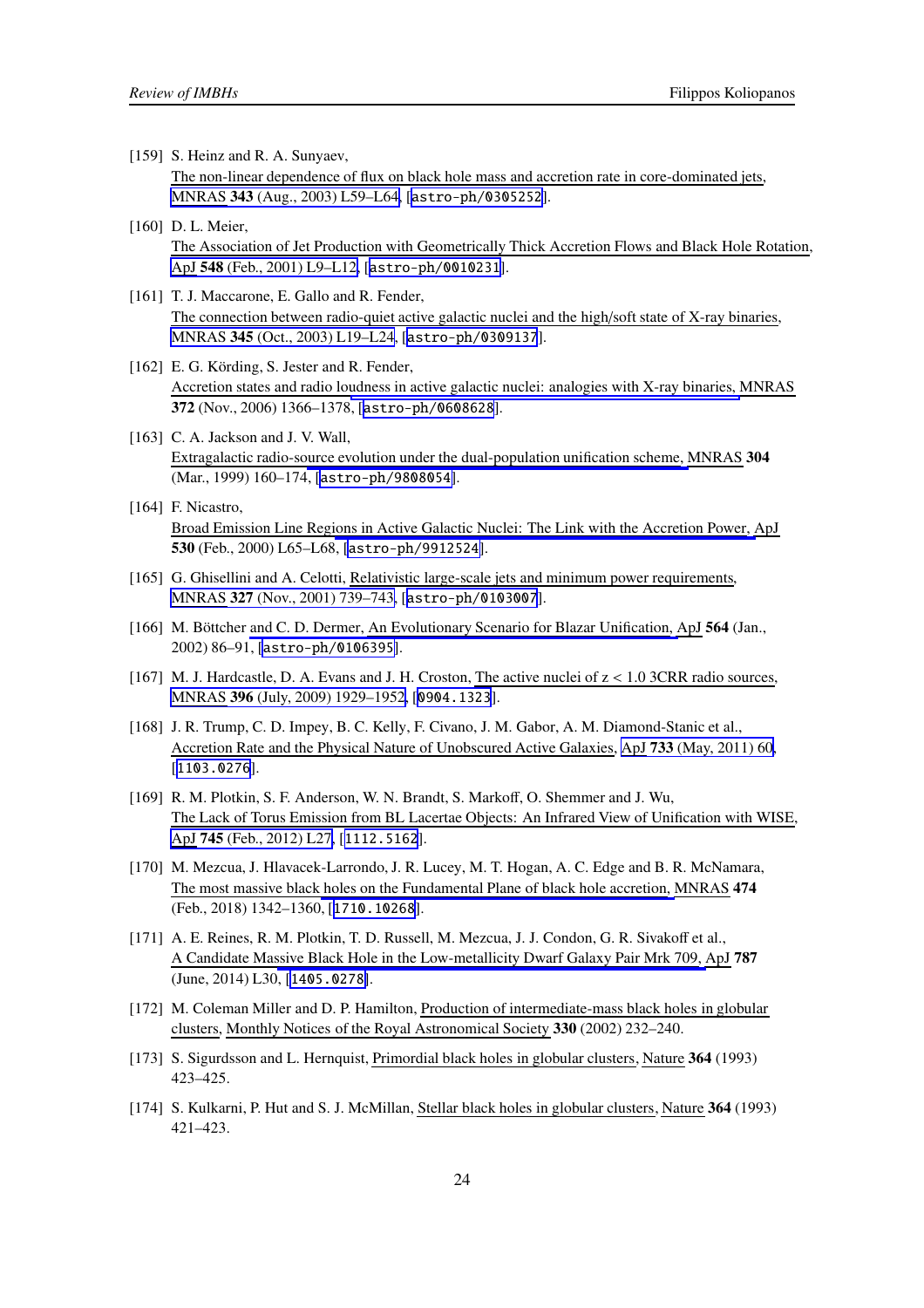- <span id="page-25-0"></span>[175] R. de Vita, M. Trenti and M. MacLeod, Wandering off the centre: a characterization of the random motion of intermediate-mass black holes in star clusters, MNRAS 475 [\(Apr., 2018\) 1574–1586,](https://doi.org/10.1093/mnras/stx3261) [[1712.05411](https://arxiv.org/abs/1712.05411)].
- [176] S. F. P. Zwart and S. L. McMillan, The runaway growth of intermediate-mass black holes in dense star clusters, The Astrophysical Journal 576 (2002) 899.
- [177] S. F. P. Zwart, H. Baumgardt, P. Hut, J. Makino and S. L. McMillan, Formation of massive black holes through runaway collisions in dense young star clusters, Nature 428 (2004) 724–726.
- [178] M. Freitag, P. Amaro-Seoane and V. Kalogera, Stellar Remnants in Galactic Nuclei: Mass Segregation, ApJ 649 [\(Sept., 2006\) 91–117,](https://doi.org/10.1086/506193) [[astro-ph/0603280](https://arxiv.org/abs/astro-ph/0603280)].
- [179] L. R. Yungelson, E. P. J. van den Heuvel, J. S. Vink, S. F. Portegies Zwart and A. de Koter, On the evolution and fate of super-massive stars, A&A 477 [\(Jan., 2008\) 223–237,](https://doi.org/10.1051/0004-6361:20078345) [[0710.1181](https://arxiv.org/abs/0710.1181)].
- [180] E. Glebbeek, E. Gaburov, S. E. de Mink, O. R. Pols and S. F. Portegies Zwart, The evolution of runaway stellar collision products, A&A 497 [\(Apr., 2009\) 255–264](https://doi.org/10.1051/0004-6361/200810425), [[0902.1753](https://arxiv.org/abs/0902.1753)].
- [181] D. Vanbeveren, H. Belkus, J. van Bever and N. Mennekens, Stellar dynamics in young clusters: the formation of massive runaways and very massive runaway mergers, Ap&SS 324 [\(Dec., 2009\) 271–276](https://doi.org/10.1007/s10509-009-0134-3), [[0712.3343](https://arxiv.org/abs/0712.3343)].
- [182] J. Bahcall and R. A. Wolf, Star distribution around a massive black hole in a globular cluster, The Astrophysical Journal 209 (1976) 214–232.
- [183] R. C. Peterson, P. Seitzer and K. M. Cudworth, The nonthermal stellar dynamics of the globular cluster m15, The Astrophysical Journal 347 (1989) 251–265.
- [184] K. Gebhardt, C. Pryor, T. B. Williams, J. E. Hesser and P. B. Stetson, Fabry-Perot Observations of Globular Clusters.III.M15, AJ 113 [\(Mar., 1997\) 1026–1038,](https://doi.org/10.1086/118319) [[astro-ph/9612116](https://arxiv.org/abs/astro-ph/9612116)].
- [185] K. Gebhardt, C. Pryor, R. D. O'Connell, T. B. Williams and J. E. Hesser, Canada-France-Hawaii Telescope Adaptive Optics Observations of the Central Kinematics in M15, AJ 119 [\(Mar., 2000\) 1268–1281](https://doi.org/10.1086/301275), [[astro-ph/9912172](https://arxiv.org/abs/astro-ph/9912172)].
- [186] K. Gebhardt, R. M. Rich and L. C. Ho, A 20,000 M*[solar](https://doi.org/10.1086/342980)* Black Hole in the Stellar Cluster G1, ApJ 578 (Oct., 2002) L41–L45, [[astro-ph/0209313](https://arxiv.org/abs/astro-ph/0209313)].
- [187] K. Gebhardt, R. M. Rich and L. C. Ho, An Intermediate-Mass Black Hole in the Globular Cluster G1: Improved Significance from New Keck and Hubble Space ApJ 634 [\(Dec., 2005\) 1093–1102](https://doi.org/10.1086/497023), [[astro-ph/0508251](https://arxiv.org/abs/astro-ph/0508251)].
- [188] J. Gerssen, R. P. van der Marel, K. Gebhardt, P. Guhathakurta, R. C. Peterson and C. Pryor, Hubble Space Telescope Evidence for an Intermediate-Mass Black Hole in the Globular Cluster M15. II. Kinematic Anal AJ 124 [\(Dec., 2002\) 3270–3288](https://doi.org/10.1086/344584), [[astro-ph/0209315](https://arxiv.org/abs/astro-ph/0209315)].
- [189] E. Noyola, K. Gebhardt and M. Bergmann, Gemini and Hubble Space Telescope Evidence for an Intermediate-Mass Black Hole in  $\omega$  Centauri, ApJ 676 [\(Apr., 2008\) 1008–1015](https://doi.org/10.1086/529002), [[0801.2782](https://arxiv.org/abs/0801.2782)].
- [190] E. Noyola, K. Gebhardt, M. Kissler-Patig, N. Lützgendorf, B. Jalali, P. T. de Zeeuw et al., Very Large Telescope Kinematics for Omega Centauri: Further Support for a Central Black Hole, ApJ 719 [\(Aug., 2010\) L60–L64](https://doi.org/10.1088/2041-8205/719/1/L60), [[1007.4559](https://arxiv.org/abs/1007.4559)].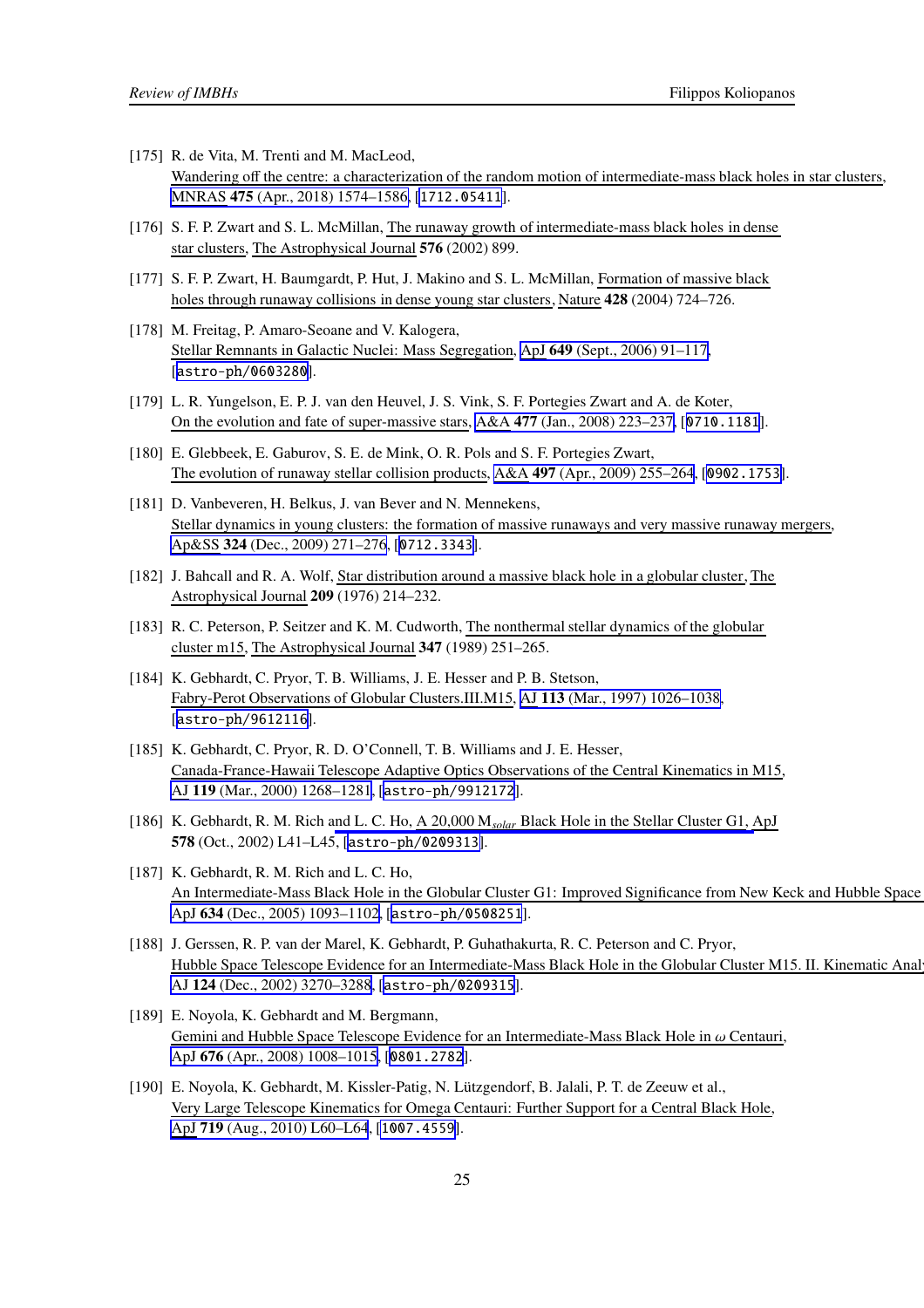- <span id="page-26-0"></span>[191] N. Lützgendorf, M. Kissler-Patig, K. Gebhardt, H. Baumgardt, E. Noyola, B. Jalali et al., Central kinematics of the globular cluster NGC 2808: upper limit on the mass of an intermediate-mass black hole, A&A 542 [\(June, 2012\) A129](https://doi.org/10.1051/0004-6361/201219375), [[1204.4074](https://arxiv.org/abs/1204.4074)].
- [192] N. Lützgendorf, M. Kissler-Patig, K. Gebhardt, H. Baumgardt, E. Noyola, P. T. de Zeeuw et al., Limits on intermediate-mass black holes in six Galactic globular clusters with integral-field spectroscopy, A&A 552 [\(Apr., 2013\) A49](https://doi.org/10.1051/0004-6361/201220307), [[1212.3475](https://arxiv.org/abs/1212.3475)].
- [193] H. Baumgardt, P. Hut, J. Makino, S. McMillan and S. Portegies Zwart, On the Central Structure of M15, ApJ 582 [\(Jan., 2003\) L21–L24](https://doi.org/10.1086/367537), [[astro-ph/0210133](https://arxiv.org/abs/astro-ph/0210133)].
- [194] R. van den Bosch, T. de Zeeuw, K. Gebhardt, E. Noyola and G. van de Ven, The Dynamical Mass-to-Light Ratio Profile and Distance of the Globular Cluster M15, ApJ 641 (Apr., 2006) 852–861, [[astro-ph/0512503](https://arxiv.org/abs/astro-ph/0512503)].
- [195] J. Anderson and R. P. van der Marel, New Limits on an Intermediate-Mass Black Hole in Omega Centauri. I. Hubble Space Telescope Photometry and Proper ApJ 710 [\(Feb., 2010\) 1032–1062,](https://doi.org/10.1088/0004-637X/710/2/1032) [[0905.0627](https://arxiv.org/abs/0905.0627)].
- [196] R. P. van der Marel and J. Anderson, New Limits on an Intermediate-Mass Black Hole in Omega Centauri. II. Dynamical Models, ApJ 710 (Feb., 2010) 1063–1088, [[0905.0638](https://arxiv.org/abs/0905.0638)].
- [197] B. B. P. Perera, B. W. Stappers, A. G. Lyne, C. G. Bassa, I. Cognard, L. Guillemot et al., Evidence for an intermediate-mass black hole in the globular cluster NGC 6624, MNRAS 468 (June, 2017) 2114–2127, [[1705.01612](https://arxiv.org/abs/1705.01612)].
- [198] B. Kızıltan, H. Baumgardt and A. Loeb, An intermediate-mass black hole in the centre of the globular cluster 47 tucanae, Nature 542 (2017) 203–205.
- [199] T. J. Maccarone, R. P. Fender and A. K. Tzioumis, Upper limits on central black hole masses of globular clusters from radio emission and a possible black hole detection in MNRAS 356 [\(Jan., 2005\) L17–L22,](https://doi.org/10.1111/j.1745-3933.2005.08584.x) [[astro-ph/0411109](https://arxiv.org/abs/astro-ph/0411109)].
- [200] T. J. Maccarone and M. Servillat, Radio observations of NGC 2808 and other globular clusters: constraints on intermediate-mass black holes, MNRAS 389 [\(Sept., 2008\) 379–384](https://doi.org/10.1111/j.1365-2966.2008.13577.x), [[0806.2387](https://arxiv.org/abs/0806.2387)].
- [201] F. N. Bash, K. Gebhardt, W. M. Goss and P. A. Vanden Bout, Very Large Array Limits for Intermediate-Mass Black Holes in Three Globular Clusters, AJ 135 (Jan., 2008) 182–186, [[0710.0339](https://arxiv.org/abs/0710.0339)].
- [202] D. Cseh, P. Kaaret, S. Corbel, E. Körding, M. Coriat, A. Tzioumis et al., Radio observations of NGC 6388: an upper limit on the mass of its central black hole, MNRAS 406 (Aug., 2010) 1049–1054, [[1003.4604](https://arxiv.org/abs/1003.4604)].
- [203] J. Strader, L. Chomiuk, T. J. Maccarone, J. C. A. Miller-Jones, A. C. Seth, C. O. Heinke et al., No Evidence for Intermediate-mass Black Holes in Globular Clusters: Strong Constraints from the JVLA, ApJ 750 [\(May, 2012\) L27](https://doi.org/10.1088/2041-8205/750/2/L27), [[1203.6352](https://arxiv.org/abs/1203.6352)].
- [204] J. M. Wrobel, K. E. Nyland and J. C. A. Miller-Jones, A Stacked Search for Intermediate-mass Black Holes in 337 Extragalactic Star Clusters, AJ 150 (Oct., 2015) 120, [[1507.07613](https://arxiv.org/abs/1507.07613)].
- [205] D. Haggard, A. M. Cool, C. O. Heinke, R. Van der Marel, H. N. Cohn, P. M. Lugger et al., A deep chandra x-ray limit on the putative imbh in omega centauri, The Astrophysical Journal Letters 773 (2013) L31.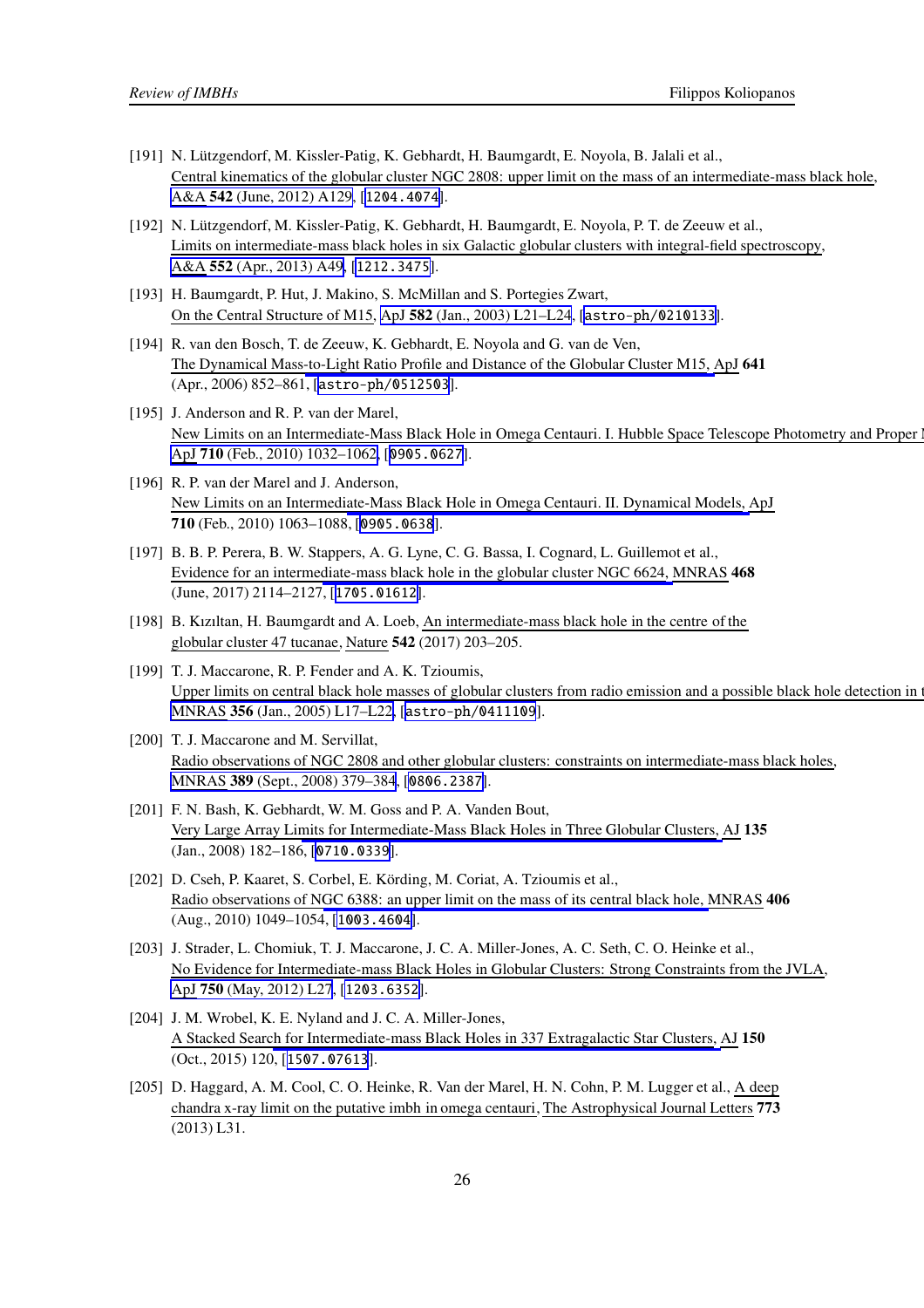- <span id="page-27-0"></span>[206] D. Pooley and S. Rappaport, X-Rays from the Globular Cluster G1: Intermediate-Mass Black Hole or Low-Mass X-Ray Binary?, ApJ 644 [\(June, 2006\) L45–L48](https://doi.org/10.1086/505344), [[astro-ph/0605049](https://arxiv.org/abs/astro-ph/0605049)].
- [207] J. S. Ulvestad, J. E. Greene and L. C. Ho, Radio Emission from the Intermediate-Mass Black Hole in the Globular Cluster G1, ApJ 661 (June, 2007) L151–L154, [[0704.1458](https://arxiv.org/abs/0704.1458)].
- [208] A. Kong, C. Heinke, R. Di Stefano, H. Cohn, P. Lugger, P. Barmby et al., Localization of the x-ray source in the globular cluster g1 with chandra, Monthly Notices of the Royal Astronomical Society: Letters 407 (2010) L84–L88.
- [209] J. C. A. Miller-Jones, J. M. Wrobel, G. R. Sivakoff, C. O. Heinke, R. E. Miller, R. M. Plotkin et al., The Absence of Radio Emission from the Globular Cluster G1, ApJ 755 [\(Aug., 2012\) L1](https://doi.org/10.1088/2041-8205/755/1/L1), [[1206.5729](https://arxiv.org/abs/1206.5729)].
- [210] K. Holley-Bockelmann, K. Gültekin, D. Shoemaker and N. Yunes, Gravitational wave recoil and the retention of intermediate-mass black holes, The Astrophysical Journal 686 (2008) 829.
- [211] P. Kaaret, H. Feng and T. P. Roberts, Ultraluminous X-Ray Sources, ARA&A 55 (Aug., 2017) 303–341, [[1703.10728](https://arxiv.org/abs/1703.10728)].
- [212] E. J. M. Colbert and R. F. Mushotzky, The Nature of Accreting Black Holes in Nearby Galaxy Nuclei, ApJ 519 [\(July, 1999\) 89–107](https://doi.org/10.1086/307356), [[astro-ph/9901023](https://arxiv.org/abs/astro-ph/9901023)].
- [213] K. Makishima, A. Kubota, T. Mizuno, T. Ohnishi, M. Tashiro, Y. Aruga et al., The Nature of Ultraluminous Compact X-Ray Sources in Nearby Spiral Galaxies, ApJ 535 (June, 2000) 632–643, [[astro-ph/0001009](https://arxiv.org/abs/astro-ph/0001009)].
- [214] P. Kaaret, A. H. Prestwich, A. Zezas, S. S. Murray, D.-W. Kim, R. E. Kilgard et al., Chandra High-Resolution Camera observations of the luminous X-ray source in the starburst galaxy M82, MNRAS 321 [\(Feb., 2001\) L29–L32](https://doi.org/10.1046/j.1365-8711.2001.04064.x), [[astro-ph/0009211](https://arxiv.org/abs/astro-ph/0009211)].
- [215] J. M. Miller, G. Fabbiano, M. C. Miller and A. C. Fabian, X-Ray Spectroscopic Evidence for Intermediate-Mass Black Holes: Cool Accretion Disks in Two Ultraluminous X-Ray S ApJ 585 [\(Mar., 2003\) L37–L40](https://doi.org/10.1086/368373), [[astro-ph/0211178](https://arxiv.org/abs/astro-ph/0211178)].
- [216] A. R. King, M. B. Davies, M. Ward, G. Fabbiano and M. Elvis, Ultraluminous x-ray sources in external galaxies, The Astrophysical Journal Letters 552 (2001) L109.
- [217] K. Gültekin, M. C. Miller and D. P. Hamilton, Growth of intermediate-mass black holes in globular clusters, The Astrophysical Journal 616 (2004) 221.
- [218] K. Gültekin, M. C. Miller and D. P. Hamilton, Three-body dynamics with gravitational wave emission, The Astrophysical Journal 640 (2006) 156.
- [219] L. Blecha, N. Ivanova, V. Kalogera, K. Belczynski, J. Fregeau and F. Rasio, Close binary interactions of intermediate-mass black holes: Possible ultraluminous x-ray sources?, The Astrophysical Journal 642 (2006) 427.
- [220] R. M. Oâ $\Delta \tilde{Z}$ leary, F. A. Rasio, J. M. Fregeau, N. Ivanova and R. Oâ $\Delta \tilde{Z}$ Shaughnessy, Binary mergers and growth of black holes in dense star clusters, The Astrophysical Journal 637 (2006) 937.
- [221] Y. Gao, Q. D. Wang, P. N. Appleton and R. A. Lucas, Nonnuclear Hyper/Ultraluminous X-Ray Sources in the Starbursting Cartwheel Ring Galaxy, ApJ 596 (Oct., 2003) L171–L174, [[astro-ph/0309253](https://arxiv.org/abs/astro-ph/0309253)].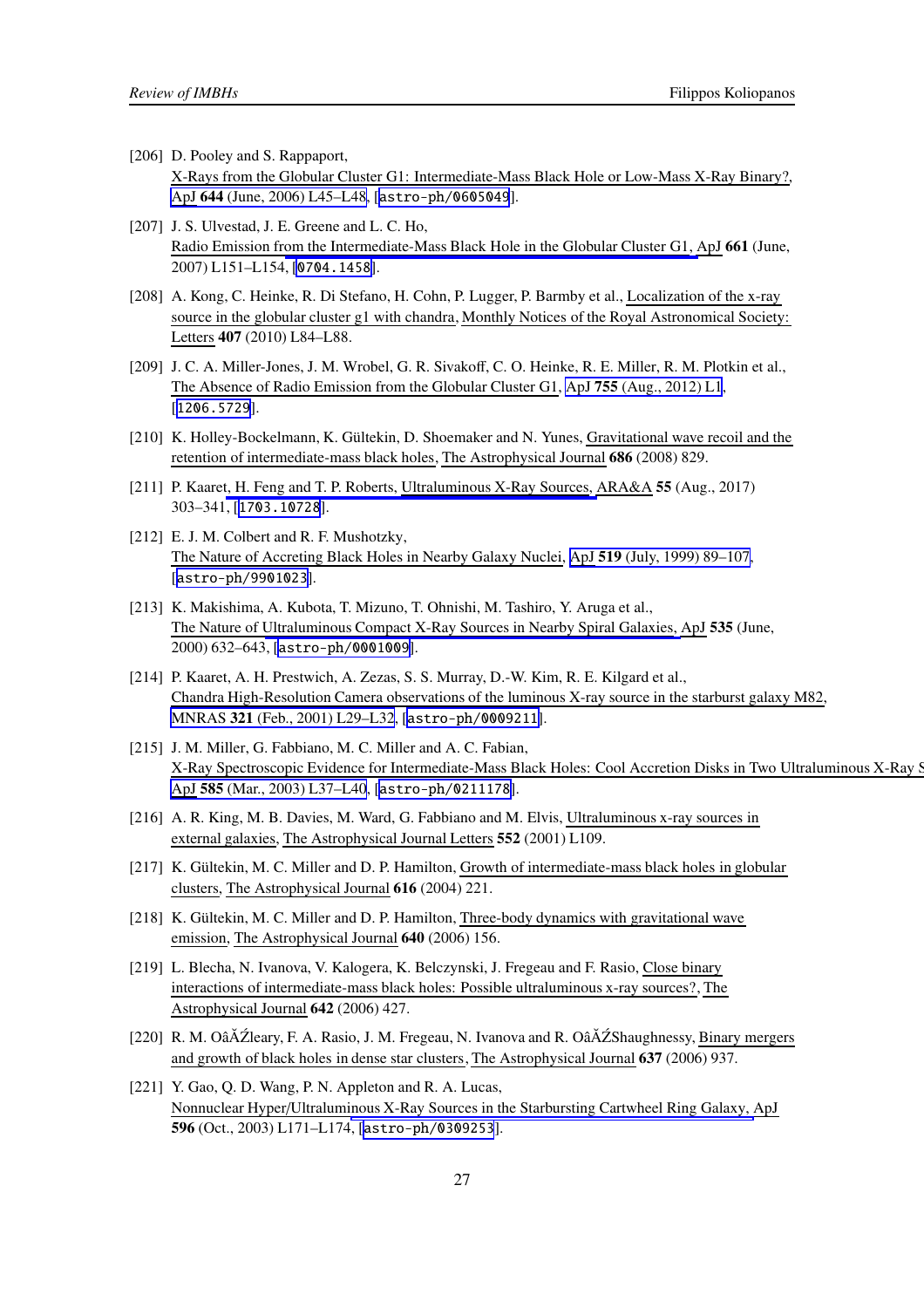- <span id="page-28-0"></span>[222] M. Gilfanov, H.-J. Grimm and R. Sunyaev, HMXB, ULX and star formation, Nuclear Physics B Proceedings Supplements 132 (June, 2004) 369–375, [[astro-ph/0309725](https://arxiv.org/abs/astro-ph/0309725)].
- [223] T. P. Roberts, R. S. Warwick, M. J. Ward and M. R. Goad, Chandra observations of five ultraluminous X-ray sources in nearby galaxies, MNRAS 349 (Apr., 2004) 1193–1210, [[astro-ph/0401306](https://arxiv.org/abs/astro-ph/0401306)].
- [224] J. Poutanen, G. Lipunova, S. Fabrika, A. G. Butkevich and P. Abolmasov, Supercritically accreting stellar mass black holes as ultraluminous X-ray sources, MNRAS 377 (May, 2007) 1187–1194, [[astro-ph/0609274](https://arxiv.org/abs/astro-ph/0609274)].
- [225] A. R. King, Masses, beaming and Eddington ratios in ultraluminous X-ray sources, MNRAS 393 (Feb., 2009) L41–L44, [[0811.1473](https://arxiv.org/abs/0811.1473)].
- [226] A.-M. Stobbart, T. P. Roberts and J. Wilms, XMM-Newton observations of the brightest ultraluminous X-ray sources, MNRAS 368 (May, 2006) 397–413, [[astro-ph/0601651](https://arxiv.org/abs/astro-ph/0601651)].
- [227] J. C. Gladstone, T. P. Roberts and C. Done, The ultraluminous state, MNRAS 397 (Aug., 2009) 1836–1851, [[0905.4076](https://arxiv.org/abs/0905.4076)].
- [228] A. D. Sutton, T. P. Roberts and M. J. Middleton, The ultraluminous state revisited: fractional variability and spectral shape as diagnostics of super-Eddington accretion, MNRAS 435 [\(Oct., 2013\) 1758–1775,](https://doi.org/10.1093/mnras/stt1419) [[1307.8044](https://arxiv.org/abs/1307.8044)].
- [229] M. J. Middleton, L. Heil, F. Pintore, D. J. Walton and T. P. Roberts, A spectral-timing model for ULXs in the supercritical regime, MNRAS 447 (Mar., 2015) 3243–3263, [[1412.4532](https://arxiv.org/abs/1412.4532)].
- [230] M. Bachetti, F. A. Harrison, D. J. Walton, B. W. Grefenstette, D. Chakrabarty, F. Fürst et al., An ultraluminous X-ray source powered by an accreting neutron star, Nature 514 (Oct., 2014) 202–204, [[1410.3590](https://arxiv.org/abs/1410.3590)].
- [231] G. L. Israel, A. Belfiore, L. Stella, P. Esposito, P. Casella, A. De Luca et al., An accreting pulsar with extreme properties drives an ultraluminous x-ray source in NGC 5907, Science 355 [\(Feb., 2017\) 817–819,](https://doi.org/10.1126/science.aai8635) [[1609.07375](https://arxiv.org/abs/1609.07375)].
- [232] F. Fürst, D. J. Walton, F. A. Harrison, D. Stern, D. Barret, M. Brightman et al., Discovery of Coherent Pulsations from the Ultraluminous X-Ray Source NGC 7793 P13, ApJ 831 (Nov., 2016) L14, [[1609.07129](https://arxiv.org/abs/1609.07129)].
- [233] A. King and J.-P. Lasota, ULXs: Neutron stars versus black holes, MNRAS 458 (May, 2016) L10–L13, [[1601.03738](https://arxiv.org/abs/1601.03738)].
- [234] A. King, J.-P. Lasota and W. Kluźniak, Pulsing ULXs: tip of the iceberg?, MNRAS 468 (June, 2017) L59–L62, [[1702.00808](https://arxiv.org/abs/1702.00808)].
- [235] A. A. Mushtukov, V. F. Suleimanov, S. S. Tsygankov and A. Ingram, Optically thick envelopes around ULXs powered by accreating neutron stars, [MNRAS \(Jan., 2017\)](https://doi.org/10.1093/mnras/stx141) , [[1612.00964](https://arxiv.org/abs/1612.00964)].
- [236] F. Koliopanos, G. Vasilopoulos, O. Godet, M. Bachetti, N. A. Webb and D. Barret, ULX spectra revisited: Accreting, highly magnetized neutron stars as the engines of ultraluminous X-ray sources, ArXiv e-prints (Oct., 2017) , [[1710.04953](https://arxiv.org/abs/1710.04953)].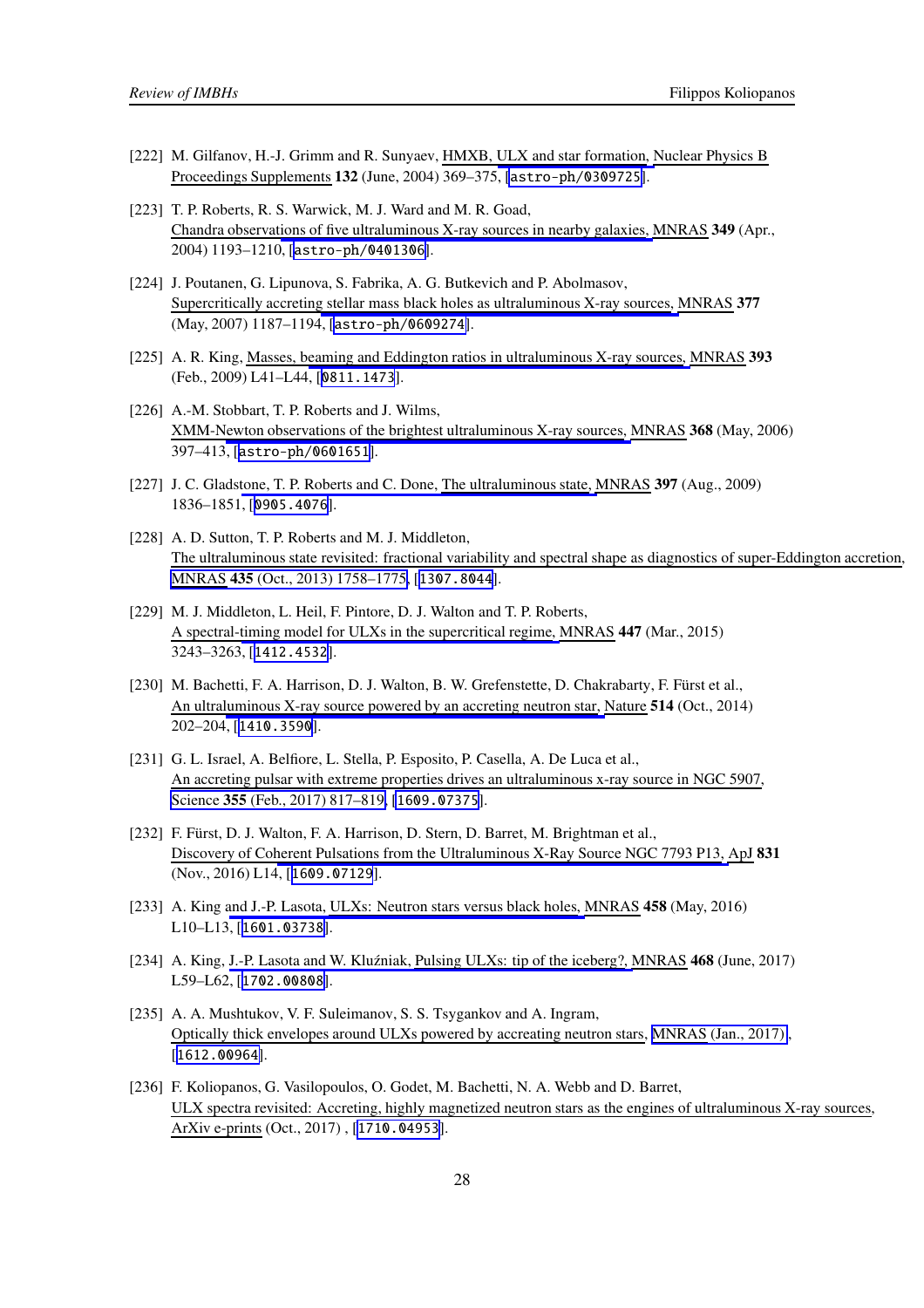- <span id="page-29-0"></span>[237] G. C. Dewangan, L. Titarchuk and R. E. Griffiths, Black Hole Mass of the Ultraluminous X-Ray Source M82 X-1, ApJ 637 [\(Jan., 2006\) L21–L24](https://doi.org/10.1086/499235), [[astro-ph/0509646](https://arxiv.org/abs/astro-ph/0509646)].
- [238] S. A. Farrell, N. A. Webb, D. Barret, O. Godet and J. M. Rodrigues, An intermediate-mass black hole of over 500 solar masses in the galaxy ESO243-49, Nature 460 (July, 2009) 73–75, [[1001.0567](https://arxiv.org/abs/1001.0567)].
- [239] M. Servillat, S. A. Farrell, D. Lin, O. Godet, D. Barret and N. A. Webb, X-Ray Variability and Hardness of ESO 243-49 HLX-1: Clear Evidence for Spectral State Transitions, ApJ 743 [\(Dec., 2011\) 6,](https://doi.org/10.1088/0004-637X/743/1/6) [[1108.4405](https://arxiv.org/abs/1108.4405)].
- [240] N. Webb, D. Cseh, E. Lenc, O. Godet, D. Barret, S. Corbel et al., Radio Detections During Two State Transitions of the Intermediate-Mass Black Hole HLX-1, Science 337 [\(Aug., 2012\) 554](https://doi.org/10.1126/science.1222779), [[1311.6918](https://arxiv.org/abs/1311.6918)].
- [241] H. Feng and P. Kaaret, Identification of the X-ray Thermal Dominant State in an Ultraluminous X-ray Source in M82, ApJ 712 (Apr., 2010) L169–L173, [[1003.0283](https://arxiv.org/abs/1003.0283)].
- [242] M. G. Watson, A. C. Schröder, D. Fyfe, C. G. Page, G. Lamer, S. Mateos et al., The XMM-Newton serendipitous survey. V. The Second XMM-Newton serendipitous source catalogue, A&A 493 [\(Jan., 2009\) 339–373](https://doi.org/10.1051/0004-6361:200810534), [[0807.1067](https://arxiv.org/abs/0807.1067)].
- [243] N. A. Webb, D. Barret, O. Godet, M. Servillat, S. A. Farrell and S. R. Oates, Chandra and Swift Follow-up Observations of the Intermediate-mass Black Hole in ESO 243-49, ApJ 712 [\(Mar., 2010\) L107–L110](https://doi.org/10.1088/2041-8205/712/1/L107), [[1002.3625](https://arxiv.org/abs/1002.3625)].
- [244] R. Soria, G. K. T. Hau, A. W. Graham, A. K. H. Kong, N. P. M. Kuin, I.-H. Li et al., Discovery of an optical counterpart to the hyperluminous X-ray source in ESO 243-49, MNRAS 405 (June, 2010) 870–876, [[0910.1356](https://arxiv.org/abs/0910.1356)].
- [245] K. Wiersema, S. A. Farrell, N. A. Webb, M. Servillat, T. J. Maccarone, D. Barret et al., A Redshift for the Intermediate-mass Black Hole Candidate HLX-1: Confirmation of its Association with the Galaxy ESO ApJ 721 [\(Oct., 2010\) L102–L106,](https://doi.org/10.1088/2041-8205/721/2/L102) [[1008.4125](https://arxiv.org/abs/1008.4125)].
- [246] R. Soria, G. K. Hau and M. W. Pakull, Kinematics of the intermediate-mass black hole candidate hlx-1, The Astrophysical Journal Letters **768** (2013) L22.
- [247] J.-P. Lasota, T. Alexander, G. Dubus, D. Barret, S. Farrell, N. Gehrels et al., The origin of variability of the intermediate-mass black-hole ulx system hlx-1 in eso 243-49, The Astrophysical Journal 735 (2011) 89.
- [248] K. Wiersema, S. A. Farrell, N. A. Webb, M. Servillat, T. J. Maccarone, D. Barret et al., A redshift for the intermediate-mass black hole candidate hlx-1: Confirmation of its association with the galaxy eso 243-49, The Astrophysical Journal Letters 721 (2010) L102.
- [249] N. A. Webb, A. Guérou, B. Ciambur, A. Detoeuf, M. Coriat, O. Godet et al., Understanding the environment around the intermediate mass black hole candidate ESO 243-49 HLX-1, A&A 602 [\(June, 2017\) A103](https://doi.org/10.1051/0004-6361/201630042), [[1704.04434](https://arxiv.org/abs/1704.04434)].
- [250] O. Godet, B. Plazolles, T. Kawaguchi, J.-P. Lasota, D. Barret, S. A. Farrell et al., Investigating Slim Disk Solutions for HLX-1 in ESO 243-49, ApJ 752 [\(June, 2012\) 34,](https://doi.org/10.1088/0004-637X/752/1/34) [[1204.3461](https://arxiv.org/abs/1204.3461)].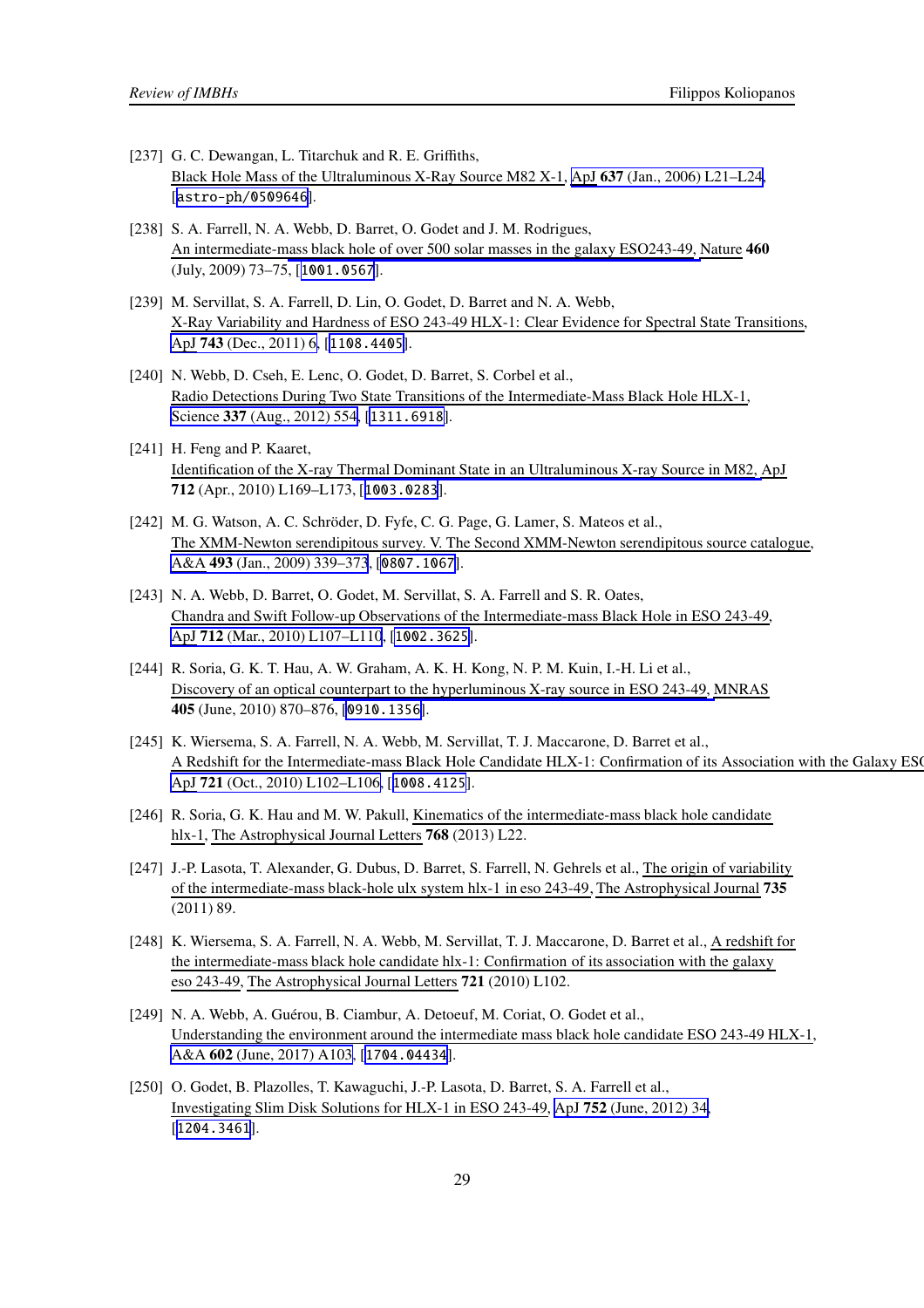- <span id="page-30-0"></span>[251] S. W. Davis, R. Narayan, Y. Zhu, D. Barret, S. A. Farrell, O. Godet et al., The Cool Accretion Disk in ESO 243-49 HLX-1: Further Evidence of an Intermediate-mass Black Hole, ApJ 734 [\(June, 2011\) 111,](https://doi.org/10.1088/0004-637X/734/2/111) [[1104.2614](https://arxiv.org/abs/1104.2614)].
- [252] O. Straub, O. Godet, N. Webb, M. Servillat and D. Barret, Investigating the mass of the intermediate mass black hole candidate HLX-1 with the slimbh model, A&A 569 [\(Sept., 2014\) A116,](https://doi.org/10.1051/0004-6361/201423874) [[1403.6407](https://arxiv.org/abs/1403.6407)].
- [253] C. T. Berghea, K. A. Weaver, E. J. M. Colbert and T. P. Roberts, Testing the Paradigm that Ultraluminous X-Ray Sources as a Class Represent Accreting Intermediate-Mass Black Holes, ApJ 687 [\(Nov., 2008\) 471–487](https://doi.org/10.1086/591722), [[0807.1547](https://arxiv.org/abs/0807.1547)].
- [254] F. Grisé, P. Kaaret, H. Feng, J. J. E. Kajava and S. A. Farrell, X-ray Spectral State is not Correlated with Luminosity in Holmberg II X-1, ApJ 724 (Dec., 2010) L148–L152, [[1011.2231](https://arxiv.org/abs/1011.2231)].
- [255] M. Brightman, F. A. Harrison, D. Barret, S. W. Davis, F. Fürst, K. K. Madsen et al., A Broadband X-Ray Spectral Study of the Intermediate-mass Black Hole Candidate M82 X-1 with NuSTAR, Chandra, an ApJ 829 [\(Sept., 2016\) 28,](https://doi.org/10.3847/0004-637X/829/1/28) [[1607.03903](https://arxiv.org/abs/1607.03903)].
- [256] M. Mezcua, T. P. Roberts, A. D. Sutton and A. P. Lobanov, Radio observations of extreme ULXs: revealing the most powerful ULX radio nebula ever or the jet of an intermediate-m MNRAS 436 [\(Dec., 2013\) 3128–3134,](https://doi.org/10.1093/mnras/stt1794) [[1309.5721](https://arxiv.org/abs/1309.5721)].
- [257] M. Mezcua, T. P. Roberts, A. P. Lobanov and A. D. Sutton, The powerful jet of an off-nuclear intermediate-mass black hole in the spiral galaxy NGC 2276, MNRAS 448 [\(Apr., 2015\) 1893–1899,](https://doi.org/10.1093/mnras/stv143) [[1501.04897](https://arxiv.org/abs/1501.04897)].
- [258] M. Kim, L. C. Ho, J. Wang, G. Fabbiano, S. Bianchi, M. Cappi et al., An Off-nucleus Nonstellar Black Hole in the Seyfert Galaxy NGC 5252, ApJ 814 [\(Nov., 2015\) 8,](https://doi.org/10.1088/0004-637X/814/1/8) [[1510.08854](https://arxiv.org/abs/1510.08854)].
- [259] M. Kim, L. C. Ho and M. Im, Ionized Gas Kinematics around an Ultra-luminous X-Ray Source in NGC 5252: Additional Evidence for an Off-nuclear AGN, ApJ 844 [\(Aug., 2017\) L21](https://doi.org/10.3847/2041-8213/aa7fe8), [[1707.05402](https://arxiv.org/abs/1707.05402)].
- [260] D. Merritt and L. Ferrarese, Black hole demographics from the mâ ǗR-  $\sigma$  relation, Monthly Notices of the Royal Astronomical Society 320 (2001) L30–L34.
- [261] A. V. Filippenko, L. C. Ho and W. L. Sargent, Hst observations of ngc 4395, the least luminous seyfert 1 nucleus-evidence against the starburst hypothesis for broad-lined active galactic nuclei, The Astrophysical Journal 410 (1993) L75–L78.
- [262] L. C. Ho and J. S. Ulvestad, Radio continuum survey of an optically selected sample of nearby seyfert galaxies, The Astrophysical Journal Supplement Series 133 (2001) 77.
- [263] J. Wrobel and L. Ho, Radio emission on subparsec scales from the intermediate-mass black hole in ngc 4395, The Astrophysical Journal Letters 646 (2006) L95.
- [264] E. C. Moran, A. V. Filippenko, L. C. Ho, J. C. Shields, T. Belloni, A. Comastri et al., The nuclear spectral energy distribution of ngc 4395, the least luminous type 1 seyfert galaxy, Publications of the Astronomical Society of the Pacific 111 (1999) 801.
- [265] D. C. Shih, K. Iwasawa and A. Fabian, Evidence for an intermediate-mass black hole and a multi-zone warm absorber in ngc 4395, Monthly Notices of the Royal Astronomical Society 341 (2003) 973–980.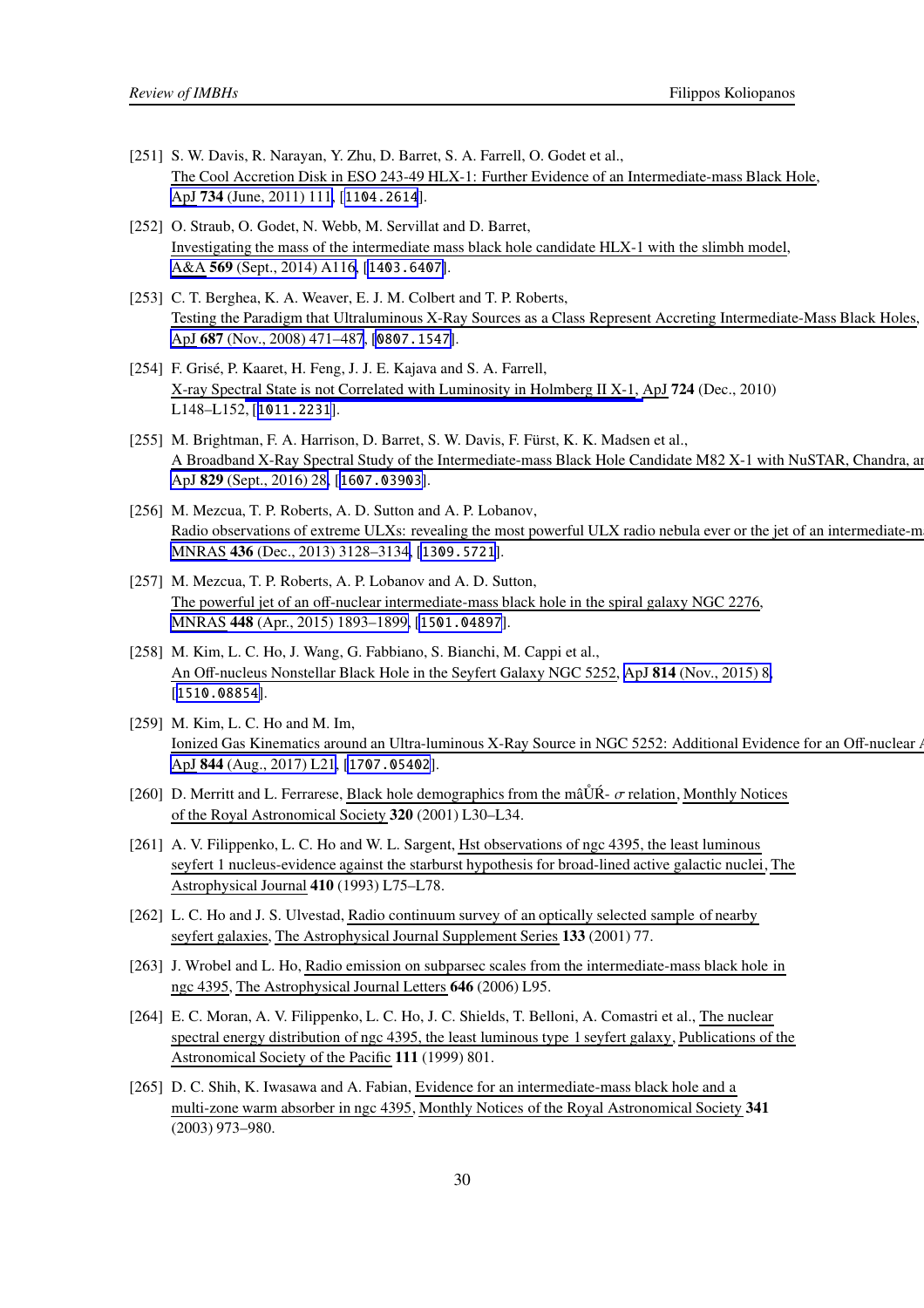- <span id="page-31-0"></span>[266] S. Vaughan, K. Iwasawa, A. Fabian and K. Hayashida, The exceptional x-ray variability of the dwarf seyfert nucleus ngc 4395, Monthly Notices of the Royal Astronomical Society 356 (2005) 524–530.
- [267] E. C. Moran, M. Eracleous, K. M. Leighly, G. Chartas, A. V. Filippenko, L. C. Ho et al., Extreme x-ray behavior of the low-luminosity active nucleus in ngc 4395, The Astronomical Journal 129 (2005) 2108.
- [268] E. Nardini and G. Risaliti, The effects of x-ray absorption variability in ngc 4395, Monthly Notices of the Royal Astronomical Society 417 (2011) 2571–2576.
- [269] A. V. Filippenko and L. C. Ho, A low-mass central black hole in the bulgeless seyfert 1 galaxy ngc 4395, The Astrophysical Journal Letters 588 (2003) L13.
- [270] A. L. King, J. M. Miller, M. T. Reynolds, K. Gültekin, E. Gallo and D. Maitra, A distinctive disk-jet coupling in the lowest-mass seyfert, ngc 4395, The Astrophysical Journal Letters 774 (2013) L25.
- [271] S. Corbel, M. Nowak, R. P. Fender, A. K. Tzioumis and S. Markoff, Radio/x-ray correlation in the low/hard state of gx 339–4, Astronomy & Astrophysics 400 (2003) 1007–1012.
- [272] S. Corbel, M. Coriat, C. Brocksopp, A. Tzioumis, R. Fender, J. Tomsick et al., The âĂŸuniversalâĂŹradio/x-ray flux correlation: the case study of the black hole gx 339- 4, Monthly Notices of the Royal Astronomical Society 428 (2012) 2500–2515.
- [273] E. Gallo, R. P. Fender and G. G. Pooley, A universal radio–x-ray correlation in low/hard state black hole binaries, Monthly Notices of the Royal Astronomical Society 344 (2003) 60-72.
- [274] E. Gallo, B. P. Miller and R. Fender, Assessing luminosity correlations via cluster analysis: Evidence for dual tracks in the radio/x-ray domain of black hole x-ray binaries, Monthly Notices of the Royal Astronomical Society 423 (2012) 590–599.
- [275] D. D. Nguyen, A. C. Seth, M. Den Brok, N. Neumayer, M. Cappellari, A. J. Barth et al., Improved dynamical constraints on the mass of the central black hole in ngc 404, The Astrophysical Journal 836 (2017) 237.
- [276] K. Nyland, J. Marvil, J. Wrobel, L. M. Young and B. A. Zauderer, The intermediate-mass black hole candidate in the center of ngc 404: New evidence from radio continuum observations, The Astrophysical Journal 753 (2012) 103.
- [277] C. E. Thornton, A. J. Barth, L. C. Ho, R. E. Rutledge and J. E. Greene, The host galaxy and central engine of the dwarf active galactic nucleus pox 52, The Astrophysical Journal 686 (2008) 892.
- [278] A. W. Graham, B. C. Ciambur and R. Soria, Does the Intermediate-Mass Black Hole in LEDA 87300 (RGG 118) Follow the Near-quadratic M*BH*∼M*S pheroid* Relation?, ApJ 818 [\(Feb., 2016\) 172,](https://doi.org/10.3847/0004-637X/818/2/172) [[1512.00991](https://arxiv.org/abs/1512.00991)].
- [279] V. F. Baldassare, A. E. Reines, E. Gallo and J. E. Greene, A ∼50,000 *m*<sup>⊙</sup> solar mass black hole in the nucleus of rgg 118, The Astrophysical Journal Letters 809 (2015) L14.
- [280] M. Mezcua, F. Civano, G. Fabbiano, T. Miyaji and S. Marchesi, A Population of Intermediate-mass Black Holes in Dwarf Starburst Galaxies Up to Redshift=1.5, ApJ 817 [\(Jan., 2016\) 20](https://doi.org/10.3847/0004-637X/817/1/20), [[1511.05844](https://arxiv.org/abs/1511.05844)].
- [281] M. Mezcua, F. Civano, S. Marchesi, H. Suh, G. Fabbiano and M. Volonteri, Intermediate-mass black holes in dwarf galaxies out to redshift ∼ 2.4 in the Chandra COSMOS Legacy Survey, ArXiv e-prints (Feb., 2018) , [[1802.01567](https://arxiv.org/abs/1802.01567)].